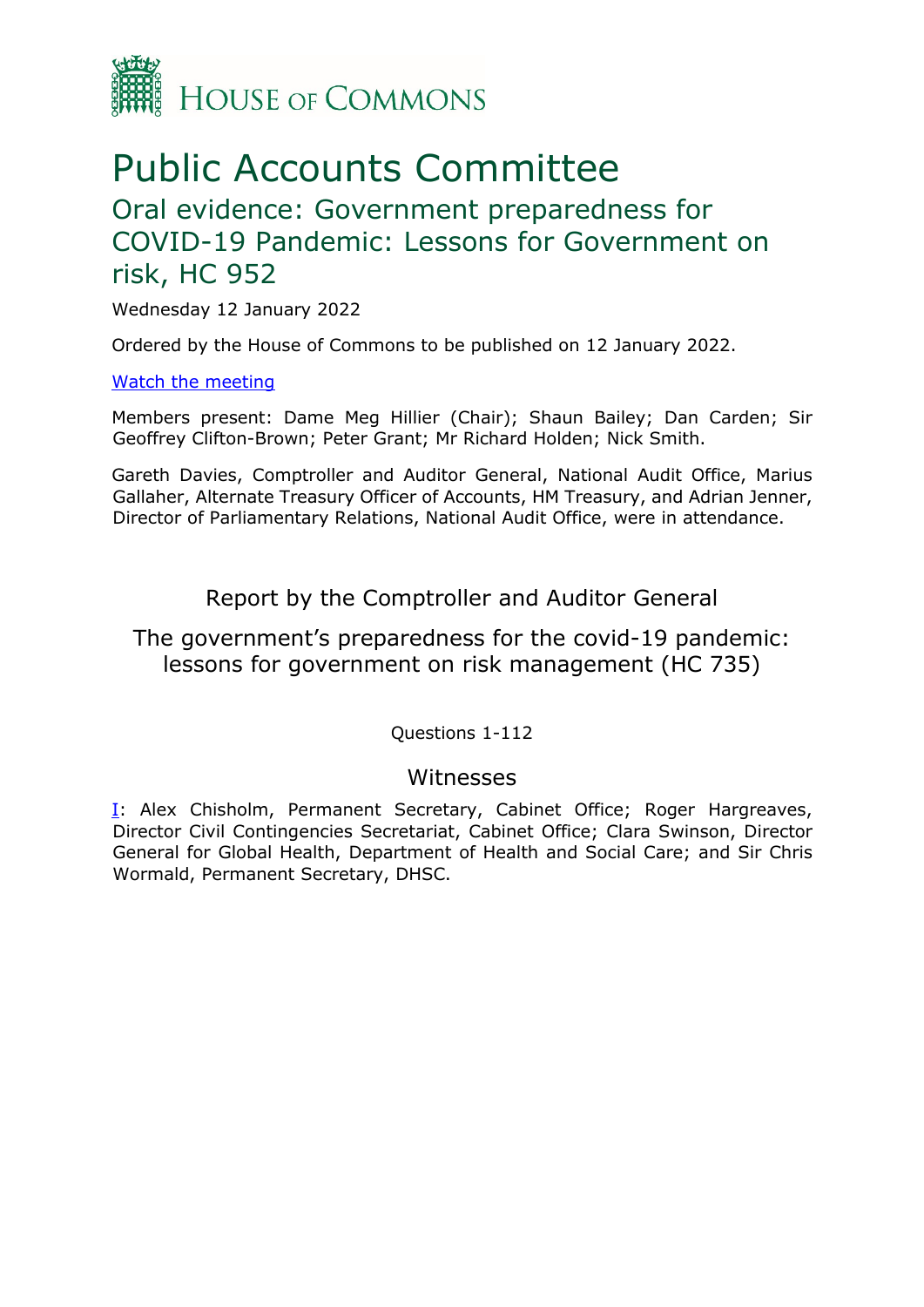

## Examination of witnesses

Witnesses: Alex Chisholm, Roger Hargreaves, Clara Swinson and Sir Chris Wormald.

Q1 **Chair:** Welcome to the Public Accounts Committee on Wednesday 12 January 2022. In this session, we are going to be looking at the Government's preparedness for the covid-19 pandemic, particularly at areas for learning for the future about how Government manages risks of this scale, but also smaller scale. This follows from our July 2020 report into the Government's initial response to the pandemic, when we found that there had been a failure to plan in some areas, particularly in relation to the economy. We are going to be looking at issues on the national risk register, what the Government is doing, which bits of Government are doing what, and how we look at public spending in terms of risk—so, money spent now perhaps preventing higher spending later, as you would expect from the Public Accounts Committee.

I am delighted to welcome four witnesses from Government to our meeting today. We have Alex Chisholm, who is the chief operating officer for the civil service and permanent secretary for the Cabinet Office, which has general oversight of these areas. Not surprisingly, we have Sir Chris Wormald, the permanent secretary at the Department of Health and Social Care, which has obviously been at the epicentre of this particular pandemic—this particular crisis. We have Clara Swinson, who is the director general for global health at the Department of Health and Social Care, reflecting the fact that this experience is of course an international challenge. And we have Roger Hargreaves, the director for civil contingencies at the Cabinet Office. A very warm welcome to you all.

Before we get into the main session, I want to ask about the court ruling today, Sir Chris. That ruled that the VIP lane that allowed companies including Ayanda and PestFix to get contracts to deliver PPE was an illegal way of delivering that contract. I wondered what you've got to say about that, and whether the Government is planning to appeal this decision.

*Sir Chris Wormald:* The Government will consider this ruling. We have had it since—well, I have had it since 10.30 this morning, so I can't say I've read every word of it as yet. Basically, there were five areas of challenge. The Government won four of them and, as you say, there was a ruling against us on the high-priority lane, but it is important to be clear on exactly what that ruling was. The judge did not agree that we should have had a highpriority lane and did not think that was justified, but also found that once people were in the system, the criteria and the assessment of the individual contracts was exactly the same whether you were in the high-priority lane or not, and therefore did not rule against either of the contracts in question. So it was a very specific finding about how you got into the system, not how the system was operated once people were in. Obviously, the Government will respond formally in due course, once we have read all—I'm not quite sure how many but lots of pages. We will respond in due course in the normal way, but that is the overall position.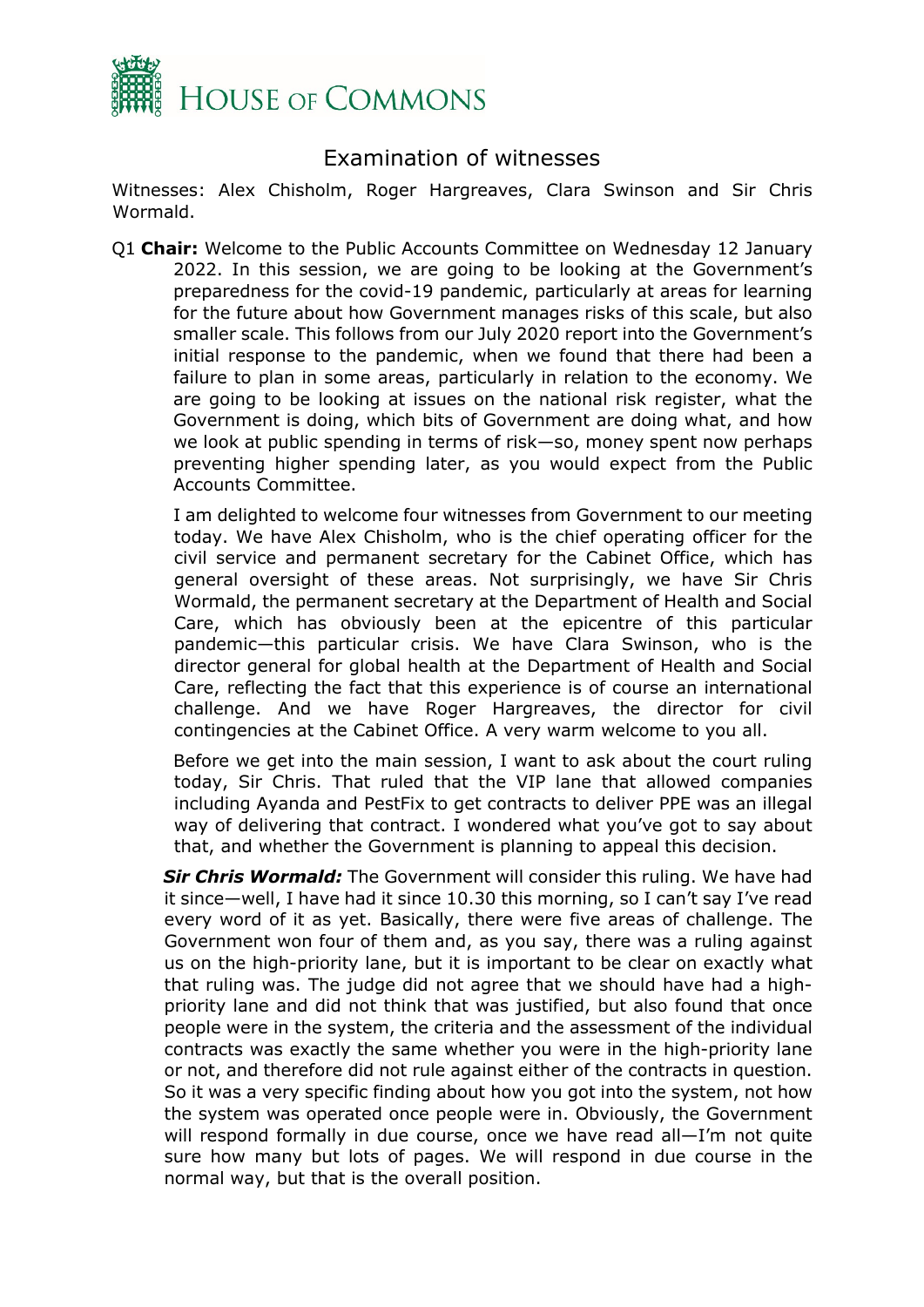

Q2 **Chair:** We have obviously covered the VIP lane a number of times before. It was extraordinary to have a special route through. What is the position if you had to make a procurement now? Presumably, this would not exist at all in any form—just to be absolutely clear.

*Sir Chris Wormald:* Alex might want to say more on this. We take court rulings exceptionally seriously, obviously.

Q3 **Chair:** But what about before court rulings? We have raised this before, and the National Audit Office has raised concerns about it.

**Sir Chris Wormald:** As you know, we set out, in our position in the court case, that in the situation we were in, in an emergency situation, we are required to do a lot of things we would not do in normal business, and we therefore thought that the decisions that were taken to set up the highpriority lane were appropriate. Clearly, in the light of this judgment, we would reconsider that approach, unless we were to appeal and it were to get a different ruling.

Q4 **Chair:** Just to be clear—this is for either you or Mr Chisholm—it is only the court ruling that means that you are reconsidering the high-prioritylane approach to procurement in emergencies.

**Sir Chris Wormald:** It is not something you would want to do in any circumstances. We did it because we were in an emergency.

Q5 **Chair:** No, that's not what I meant. My question was: is it just because of the court ruling you are now saying you won't do it again in future?

*Sir Chris Wormald:* Just as a statement of fact, our position up until the court ruling was to defend the decision that was taken.

Q6 **Chair:** That's exactly what I'm driving at. Mr Chisholm, you were defending something that has been widely highlighted as a concern, by the National Audit Office, through many other organisations and through this Committee and many colleagues in Parliament are concerned about this. But you still defend that previous position.

*Alex Chisholm:* Yes, I think the intention— Looking back over it, the intention in introducing this triage system was to try to give a degree of priority to—

Q7 **Chair:** There is a difference, isn't there, between a triage system and a high-priority lane, because with triage, something comes in and somebody expert looks at it and decides whether it is a high priority? This was a highpriority lane because Ministers, MPs and others could put people's names through as a high priority, before they were triaged.

*Alex Chisholm:* Yes, and not only politicians, because also there were NHS directors and other experts as part of it. But obviously, as Sir Chris has said, we should study the judgments. Just in terms of the overall procurement regime, it's not only these court findings, which are obviously very important to us. Also, we have the ongoing work of the NAO; we have PAC Reports to study and respond to, as we have been doing. We had the two independent reviews by Nigel Boardman, the first and second of those, and, again, we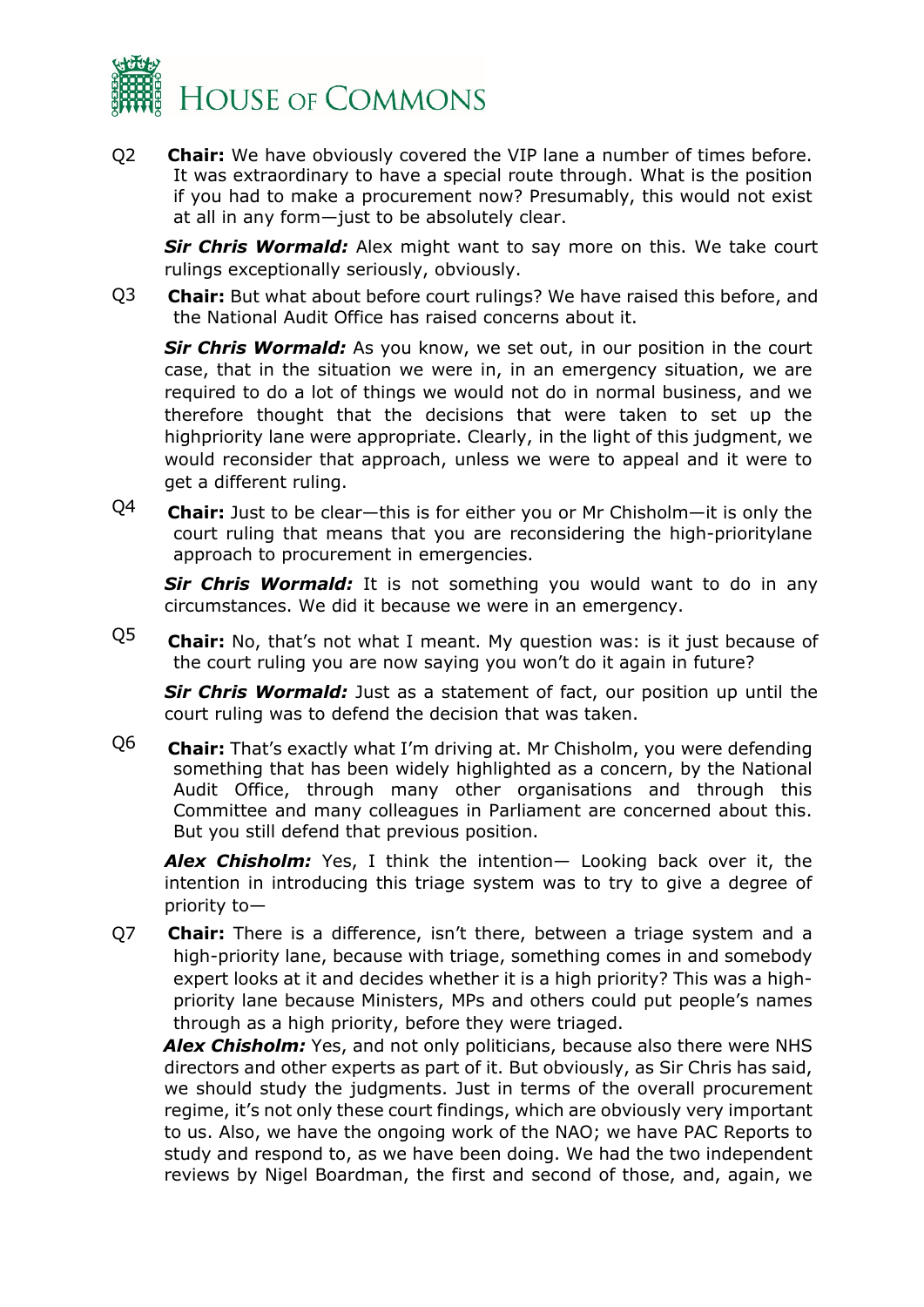

have reported to Parliament on the actions taken to improve those things. We have issued a number of new procurement notices of guidance to Departments since the pandemic began. A comprehensive new piece of legislation is being prepared in the light of the Green Paper last year, so there is quite a considerable overhaul of our procurement regime.

Q8 **Chair:** But you still defend the fact that you did this.

*Alex Chisholm:* I will not go back over what Sir Chris has said. That is the position the Government took.

**Chair:** Right, okay. I just want to hear—

*Sir Chris Wormald:* Chair, it is just a statement of fact.

**Chair:** Sir Chris, I am just getting you to restate the fact, just to be absolutely clear. Mr Dan Carden is next.

Q9 **Dan Carden:** Mr Chisholm, the reason the court ruling is so important is that there was real public anger around the fact that public money was handed to companies and individuals with very little experience in PPE especially, and who also had links to the governing Conservative party. Are we going to see different standards and rules put in place for possible other emergencies like this, despite or regardless of the court ruling today? Are we going to see better practice put in place for future emergencies?

 *Alex Chisholm:* Just to comment a bit further on that, 7 tests were applied to offers and proposals in relation to PPE (with an additional test being introduced 5 May 2020) - the same tests whether you were on the high priority lane or another lane. That has been upheld, as I understand it from the judgment, so the fairness of that has been upheld in a court ruling.

Furthermore, if you look at the actual effects of it—we did an internal audit report, which I mentioned in the previous hearing, and there was the work of the NAO who looked at this—what they found is that those providers on the high-priority lane were more likely to fulfil the commitments they made, and at a slightly lower cost and of at least equal quality. Accepting what the judge has just said in terms of the appearance of it, there does not seem to have been any actual adverse effects.

**Sir Chris Wormald:** Just to be absolutely clear, you are of course correct that those are some of the issues that have been raised in public—

Q10 **Dan Carden:** But they have been raised by this Committee and raised in Parliament.

**Sir Chris Wormald:** I will be very specific. I have not read, as I say, every word of this, but I do not think there is anything in this judgment that substantiates any of the allegations you have just made. I accept, of course, that they have been raised by you and others, but in terms of this court ruling I do not think the suggestions that you have made are substantiated by the judgment. I will read it in detail, and I suspect we ought to debate this when both of us have read the hearing in detail.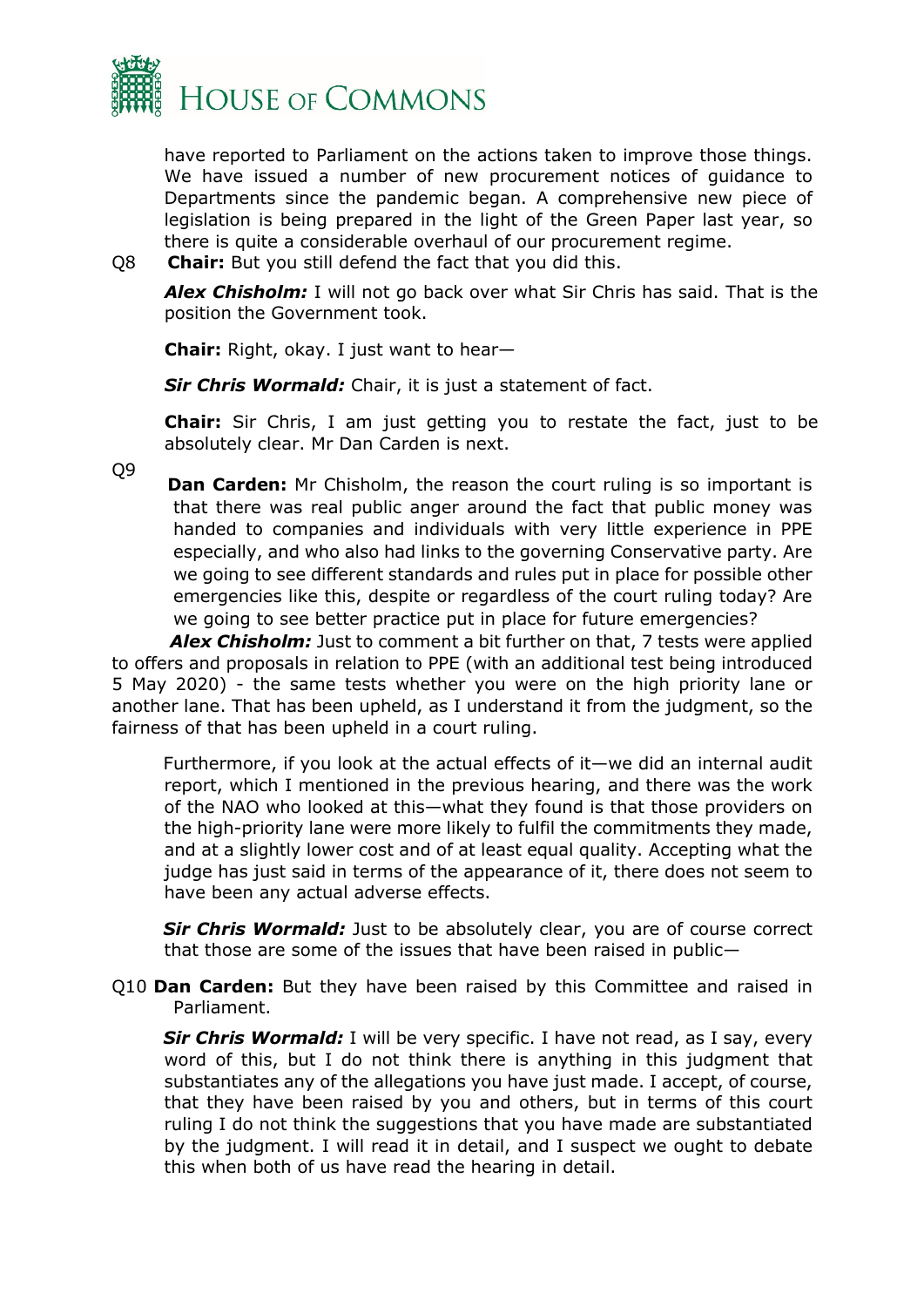

Q11 **Dan Carden:** I am not sure what allegations you think I made. The fact that a lot of public money went to inexperienced companies that had links to the governing Conservative party is a matter of fact. It is not an allegation.

**Sir Chris Wormald:** Yes, and the ruling has found that they were assessed properly and given the contracts properly. That is why I am so specific about it. As I say, I have not read the full judgment, but I don't think the judgment backs the points that you have made.

**Dan Carden:** Well, I firmly disagree with you.

**Chair:** I think we will all pore over the wording.

*Sir Chris Wormald:* We ought to all read it and then debate it again.

Q12 **Chair:** We should pay tribute to the National Audit Office as our independent auditor, which first highlighted this issue, otherwise it would not have even got this far. It is interesting that Whitehall keeps defending the position.

I want to move on now to a very important issue. I received rather late yesterday a letter of direction issued by the right hon. Sajid Javid MP, the Secretary of State for the Department of Health and Social Care, that he sent to the head of NHS England, Amanda Pritchard. This is about providing private facilities—a surge capacity—in the event that there is extra pressure on the national health service as a result of covid.

I appreciate, Sir Chris, that you were not requesting a letter of direction; it was the head of NHS England. Nevertheless, it is a very expensive proposal. It proposes that in order for the independent private sector providers to be ready to stand up at a moment's notice—seven days' notice is the strict rule—the cost would be between £75 million to £90 million a month, based on current information. They would want an upfront payment without anything being delivered. It might be delivered, but it is payment in case it is needed, and that could rise.

I will quote directly from paragraph 11 of Amanda Pritchard's letter to the Secretary of State: "However, in the event that any system requires surge arrangements to be put in place, the cost recovery arrangements then applicable will be significantly more expensive at around £175 million a month based on data from 2020 arrangements. On a per bed basis this is significantly more expensive than the equivalent cost of an NHS site with much less certainty on the potential staffed capacity." That raises big issues about not only the money but the staffing available— there's lots more in this letter. In case anyone is not clear, a letter of direction is when public spending does not meet Treasury rules and the Secretary of State has to overrule the accounting officer, which he has done in this case. Those contracts will now be in place.

As the accounting officer for the Department for Health and Social Care with overall responsibility for the budget, are you content with that very large expense that the taxpayer is being exposed to?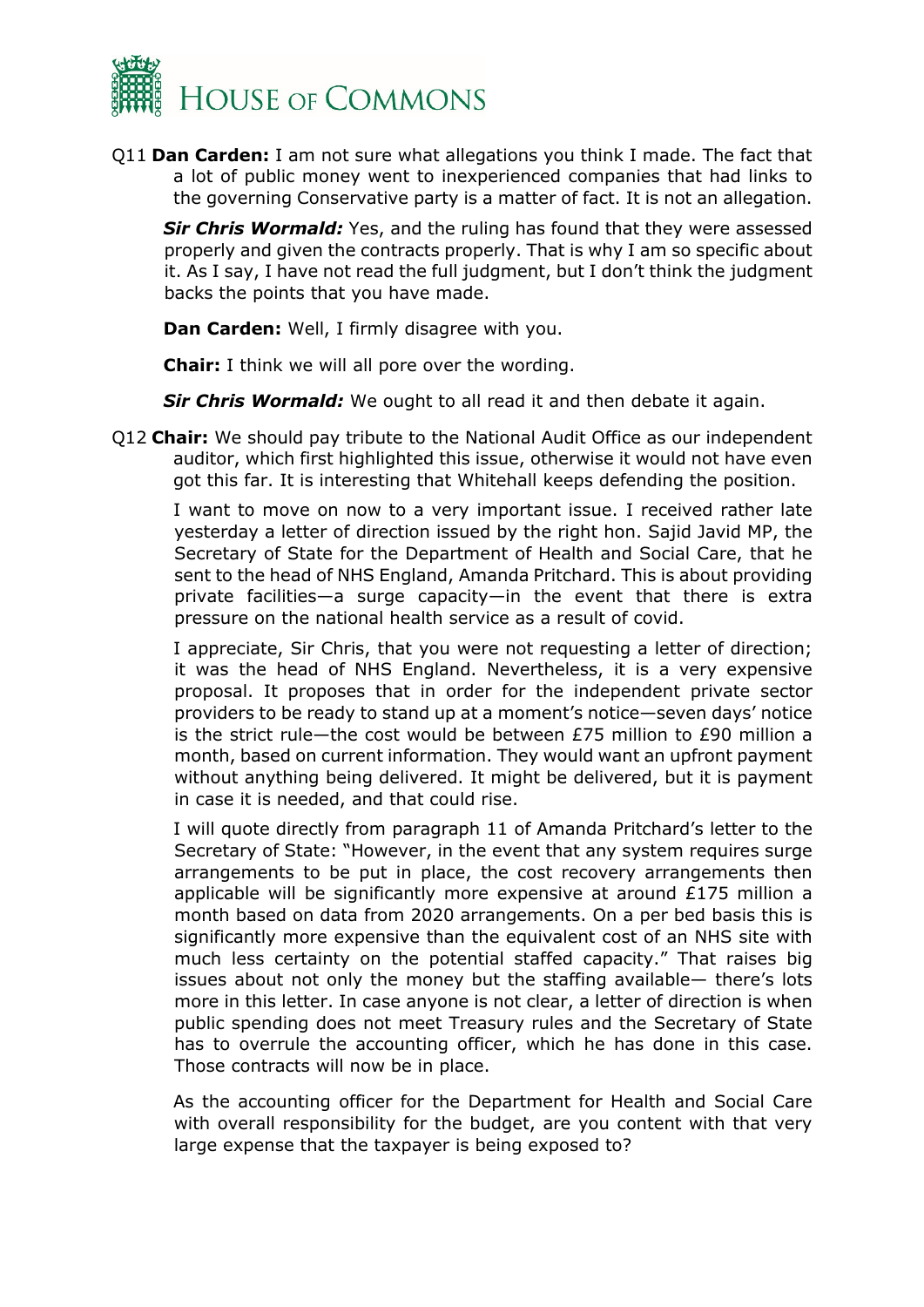

*Sir Chris Wormald:* I am content that the decisions have been made properly. As you know, the point of the direction system is where the democratically elected Government choose to overrule—

Q13 **Chair:** We know what a letter of direction is. Ultimately, there is a very big liability for the taxpayer. Last time, we saw Nightingale hospitals stood down, while not all the private sector capacity that had been stood up was used.

*Sir Chris Wormald:* In my view—as you said, I am not one of the parties in this—everybody has acted properly. Amanda Pritchard has considered the strictures of managing public money and concluded that, in her judgment, this investment does not meet those strictures. Therefore, if you're going to do it, you have to have a direction from the Secretary of State.

The Secretary of State has concluded that, notwithstanding that it does not meet the strictures of managing public money, the wider public interest beyond the question of managing public money—is best served by it happening. He has done that because, as we know, when the NHS is at risk from covid, the consequences of that go far beyond the NHS: there are consequences on the wider economy, society, and all the implications that the Committee is well aware of. Amanda Pritchard, as the accounting officer, is not in a position to take account of that; she just looks at the NHS.

Q14 **Chair:** Actually, in his letter, the Secretary of State talks only about the NHS the need to protect NHS services and prevent a further reduction in NHS capacity.

**Sir Chris Wormald:** Yes, but one of the reasons we protect NHS services is because the alternatives are restrictions on society.

**Chair:** He had the option to lay that out in his letter. I am simply quoting the letter as a matter of fact.

**Sir Chris Wormald:** But the two points are the same. The Secretary of State is taking a wider view of the public interest—

Q15 **Chair:** Yes, we know that. We know how letters of direction work. The key thing, though, is that this is a ministerial direction on an issue we have been dealing with for two years. We have talked about surge capacity before: Amanda Pritchard's predecessor set up the Nightingale hospitals, which we will be looking at in more detail, and there was an arrangement with independent private sector providers. However, there is still the issue of where the staff are going to come from, let alone the money, which is a significant up-front cost. Let's be clear: it's a minimum income guarantee of £75 million to £90 million a month, which will surge to considerably more than that—nearly double—if it is actually used. That is an awful lot of money, and it rather plays into the risk element today.

Why is this such an emergency now? Surely this sort of planning, in a way that makes more financial sense for the taxpayer, could have been done before now.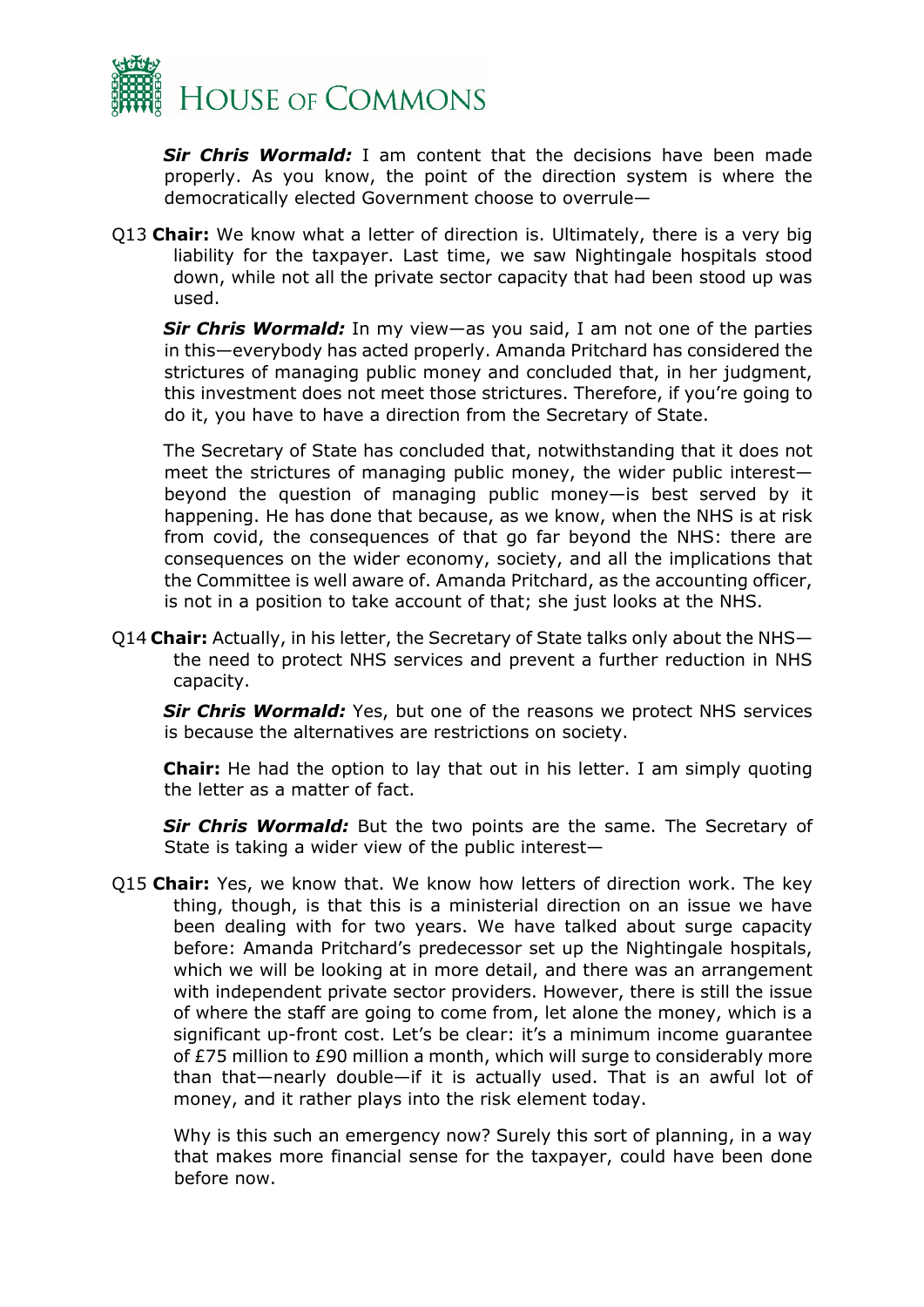

*Sir Chris Wormald:* I don't know how to answer that without stating the obvious. We have a variant that has spread at quite unprecedented speed—

**Chair:** Sorry, Sir Chris, but we have known about variants since the beginning of the pandemic. They were talked about back in March 2020.

**Sir Chris Wormald:** Yes, and the use of the independent sector is one of the things that we do for surge capacity.

Q16 **Chair:** Let's be clear: I don't think any of us disagree that there might be different variants. No one is disagreeing that we might need to use any capacity—including the independent sector, if that is necessary. The question is why wasn't there a better plan in place to avoid having to pay a minimum income guarantee of that level to the private sector, regardless of whether they deliver? Surely, by now, we should have got into a better place of negotiation. We should be able to deliver that extra surge capacity at a lower cost to the taxpayer without it being an emergency under a ministerial direction—with a better contract in place, basically.

**Sir Chris Wormald:** We don't regularly contract with the independent sector for these services, for the reasons that you know. We have in this case a surge that has the risk of—I will be very careful with my words— but not the certainty or even likelihood of having these very severe consequences for the NHS, and this is one of the mitigations. You can of course argue that we ought to have continuous standing capacity to deal with these types of surge, which has possibly even greater public expenditure consequences if we were to run our NHS with a permanent surge capacity, or you can do these sorts of things when it is necessary. It is of course a fair debate about which of those courses is better, but both have significant cost implications.

Q17 **Chair:** I am just surprised that we are having to still— I haven't got time to go through all of Amanda Pritchard's letter, and it is not your letter, but she lays out very clearly the risks, including for staffing. She also says there is an additional risk on the ability to maximise the use of effective capacity. We are paying for services that the head of NHS England thinks we may not be able to use for all sorts of other reasons. Surely we have been having contingency planning for this eventuality well before the moment we are at now.

*Sir Chris Wormald:* We have a level of contingency planning within the NHS. We then have additional surge capacity that we can put in on top of that, which is the Nightingale hubs, and then, if we are at risk of going beyond that, we look for further facilities, and obviously the independent sector is one of those. It is a layered set of things.

Q18 **Chair:** I know there are layers. I will bring in Sir Geoffrey in a moment, because I know he wants to come in. Where will the staff come from? A lot of the staff—certainly the consultants—in private hospitals are the same people working in the NHS.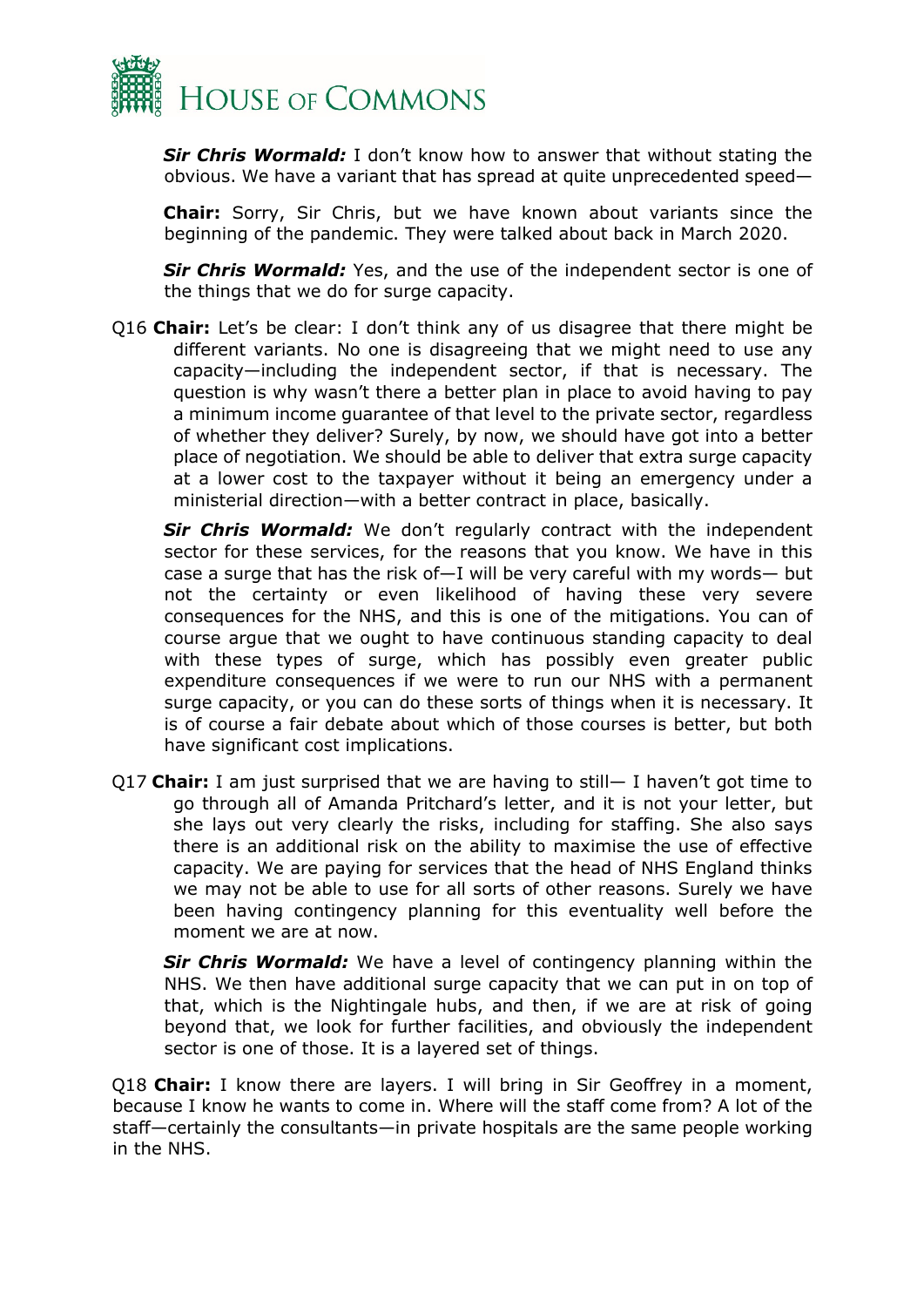

*Sir Chris Wormald:* Some of them are and some of them aren't. There are two great limiting factors for the NHS in this case. There are the physical facilities, which we are limited by in some parts of the country, and then there is the staffing constraint. It is not correct by any stretch of the imagination that all staff who work in independent hospitals also work in the NHS. Both of our limiting factors—the physical estate and beds, and staffing—are clearly assisted by the independent sector. As I say, I think everyone has acted properly, and I am not dismissing anything Amanda says in the letter. I think she has set it out accurately.

**Chair:** To be clear, it is not the process I am questioning but the money. I will bring in Sir Geoffrey Clifton-Brown to drive the point home.

Q19 **Sir Geoffrey Clifton-Brown:** Thank you, Chair, and good afternoon, Sir Chris. I do not have the papers in front of me as they only just emerged this afternoon, but as I understood it from what the Chair was asking, the NHS has contracted with the private sector for £75 million a month—that is  $£1$  billion a year—before a single service is even given by the private sector. That sounds like a very expensive insurance policy, doesn't it?

**Sir Chris Wormald:** It depends what you are insuring against. When compared with the costs that the economy and society have been asked to pay over the period of covid, it is a very small amount indeed. It is of course a significant sum of money, but I think you correctly identify it as an insurance payment. As you know, the costs of the insurance not paying off are colossal, and not just in monetary terms. That is the balance of the equation. I am not denying that it is a significant sum of money. That is of course why Amanda Pritchard asked for a direction, because obviously it is a significant investment that has all the risks that you set out.

Q20 **Sir Geoffrey Clifton-Brown:** I am sure you would agree that we should learn lessons from the past. When the previous contract with the private sector was put in place, which the Chair referred to, capacity was bought; there was not a payment just for having the capacity available. I kept querying with my local trust why it was not using some of this private capacity to catch up on some of the backlog of non-covid work. I doubt whether even half the capacity of that original contract was used, but it had been bought and paid for. What can we do to encourage the NHS, if they are going to buy this capacity in the private sector, to actually use it to catch up on the backlog of treatments that some of our constituents desperately need?

*Sir Chris Wormald:* I am always co-answering for Amanda Pritchard, which I should not do, but my understanding is that is exactly what the NHS wish to do with this time, so that they are using the capacity in a different way than was planned in the example you gave. In particular, it is for the reason that you said: that, very frequently, independent sector facilities are better for elective care than they are for extra emergency care, which I think you correctly observed.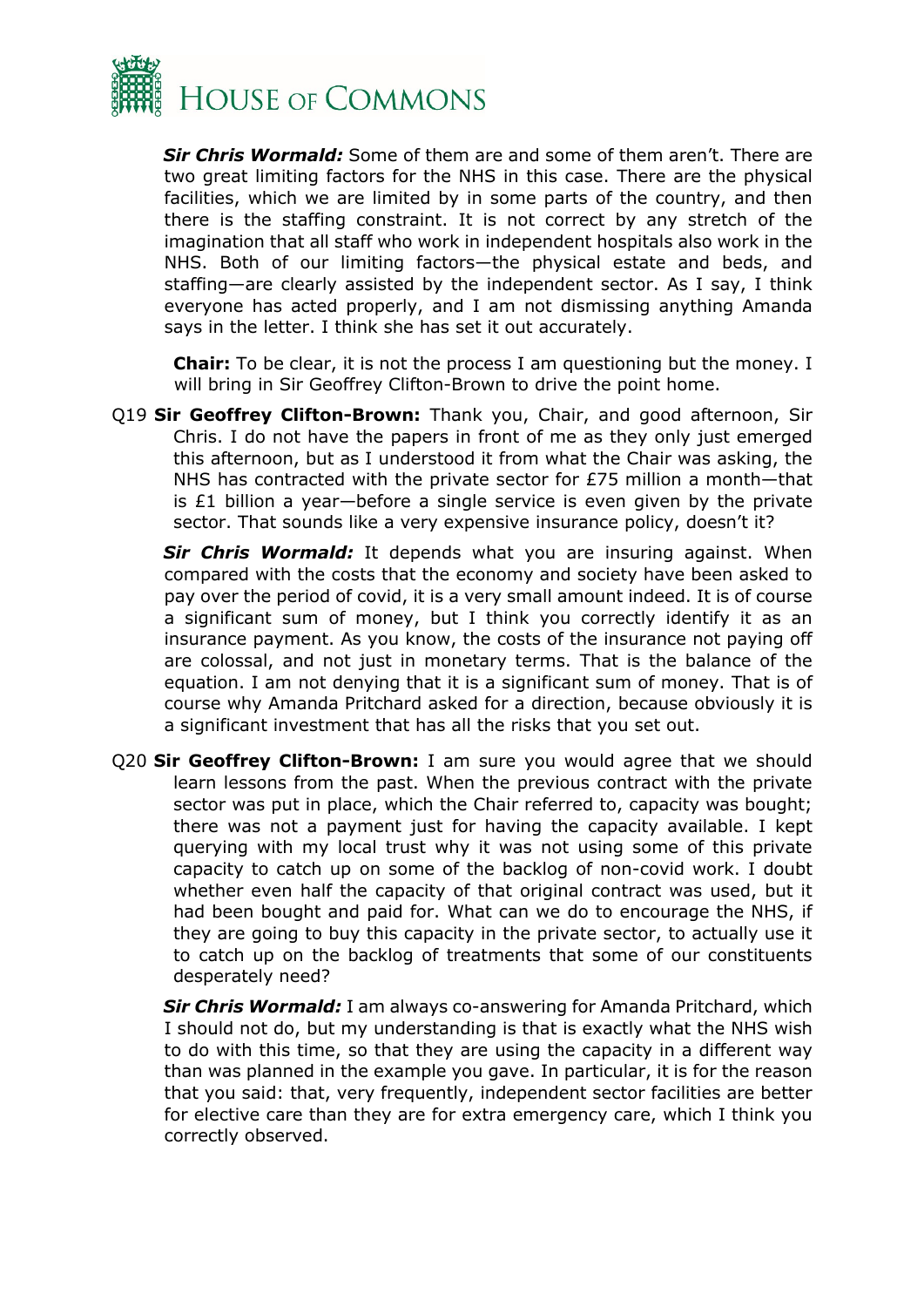

Therefore, the best way to use it is to take pressure off your classic acute hospital in the independent sector and protect more elective capacity, which I will come back to in a moment. Both keep the backlog down and free up NHS resources for the stuff that only they can do, which tends to be the high-end emergency care. I should say that that is part of a wider strategy that the NHS are pursuing this time, which is to attempt to protect more elective capacity than they did in the first wave for exactly the reason you set out, Sir Geoffrey.

Q21 **Chair:** That brings us back to why this was not better planned for in terms of cost and who was negotiating these figures with the private suppliers. We will be looking at and obviously raising this with NHS England, and we will be crawling through the numbers and watching closely at how this large amount of taxpayers' money is spent. It helps to get into our discussion about planning for risk today.

**Sir Chris Wormald:** I am sorry: I do not want to give the impression-I might have been guilty of doing this—that this is not a big thing. Directions, as you know, are very unusual. Amanda is a very conscientious accounting officer and will only have done it in—

Q22 **Chair:** I do not doubt that the process has been followed properly, but we are talking about taxpayers' money here.

**Sir Chris Wormald:** My point was that I was not attempting to dismiss anything you said. The only reason there is a direction is because big issues are raised by these tests.

- Q23 **Chair:** This letter of direction, compared with many I see, is a very detailed one, with lots of alarm points for me.
- Q24 **Peter Grant:** Following up on one of your answers to the Chair earlier, I think she mentioned the number of NHS consultants who also work in the private sector. You quite correctly said that they do not all work in the NHS. What percentage of private hospital consultants are also in the NHS?

*Sir Chris Wormald:* I will write to you. I do not have those numbers with me.

Q25 **Peter Grant:** Do you have any idea at all?

*Sir Chris Wormald:* I would not like to give you a number that I cannot validate.

Q26 **Peter Grant:** Would you accept if that percentage is high, there is a potential, at the very least, for a perceived conflict of interest between them working in private hospitals, which have had this substantial funding announcement from the Secretary of State, at the same time as they are working in NHS hospitals where a lot of people are not—

*Sir Chris Wormald:* That is a regular feature of the system because the NHS use the independent sector for a variety of things in the normal course of business, and there would therefore be established systems to ensure that conflicts of interest do not arise. Of course, at the absolute heart of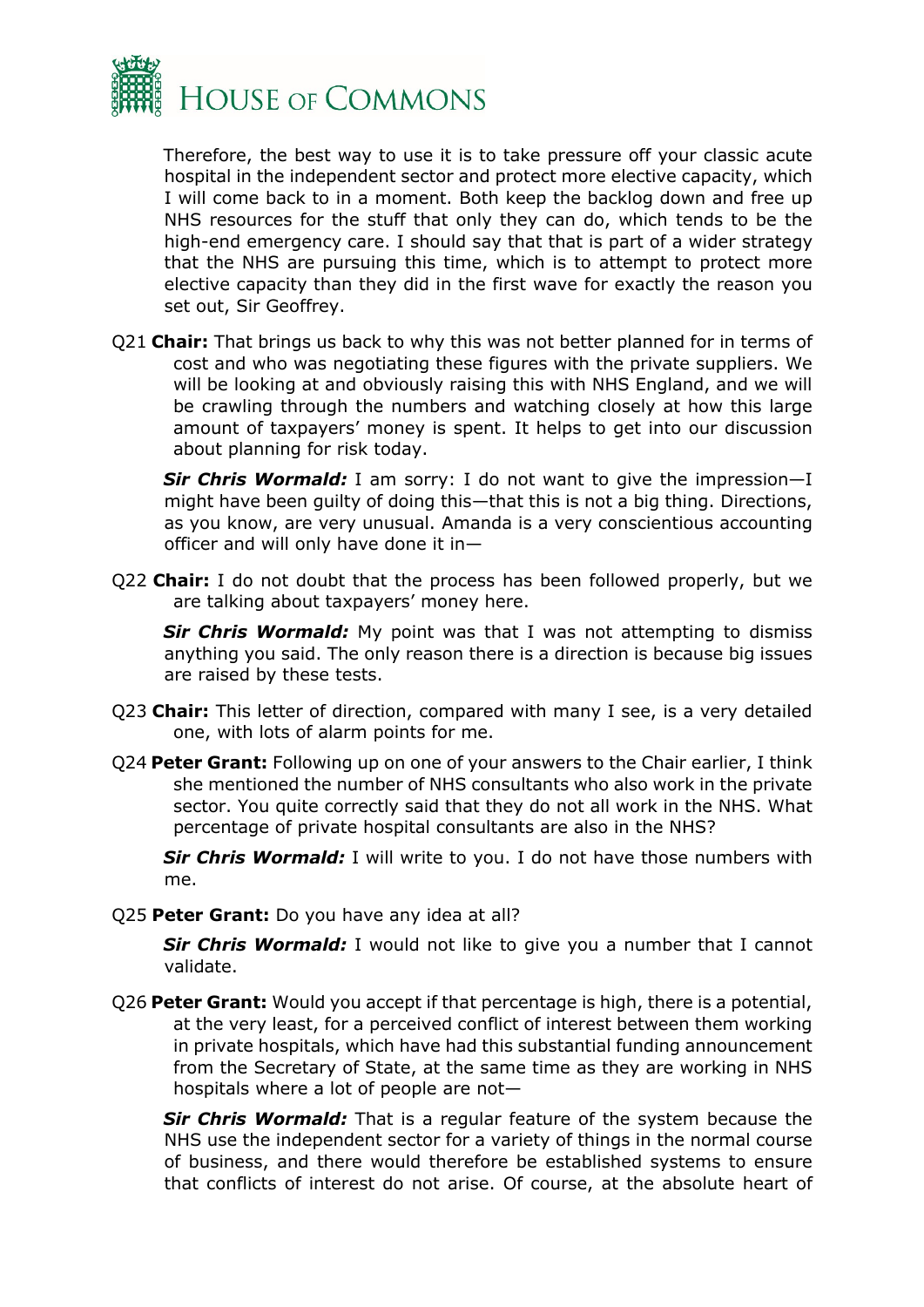

those established systems are the professionalism and professional responsibilities of individual medics to serve their patient and nothing else. The issue you raise is correct, but I do not think it raises any new issues or principles beyond those that are in the system in "peacetime".

Q27 **Chair:** As I say, we are looking very closely at how this money is spent and what the taxpayer gets.

**Sir Chris Wormald:** As we would expect.

**Chair:** Thank you very much, Sir Chris. This leads into our real session about how to manage risk and what insurance policies, if you like, need to be in place, and I am going to ask Sir Geoffrey Clifton-Brown to lead off.

Q28 **Sir Geoffrey Clifton-Brown:** I have a big wodge to get through in the first section, so very short answers—yes or no, even—will suffice to many of my questions. Mr Chisholm, the House of Lords report on risk assessment and risk planning recommended that the Government appoint a chief risk officer. Has that happened?

Alex Chisholm: No, that hasn't, although it is a recent report and we are studying it. We are sympathetic to the spirit behind it, in the sense that, as you know, we have a big overhaul of risk management across Government. I wrote to the PAC in June about that and we have done a lot of actions since that I can write about further. I think you got a letter from Cat Little in November as well, so you know that we take this very seriously.

If there was a chief risk officer, would that help or hinder? Personally, I am probably a little bit sceptical about that—though the Government has not settled its view—because I think you want risk to be held by the people who are working in Departments or in arm's length bodies. If there is a sense of "I don't need to worry about risk; it is somebody else's problem"—a chief risk officer, whoever that might be and however wonderful they are—that might actually move the burden of responsibility from where it most needs to sit.

Q29 **Sir Geoffrey Clifton-Brown:** The Cabinet Office is developing a catastrophic emergencies programme, and it carried out a consultation in the summer on a national resilience strategy. That is all leading into a review of the Civil Contingencies Act. Is that all happening with a

#### vengeance?

*Alex Chisholm:* Yes, it is. As you say, we consulted on it last summer. We published—in December, I think—a short summary of the hundreds of responses that we got, and I believe you will shortly be getting sight of the new resilience strategy. If I may, I will bring in Roger, because he is responsible for this work and leads the civil contingencies secretariat.

*Roger Hargreaves:* The consultation on the public call for evidence last summer proved extremely successful. We had over 1 million different interactions with it—a very high level of interest. The plan is to publish the resilience strategy this spring. The Civil Contingencies Act is being reviewed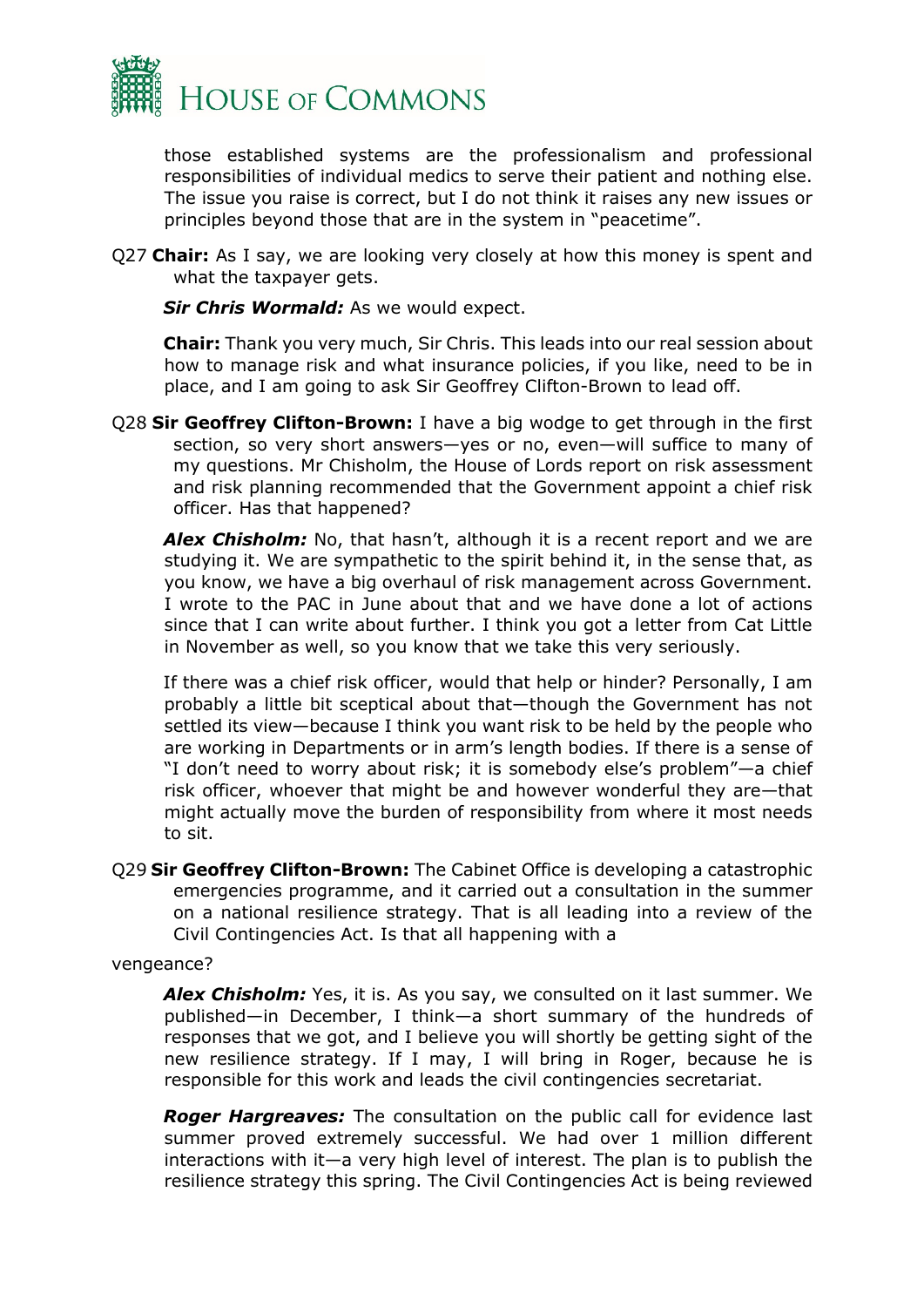

in parallel, wrapped within that process. We are committed in law to deliver the cut of that review at the end of March. All of that is in progress. As part of all that work, we are considering our crisis management structures at large, because these are all of a piece and fit together when it comes to thinking about how we deal with risks in future.

Q30 **Sir Geoffrey Clifton-Brown:** That leads me to two questions connected with that work. One is that long before covid came along, I have always been concerned about how government deals with different large emergencies at the same time; one can think of a number of different scenarios. Will that work consider different very large, significant risks at the same time?

**Roger Hargreaves:** Yes. We have always worked in the past on the basis that we should be able to handle two or three significant risks simultaneously. If we were dealing with two or three risks on the scale of a pandemic, we would have to make significant changes in Government to make sure that resources were surged into different structures that were designed to deal with them. In the same way that we have built new structures to deal with the pandemic because it is a chronic emergency rather than an acute emergency, we would have to build similar structures for each of the things that we were dealing with. The system is large enough and has the bandwidth to cope with those different things, but it would undoubtedly be a difficult situation to deal with.

Q31 **Sir Geoffrey Clifton-Brown:** So the fact that the Government was not able to set the parameters of what risk it was prepared to take under the coronavirus pandemic led to a fragmentation between Departments, particularly at the beginning of the pandemic. What more work can the Cabinet Office do to make sure that, God forbid, if we ever do get into another pandemic or serious emergency, all Departments are prepared to accept the same level of risk that the Government has set?

*Roger Hargreaves:* At the start of the pandemic, we activated our crisis response structures, which are designed precisely to make sure that there is a forum for Ministers and Departments to gather and deliver a collective view of the priorities for dealing with the response. That is what we did at the start of the pandemic, and it took us to a place relatively quickly where we understood what the objectives were and what the building blocks of the response would be.

Q32 **Sir Geoffrey Clifton-Brown:** Mr Chisholm, given that MPs are at the sharp end of this, at the beginning of the lockdown on 23 March, my office, no doubt along with many other Members of Parliament, received thousands of emails, a lot of which were due to two reasons. One is that that there are a number of people who cannot go online and therefore could not access the gov.uk website, but I think a lot of the others were because the information provided on the gov.uk website was very unclear. Indeed, it was even unclear to some in my office, who spent some time trying to work out what it actually meant. What can your Department do to ensure that Government communications during a pandemic can be clearer and therefore better understood by the public?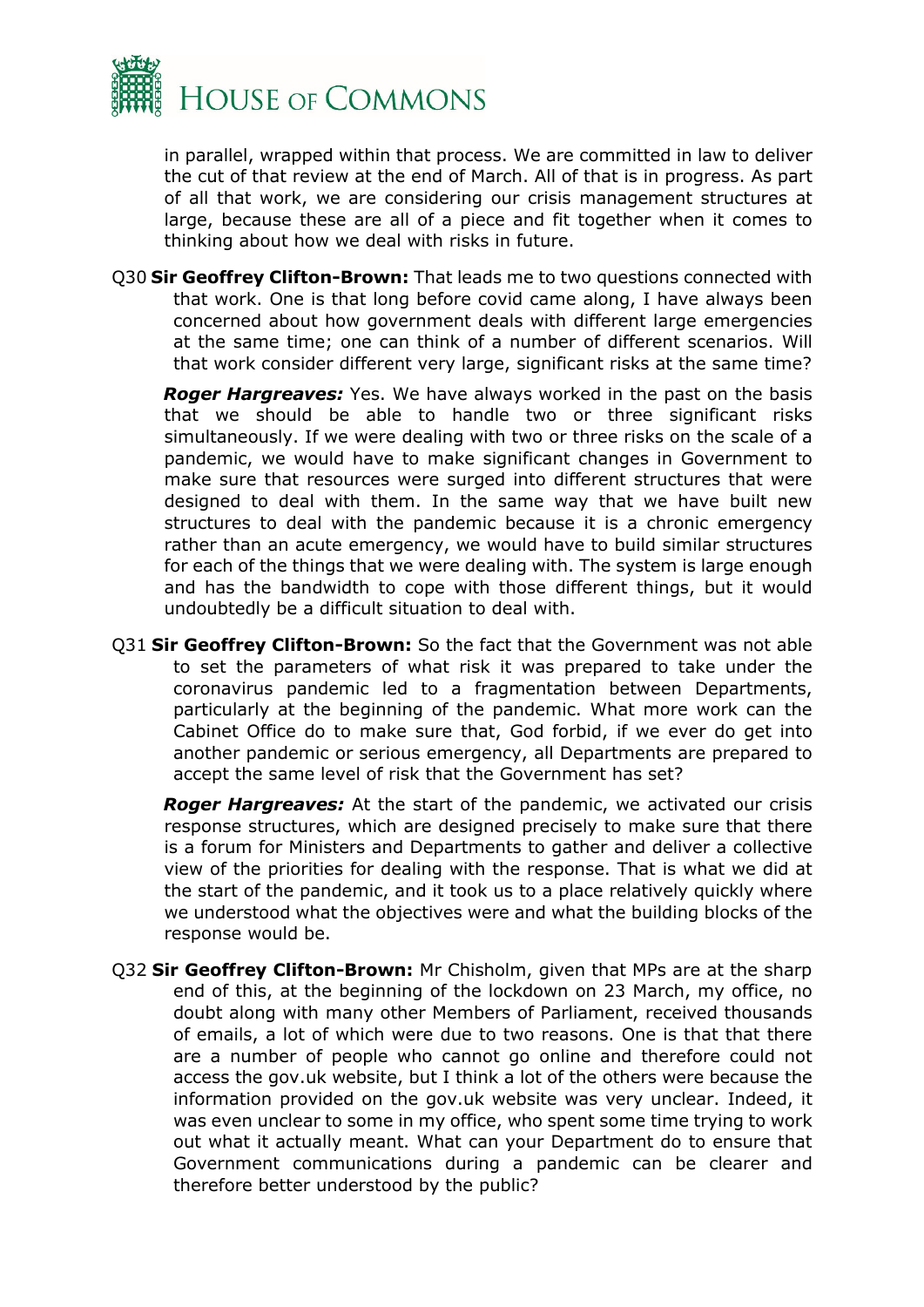

*Alex Chisholm:* Thank you for the question. I do understand. If you go back to that particular point in time—22 March—absolutely, people were stunned by what was happening. They wanted more information. They were eager for it. They wanted to know exactly what the effects would be for them—for their particular community or business in their region of the country—and masses of questions came in.

Very quickly, the Government moved to quite an effective broadcast method. Obviously, the press conferences became extensive. They were led by not only the Prime Minister but, as we have seen, the chief medical officer and the chief scientific adviser.

A lot of very detailed information was put out there, supported by what I believe were very effective communications through gov.uk and the national media. I think we have had about 2.2 billion unique page views to Covid-19 content on [GOV.UK](http://gov.uk/) since March 2020. It has become an absolutely vital resource for the whole of the country to draw on and access. Even people who were not using the internet directly themselves— a relatively small minority now—would be given access to that information by other people, such as their friends and family.

I think we have got very good at providing the information that people want to have. People have got used to going to the site and, for example, putting in their postcode to find out how many cases there are in their area. They have also been able to quickly drill down to find not only information but the useful actions that they can take. I think we have got much better in also integrating between different media, so the messaging that you see in the newspaper through advertisements, on television through the press conferences, and on gov.uk through online information, is very carefully planned as an integrated package, which has been quite effective.

Q33 **Sir Geoffrey Clifton-Brown:** I am not sure that my office would entirely agree with that answer, but let me study the transcript and let us just see. I may come back on that.

My next question is for both you and Chris Wormald. Part of the confusion during the pandemic was caused by a range of medics and scientific advisers coming on to the media and giving opposite advice. They are clearly entitled to do that. However, I do not think you should have a member of SAGE, for example, coming on to the media in a private capacity—but saying they are a member of SAGE—and then giving their own particular predilections. Should it not be an absolute given that, if you are a member of SAGE, you only come on to the media to explain what the SAGE line is, not what your own predilection might be?

**Sir Chris Wormald:** I will start with that. The first thing to say is that that is a question that you should really address to this Government's chief scientific adviser.

**Sir Geoffrey Clifton-Brown:** We tried to ask him to this Committee, but he was not available.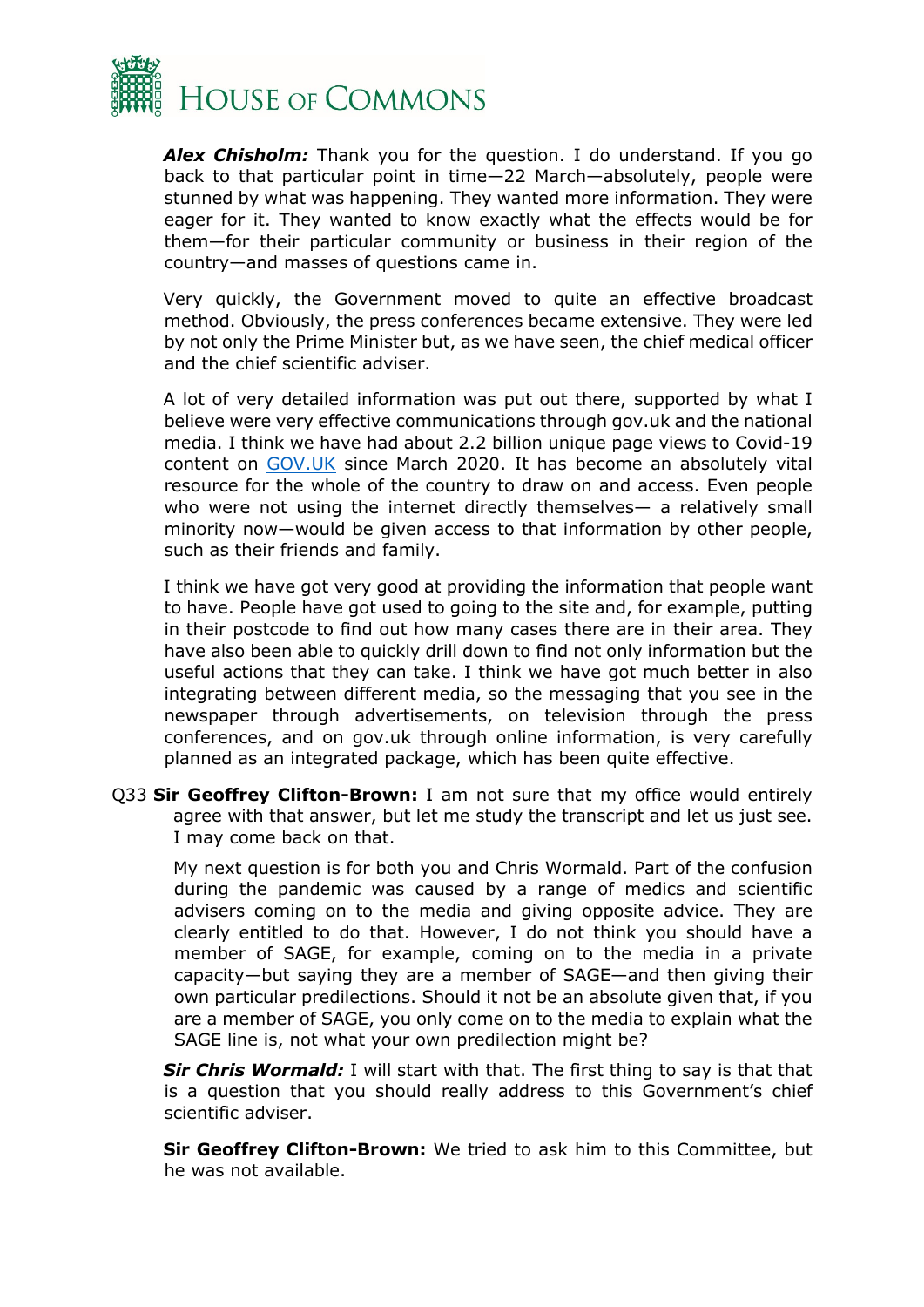

**Chair:** To be fair, it was a short-notice invitation.

*Sir Chris Wormald:* Okay. I will get his view and set it out for you in writing. I would say that the issues to consider there are that what they try to do with SAGE—as I understand it—is have a whole range of different views brought to the table to avoid groupthink and all that. *[Interruption.]* Sorry, can I finish my answer before you come back? This is clearly a point you can debate.

The vast majority of the members of SAGE are providing their input entirely voluntarily. The question for the Government to ask itself—and, as I said, I will ask the chief scientific officer to give his view—is on what the right balance is between ensuring that you have the best experts, who are really challenging Government scientists' views, ensuring that there is no groupthink and that everything is brought to the table, and placing restrictions on people who, as I said, are there voluntarily. Their day job is doing something else. Those are the issues that you need to balance up.

The issue you point to is an important one from the public confusion point of view—is this person speaking in an independent capacity or as a member of SAGE? The same issues occur with JCVI. I am sure that is something we will want to think about. But as I say, what would be awful would be if we got to the position where the only people who could sit on these bodies were Government employees, as it were, and we were not bringing in the maverick voice who doesn't agree with us and those sorts of things. That is the balance. I think you were on a very important issue, but that is the issue we will want to consider.

Q34 **Sir Geoffrey Clifton-Brown:** I don't think anybody is suggesting there should only be Government employees, and I praise these people for the work they did voluntarily; that is very important. But if they do agree to come on a committee like the two we have instanced so far—SAGE and the JCVI—surely it should be that they speak with one voice, because otherwise it does cause confusion among the public.

**Sir Chris Wormald:** Yes, as I say, I recognise your point, and of course, if you are working in Government and you see this, it is—in the individual case, that is exactly what you think in Government. In general, though, where is the public interest best served? Is it by having people who do not necessarily agree with you, and would not sign up to that condition, on these committees and giving their view, so that you get a rounded view of the science, or not? That is where, I think, the balance of the public interest question is.

Q35 **Sir Geoffrey Clifton-Brown:** Again, this is a question for the chief scientist, but let me try you on this. Our Report in July 2020, "Readying the NHS and social care for the COVID-19 peak", instanced the SAGE prediction at the beginning of the pandemic lockdown on 23 March 2020 "that in the worstcase scenario more than 4% of the population"—2.7 million people—"might be hospitalised, and 30% of those"—810,000— "would require critical care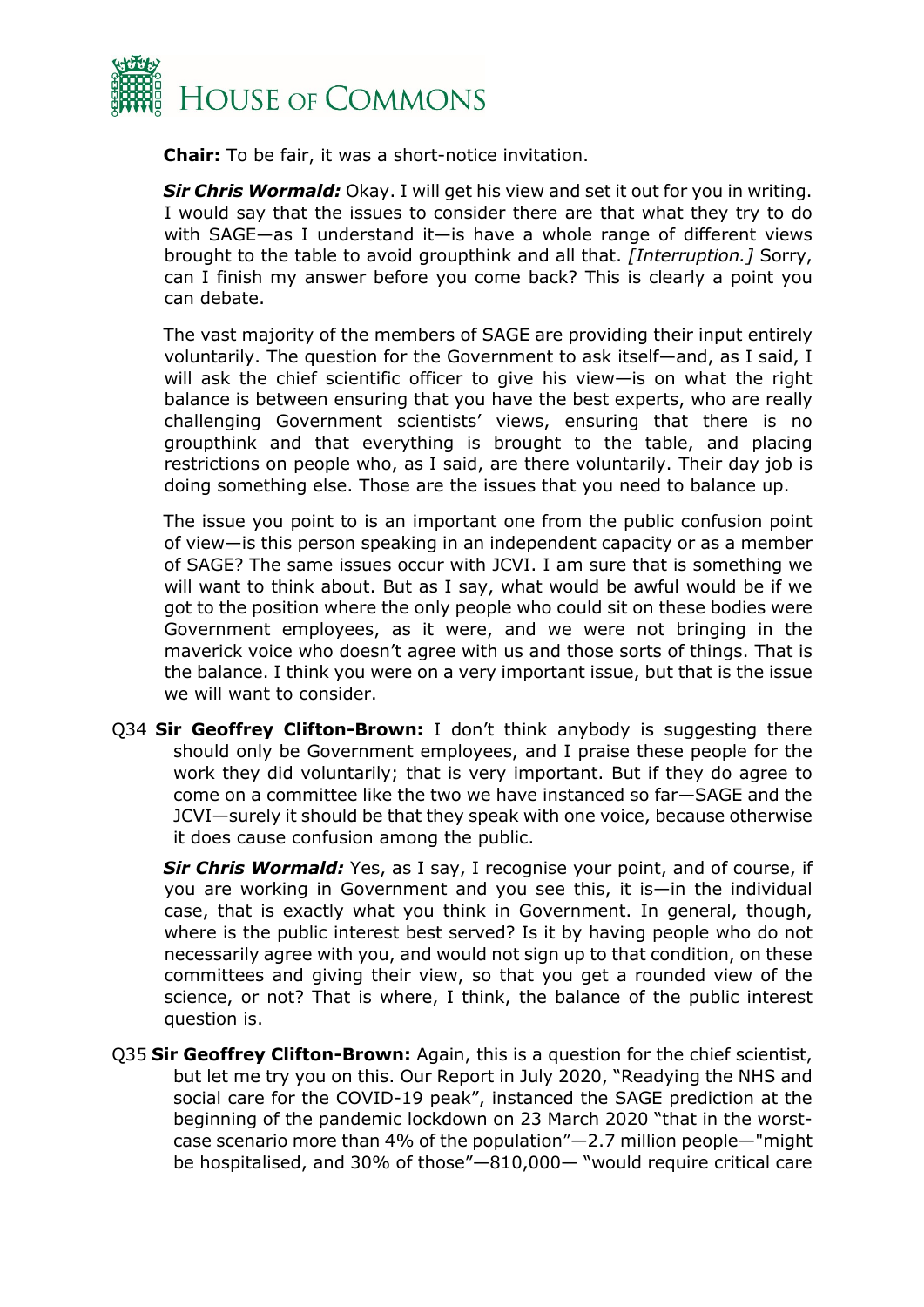

and that ICU capacity in London may well be breached by the end of the month"—March—"even if additional measures

were in place." How did SAGE get it so wrong, and wasn't that a really scaremongering statement to put out?

*Sir Chris Wormald:* Again, I am not going to—I seem to be answering for many other people in Government this week. I am not going to answer for the scientific deliberations of SAGE, but I will make a few points. As has been widely reported, very frequently what SAGE is doing is setting out the reasonable worst-case scenario—i.e., something that is 10%, or less, likely to happen; 90% of the time, something else happens. So that SAGE model does not turn into what happens in practice, if it is the reasonable worstcase scenario. That may well be SAGE doing its job properly and identifying that, 90% of the time, something else would happen. That is point 1.

Secondly, we will—well, I am sure the public inquiry will look at this, and I think it raises a series of very interesting questions, actually, about how we do this. Very frequently what has happened—I think the example you give may be one of these examples—is that SAGE does a model based on an unmitigated situation, mitigation is then taken and, amazingly, the unmitigated situation does not occur. That is, of course, exactly what you want to happen. You took the mitigating action, which in this case is exceptionally painful, in order to avoid what would happen in the unmitigated situation.

Q36 **Sir Geoffrey Clifton-Brown:** I am getting it now. So it was softening up the population for a lockdown.

*Sir Chris Wormald:* No, not at all. As we are doing wider general risk, we do not take the lack of a war to mean that we got our predictions on how many soldiers we needed wrong, because having armed forces is one of the things that prevents a war from happening. This is a very comparable situation. As I say, I think your point raises interesting questions. How we then tell whether the original, unmitigated model was right and what the impact of the mitigations was upon it is, I am sure, something we would want to look at. Again, I think these are very, very important and interesting questions.

**Chair:** Central to the discussion.

Q37 **Sir Geoffrey Clifton-Brown:** They are, but I suppose what one really ought to do is go back to the model and find out why it got it so wrong.

*Sir Chris Wormald:* But you see, I don't think it did, necessarily. If you take a series of mitigations and the awful thing you were trying to prevent does not happen, that is a success, not a failure. The question is—

Q38 **Sir Geoffrey Clifton-Brown:** Given that that figure was given at the beginning of the pandemic, before we had taken any of the measures and lockdown, I cannot quite—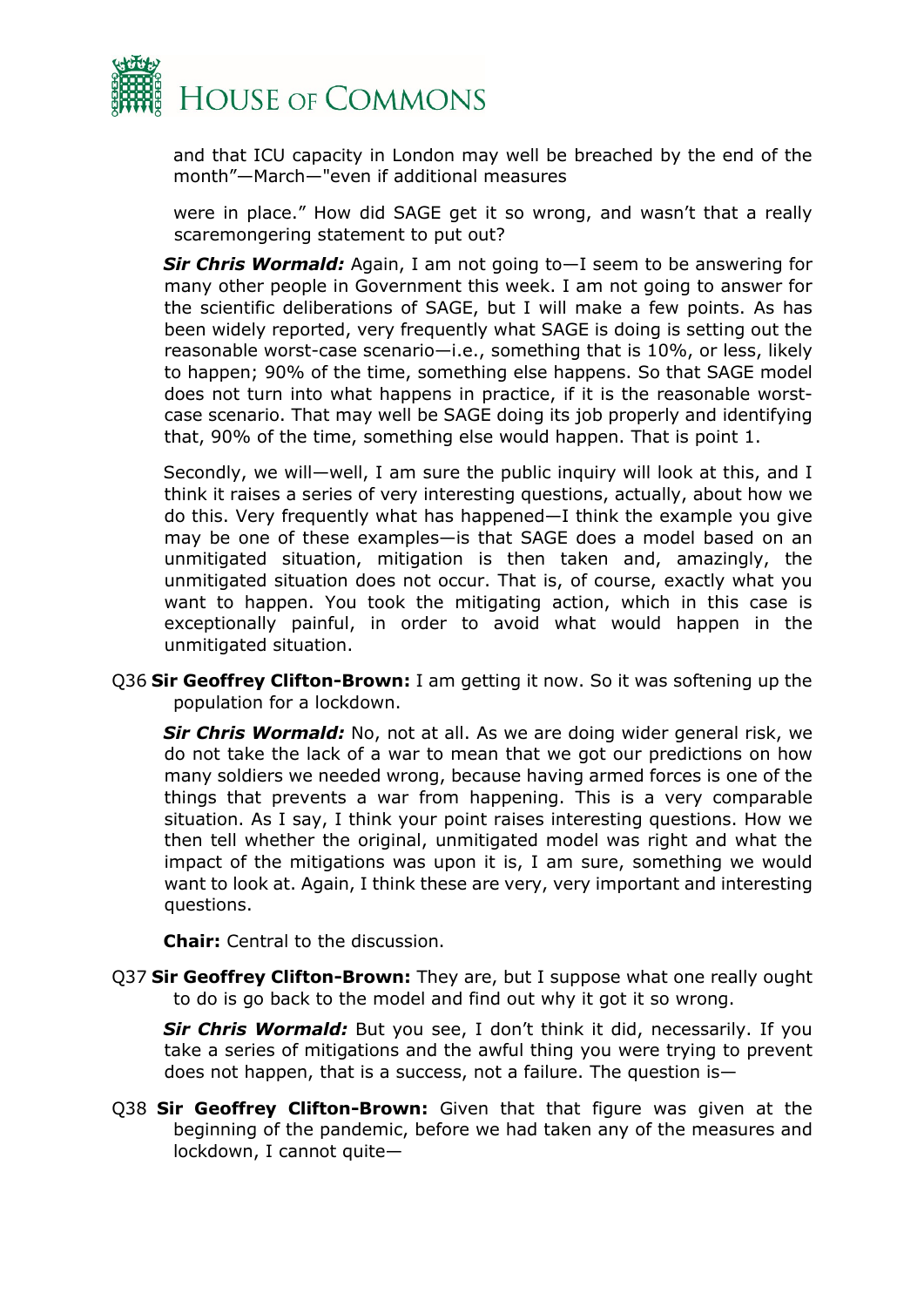

**Sir Chris Wormald:** But it was a prediction, as I understand it, of what would happen were you not to take any mitigating actions. But I do think the point you are raising is well worth debating with somebody much more technically competent to debate it than me; that is what I am saying.

**Sir Geoffrey Clifton-Brown:** We might well do that in future. The next question bears on what we have just been discussing. Given that SARSCoV E was identified in 2003, that MERS-CoV E was identified in 2012 and that zoonotic transfer, from animals to humans, was known to increase the virulence of covid viruses, why was the Government prepared only for an influenza virus? Indeed, all the PPE stock was totally geared towards influenza, and much of it had to be thrown away because it was not suitable for a coronavirus.

*Sir Chris Wormald:* It did not have to be thrown away. Indeed, we used a huge amount of it, but that is slightly beside the point. It is not correct that we had no preparations for coronavirus—and I will ask Ms Swinson to describe what we were doing—but there is one absolutely crucial point, which I have discussed with the chief medical officer. On this occasion, I will be him. The key difference with this pandemic, or one of them, is not between a coronavirus and an influenza virus; it is between a virus that has significant asymptomatic transmission and one that does not. Interestingly, SARS and MERS, I am told by my medical colleagues, also do not have significant asymptomatic transmission. They have some, as does flu, but nothing like to the levels we have seen in covid.

On your point on PPE, the enormous demand for PPE beyond clinical settings was driven by asymptomatic transmission, where you do not know who in the community has got the virus. There are definitely lessons to be learned, but not quite the ones you said. The thing we have been looking at for the last two years and will want to be looking at in future is that distinction of the diseases with high levels of asymptomatic transmission, which, as you say, put huge pressure on PPE.

The second area, which, it will not surprise the Committee to know, is one of our big learning points from covid so far, is the huge pressure that was put on diagnostics. This disease needs a greater level of testing than flu or SARS or MERS because knowing who has got it is very difficult. However, with those diseases it is much easier. Those are absolutely two pressure points, but this disease had this very high level of asymptomatic transmission.

We had done some things to prepare for coronaviruses—

Q39 **Sir Geoffrey Clifton-Brown:** It would be interesting to know what they are, because the Report seems to indicate that you hadn't had much preparation for coronavirus.

**Sir Chris Wormald:** We agree with the Report, and we think it is very good. Without question, flu was top of our risk list. The biggest preparations we had in our base case were all based around flu. That is why it is not correct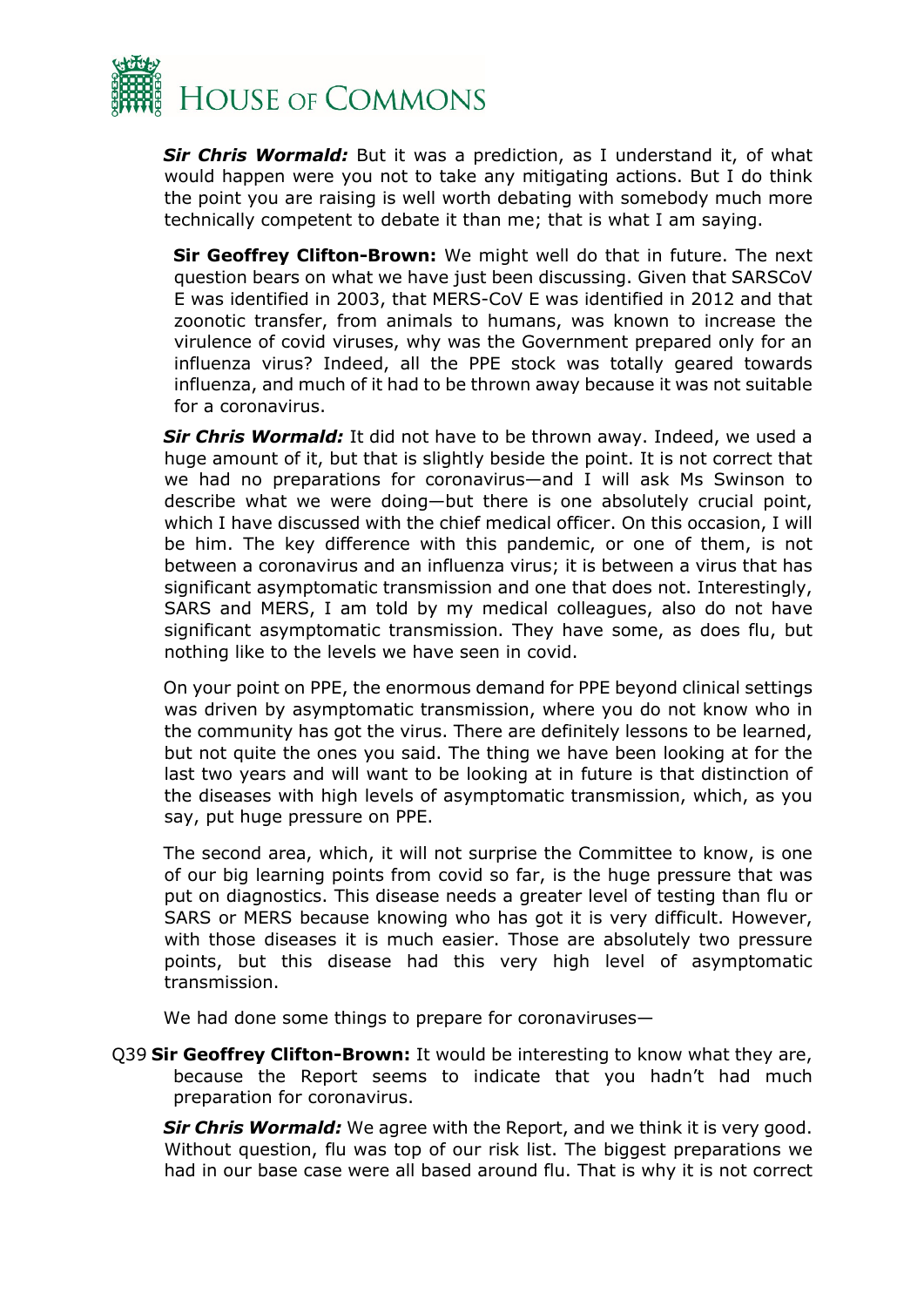

to say that we had not prepared for other things, but we were not prepared in the same level as we were for flu.

Q40 **Sir Geoffrey Clifton-Brown:** That is a very interesting reply, Sir Chris. Perhaps Ms Swinson can answer both of my next questions at the same time. Looking at figure 9 on page 47, why were the exercises Winter Willow and Cygnus, relating to influenza, given so much more prominence than Valverde and Alice, relating to coronavirus and MERS? That table does seem to indicate that the Government were focusing much more on an influenza pandemic than either a MERS or SARS-type pandemic.

*Clara Swinson:* I will take those together. On the national risk register, as the NAO Report has set out, there is both the risk of pandemic flu and of a severe new emerging infection of SARS or MERS. Both of those were prepared for in terms of their likelihood and their impact. They were both set out in the national risk register, and they both had exercises alongside them, as you say. Willow and Cygnus were very large, whole-system exercises because of the pandemic potential. The expert advice at the time was that the coronavirus did not have the same level of pandemic potential, and the types of mortality were at 35% and 10% respectively for SARS and MERS. So it is true that we have had a coronavirus with a lower mortality, but it had the pandemic effect.

You talked about the exercises there were for pan-flu. Exercise Alice looked at MERS and learned from Ebola, in terms of the interest, the amount of time that was put into it and then the emergency response. The system needed to take all those lessons from those reports and prepare for a range of different risks.

**Chair:** Thank you. Over to you, Mr Peter Grant MP.

Q41 **Peter Grant:** May I follow on from those last answers please, Ms Swinson, and also from the very helpful answer that Sir Chris Wormald gave earlier on about the significant asymptomatic transmission being almost a gamechanger for this one? Does that mean that we were not prepared for a virus with significant asymptomatic transmission? If we were not prepared for it, why not?

*Clara Swinson:* In terms of the best expert advice at the time, looking at flu and at coronaviruses, there definitely was evidence of asymptomatic infection, but the consensus was that the level of asymptomatic transmission, as Sir Chris has set out, was very much higher, as it transpired, than anyone had thought would be the case.

So, that led to the fact that for our testing capability, our PPE and so on, there were elements—I am sure we will come on to debate this more—in our pandemic flu plan that were very relevant for this pandemic, and there were some which, because of the type of virus, we were not as fully prepared for.

Q42 **Peter Grant:** Just to be clear, I am looking at the preparation that was done. It could have been done five or 10 years previous to covid-19 first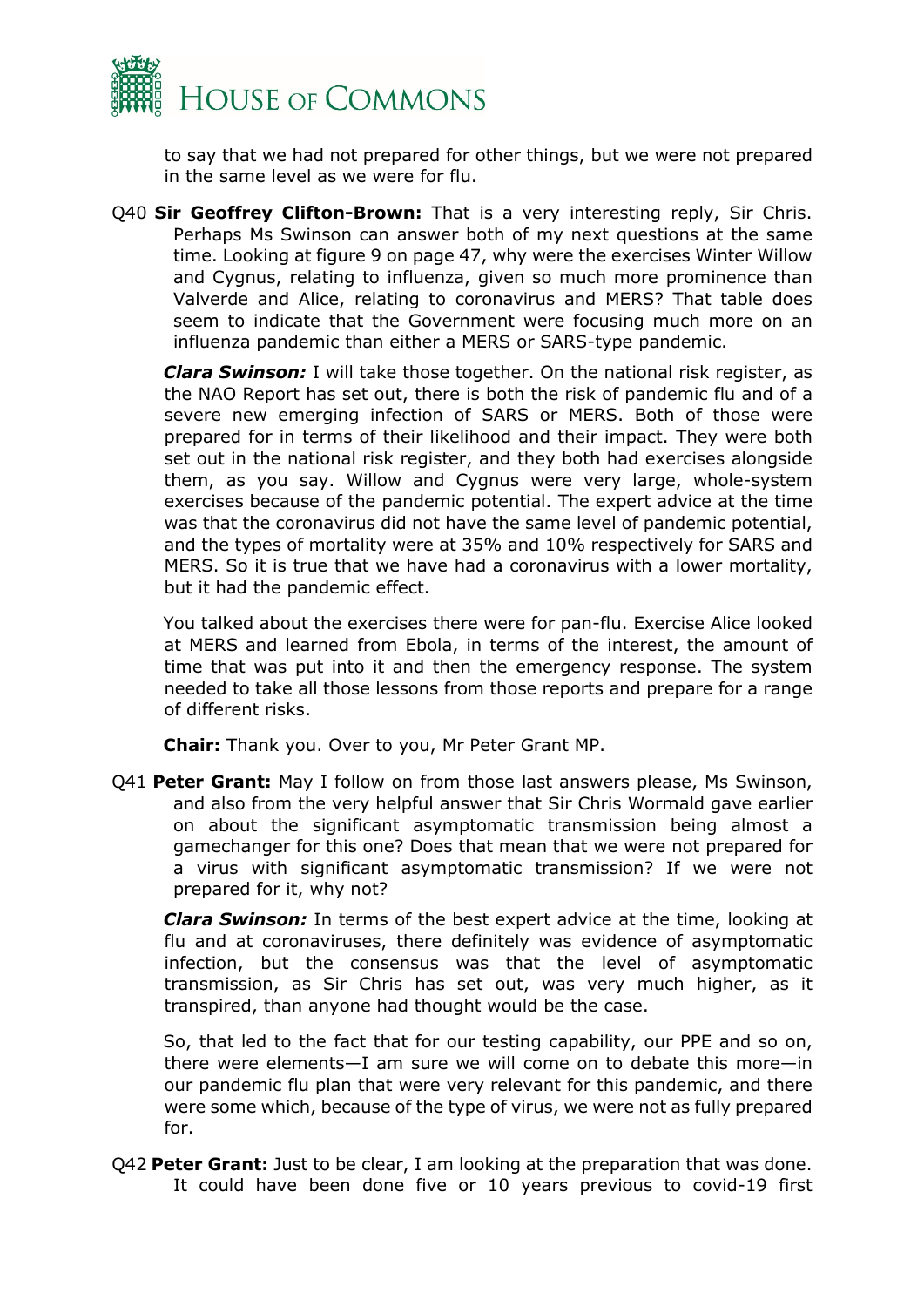

beginning to emerge, so effectively it was how well prepared were we against whatever kind of hypothetical virus might be the next pandemic.

There was a bit of a scare with bird flu, but the last big public health scare that I can remember was before that, in the 1980s, with HIV, which was a classic and lethal example of very high risk, asymptomatic transmission. The reason it was so deadly was that people could be highly infectious for months or years, and have no idea there was anything wrong with them.

Why did the experience of HIV not lead the experts to recognise that? Although we might not have known of a respiratory virus with those characteristics in existence at the time, surely somebody should have recognised the possibility that it would happen, and that a lot of the preparations we had made for things such as flu, in its various guises, would not give us adequate protection against a respiratory virus with the unusual characteristic of asymptomatic transmission?

**Sir Chris Wormald:** I will go first. The Committee raises extremely important and interesting questions, which I am sure are the ones that people will want to reflect on; I know our scientific advisers do, as I am sure will come up in the public inquiry.

As you say, there are colossal differences between HIV and a respiratory disease. As Ms Swinson has set out, we were acting on scientific advice based on the best evidence available at the time, and our scientists continued to believe that it was the advice, based on what we knew at the time, that was appropriate.

Whether this assumption is correct, I am sure will be tested, but it was certainly thought that if you were ready for an influenza pandemic, which this Committee knows has the potential to be considerably more serious than even the very serious situation we have had with covid, then you were also ready for lots of other threats, whether they were influenza or not. In a number of cases, that has turned out to be correct.

We have used huge chunks of the influenza plan in our response to covid. Some of the most vital things we did prior to the pandemic were things like the investments that NIHR was making in the vaccines network, which provided the foundations for creating new vaccines at speed; ditto on therapeutics. In fact, all sorts of things that we did in relation to both influenza and the other preparations that Ms Swinson has described fundamentally changed the course of the pandemic.

Are there other things on top of that? Clearly, yes. As I have said—I think I have said it to this Committee, but I have certainly said it to a Committee one of the things that this kind of thing does is basically test your national resilience, not just your planning. What is your resilience? In things such as vaccines, where we were very strong in therapeutics and have always been very strong, they have performed exceptionally well. In some areas, as I say, this virus has put a spotlight on domestic capability to create PPE and on our diagnostic capacity, which, as I say, the nature of the disease put a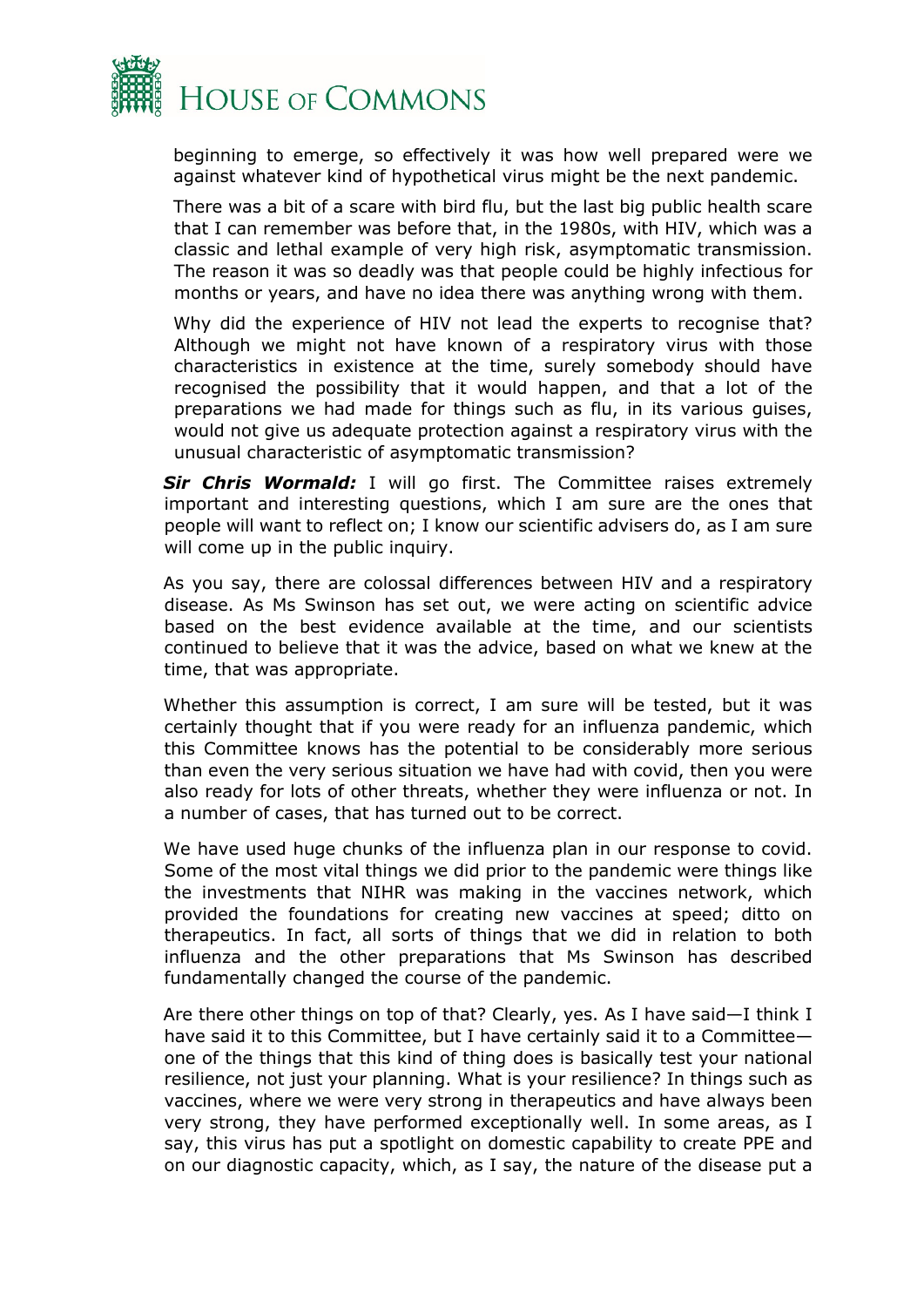

particular strain on. Clearly, we were nothing like as good at those at the beginning of the pandemic as we were with the vaccines and therapeutics, just to take those examples.

What happened will obviously be debated a lot, but I would conclude that an awful lot in our preparations for a flu pandemic massively helped not just us but the whole world, particularly around vaccines, and there were other areas where clearly we could have been as strong as we were at vaccines and therapeutics. All those are debatable positions, which I completely accept, and I am sure the question you raise will continue to be debated both in general and in scientific communities, as you have pointed to, but those would be my reflections.

Q43 **Peter Grant:** Thank you. I want to move to Mr Chisholm, to look at the impact of the restrictions that had to be imposed and the extent to which we were prepared or not prepared for that. One of our colleagues on the Committee asked a question quite early on and was told by a representative of BEIS, I think, that effectively there had been no preplanning for the economic impact of a lockdown or partial lockdown.

From what we have heard today, Mr Chisolm, would it be reasonable to say that there was a risk of a respiratory virus whereby an apparently healthy person could be highly infectious, to put it in laypersons' terms, and that that was the factor that meant social distancing, and effectively a lockdown of parts of industry, became necessary? The missing piece of the jigsaw that I have now been able to get to is: was it the lack of realisation of that risk that ultimately meant that the Government were ready for some of the health impacts and to take action for an emergency health response, but that the emergency response to help industries that had been shut down simply was not there? Was that all because of the fact that nobody had identified the potential risk of a respiratory virus that could be so easily transmitted by people who did not seem to be so ill?

*Alex Chisholm:* I think there is a very strong connection there because, as we have heard, the asymptomatic character of coronavirus did require, in the end, the social distancing rules and, ultimately, the lockdown. It was both the comprehensiveness and duration of that that had the huge economic and social effects that you refer to.

Going back a little bit before we go forward again, it is the case that the two big exercises that Clara referred to—Winter Willow and Cygnus—were big cross-government exercises. They involved multiple Departments, and the preparations overseen by the pandemic flu readiness programme looked at food supplies, schools, port operations, public events, criminal proceedings, HMRC's functions and so forth. All of that was part of it, and it enabled us to be ready—for example, with the legislative provisions, with the surge capacity, and with some of the continuity arrangements that enabled the Government to continue to operate, even during the period of the lockdown. I think it is also the case that when we look at the speed and effectiveness of the response, although some of those preparations beforehand by the economic Departments do not look as comprehensive as those put in place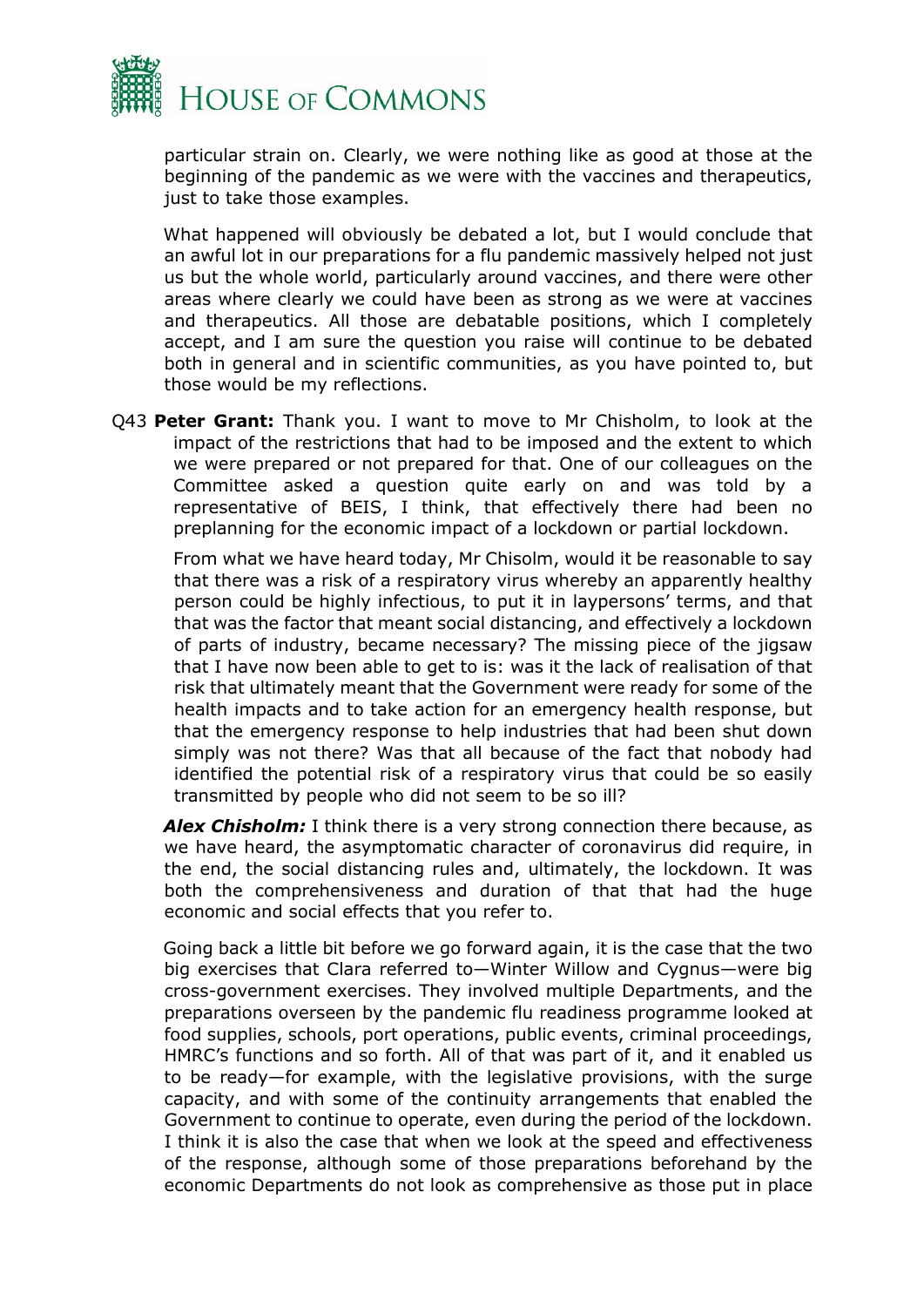

by the Department of Health, the response was nevertheless very rapid. Other countries had to put in place employment support schemes, and I think it was from the announcement that there was a lockdown to the putting in place of a comprehensive employment support—

Q44 **Chair:** That is after the event. We are talking about the planning.

*Alex Chisholm:* It was three and a half weeks, and we sustained employment at a very high rate.

Q45 **Chair:** No one is disagreeing with you on that. I am not disagreeing at all. We have covered that a lot. What we are trying to look at is risk planning ahead. Yes, lots of amazing things happened at pace, but we are looking at that planning for risk. It is that pre-planning that Mr Grant is trying to probe. Can we focus on that? Otherwise we will revisit everything that has happened since the pandemic started, which would take us more than the afternoon.

*Sir Chris Wormald:* We will all get the chance to do that at length, I am sure.

**Chair:** Yes, I am sure. You will be called to give evidence, no doubt.

*Sir Chris Wormald:* I would add a couple of things in answer to Mr Grant's question. One point of nuance: some level of social distancing and what are known as non-pharmaceutical interventions have been in all the plans. For example, the flu plan talks about the shutting of schools and so on. The question is the magnitude as opposed to the existence. Again, my friend the chief medical officer points out that actually a number of these things have been in pretty much every single human response to pandemics since the beginning of time, including those ones in the 20th century. The question is about the magnitude of the NPIs that were needed in this case, and the level of planning.

I go back to my point about resilience versus plans. The reason it was able to be done in three and a half weeks is that we have a very sophisticated benefits system, a very sophisticated HMRC, a very sophisticated Treasury, who are able to do those things. I will not go over the history of the three and a half weeks, but, as I say, there is a balance between the question you asked—"Do we have strong institutions and systems that are able to respond to the unexpected?"—as opposed to "Ah, yes, Y has happened, I will take plan 16D off the shelf and implement that". Well, an awful lot of learning is actually, strong, resilient institutions that know what they do and can react to things that were not predicted. That has been hugely important, alongside planning. That we had planned all that vaccine stuff and all that was obviously very important, but you also need things that are capable of responding quickly to the unexpected things. That is certainly going to be another of my learning points after the pandemic. When we are looking at our systems, the question to answer is not just, "Do they have a plan?" but "Are they a strong enough thing to stand up and deal with what happens?" That needs to be a greater part of our thinking.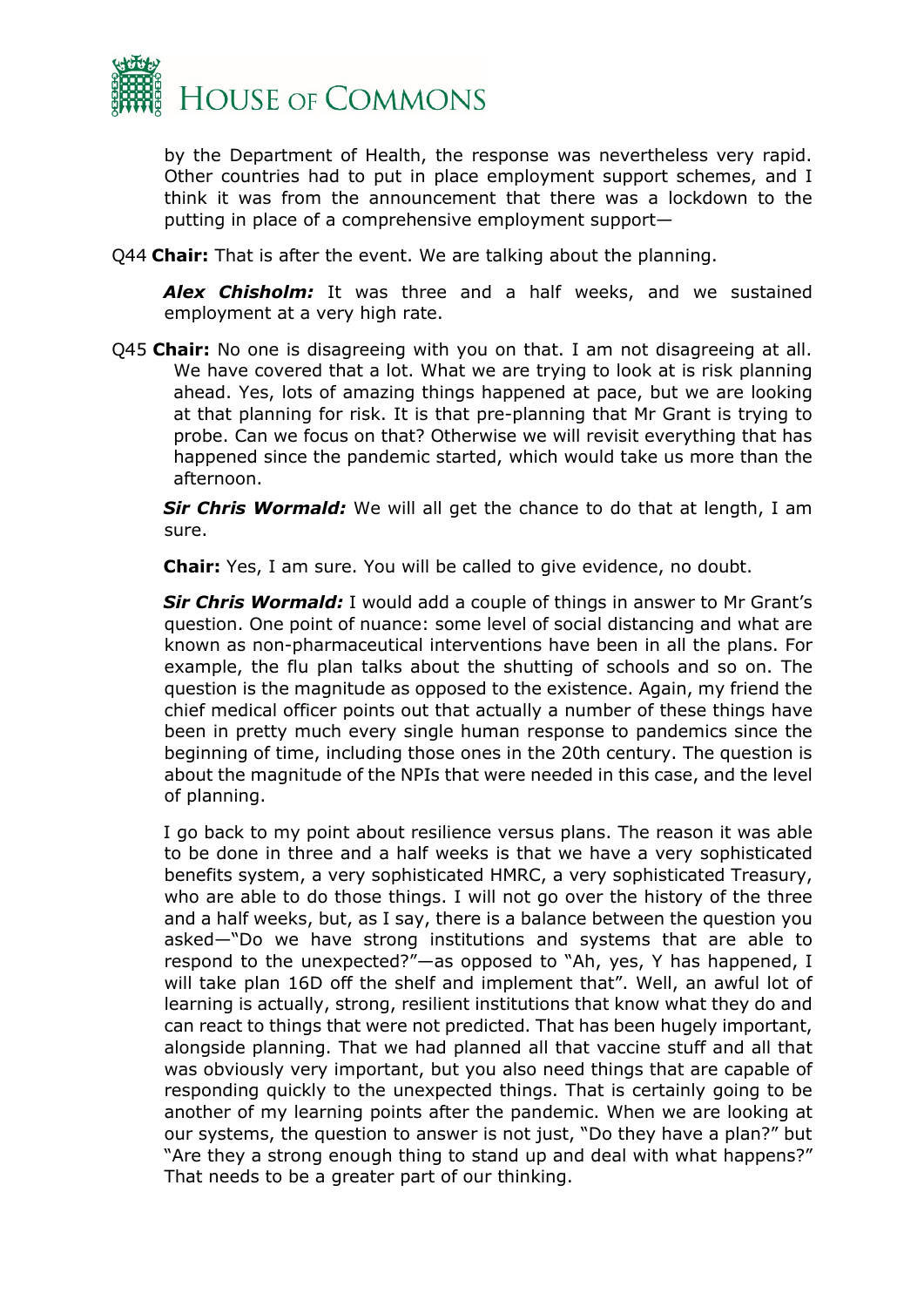

*Alex Chisholm:* Yes, and just to make another point, if I may, about learning from crises, we should not only learn from health crises for economic support. Obviously, we have had a number of economic crises and, in particular, I think the response was strong and rapid because of the experience of the global financial crisis and learnings from that—in particular, the understanding from previous historic recessions that you need to maintain the continuity and the link between employees and employers, and that if you break that, you can get considerable long-term unemployment and scarring effects; and, equally, in a major supply and demand side shock of this kind, of almost unprecedented scale, the Government have to step in and provide considerable financial support in the form of grants to businesses. I do not think that was something that needed to be worked at by only a kind of health-focused desktop exercise or preparations of that kind; it was also something that was learned from our own economic history, and that enabled us to respond quickly.

The other thing is that it is not just the, if you like, intention and the knowhow about what you are trying to do. It is also the ability to do it. The other thing I would emphasise is that we have learned how investment in digital systems, which I know we have discussed in this Committee before, is critical to speed of response. That was very clear in the ability to increase universal credit payments through a digital-only route and for HMRC to be able to make digital payments back to firms and self-employed people. All of that would have been almost unimaginable in the analogue, paper-based environment. So, historic and recent history to invest in those very important systems did enable us to respond very quickly.

Q46 **Chair:** Perhaps I will make the observation about whether investing in those systems was designed to deal with an emergency or investing in those systems was designed to deal with a better service to consumers, as with HMRC. You are not suggesting, Mr Chisholm, that that was all there as part of your magic risk management programme?

*Alex Chisholm:* Absolutely not, but we ought to be aware that making improvements in customer service levels and overall efficiency, which absolutely drove those investments, also improves your ability to respond very quickly. And that was very evident, as I say. On one evening, I think, 140,000 universal credit applications were processed online. Again, that would not have been possible without—

**Sir Chris Wormald:** Yes, it is the sort of point I am making: do you have an underlying resilient system, as opposed to can you turn things—

**Chair:** We are going to dig into that a bit more, starting with Sir Geoffrey Clifton-Brown again.

Q47 **Sir Geoffrey Clifton-Brown:** Sir Chris, brief question with a brief answer, please: what will be the role and remit of the new pandemic disease capabilities board?

*Sir Chris Wormald: That is one for Clara.*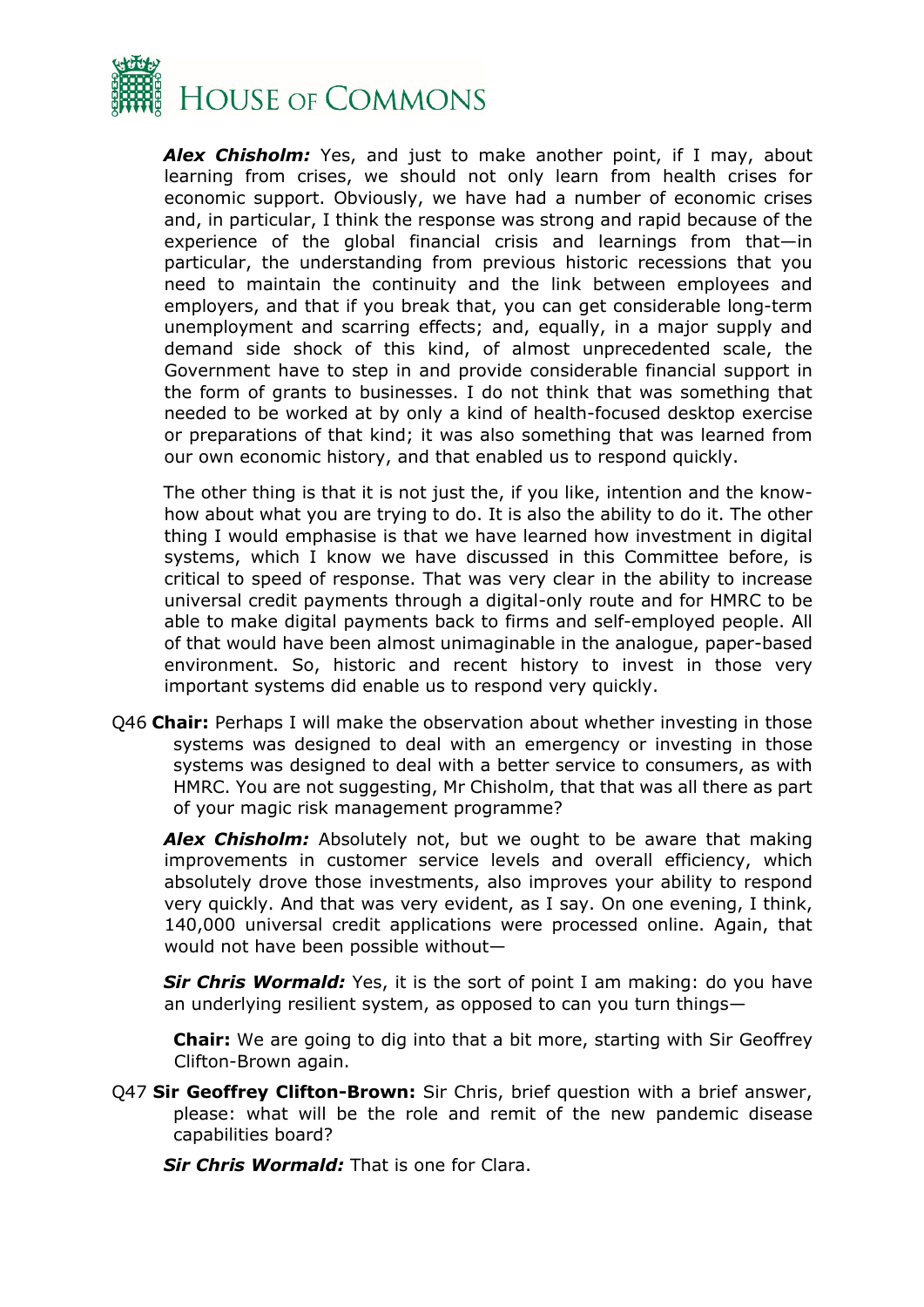

*Clara Swinson:* That is right. Jointly, between the Department of Health and Social Care and the Cabinet Office, that is the cross-Government programme and board looking at preparations for response to all pandemics.

Q48 **Sir Geoffrey Clifton-Brown:** Okay, thank you. Sir Chris, I am sure that you will tell me that this, too, should have been a question for the Chief Scientific Officer, but you are a very good— *Sir Chris Wormald:* I'll give it a go, though.

**Sir Geoffrey Clifton-Brown:** You are a very good spokesman in his place. You may not remember, but on 17 September *The Times* stated that HSE the Health and Safety Executive—had been notified of 103 incidents of serious laboratory leaks, including from nine of our most secure CL4 laboratories, and also including the 2007 incident at Pirbright, which led to the foot and mouth incident, when 2,000 cattle were slaughtered.

Some people have made the point that we should be less secretive about these leaks and more open, and debate the difficulty of keeping laboratories secure as opposed to the benefits of research.

*Sir Chris Wormald:* This one is not for me, but it is for Mr Hargreaves.

**Sir Geoffrey Clifton-Brown:** Sorry—Mr Hargreaves.

*Roger Hargreaves:* Obviously, the pandemic has raised interest in biological security issues more generally, so in the integrated review last year we committed to update the biological security strategy. Work on that is now under way, led out of the Cabinet Office, and the intention is to deliver that new strategy—or the refresh of that strategy—during the course of this year. Lab security is one of the topics that will be covered by that. But it is a broad-ranging topic, and looks at both threats and opportunities; it is a very wide-ranging field.

In terms of the UK's own record on security, it is actually very good. We have some of the most stringent regimes in the world, and these are all examples of incidents, but incidents that have been well handled and learnt from, and the lessons have been incorporated into the regulatory regime. But the specific point will be addressed in the strategy this year.

Q49 **Sir Geoffrey Clifton-Brown:** Thank you; that is very helpful. Can I come back, perhaps either to Mr Chisholm or yourself, to the questions that I was asking about the role of the CRO, and ask you about the fundamental principles, or the three lines of defence, included in the Orange Book, the Government's standard risk management in the public sector? The first line—Departments, ALBs, local authorities, etc—own their own risks, second-line functions oversee risks and provide guidance, best practice, oversight and advice, and the third line is that internal audit provides assurance. Is that hierarchy well embedded in the Cabinet Office?

*Alex Chisholm:* Yes, it is, and indeed I think that the Government are happy that the Orange Book remains fit for purpose; I think that it was reviewed and updated just in October last year, but not substantially in the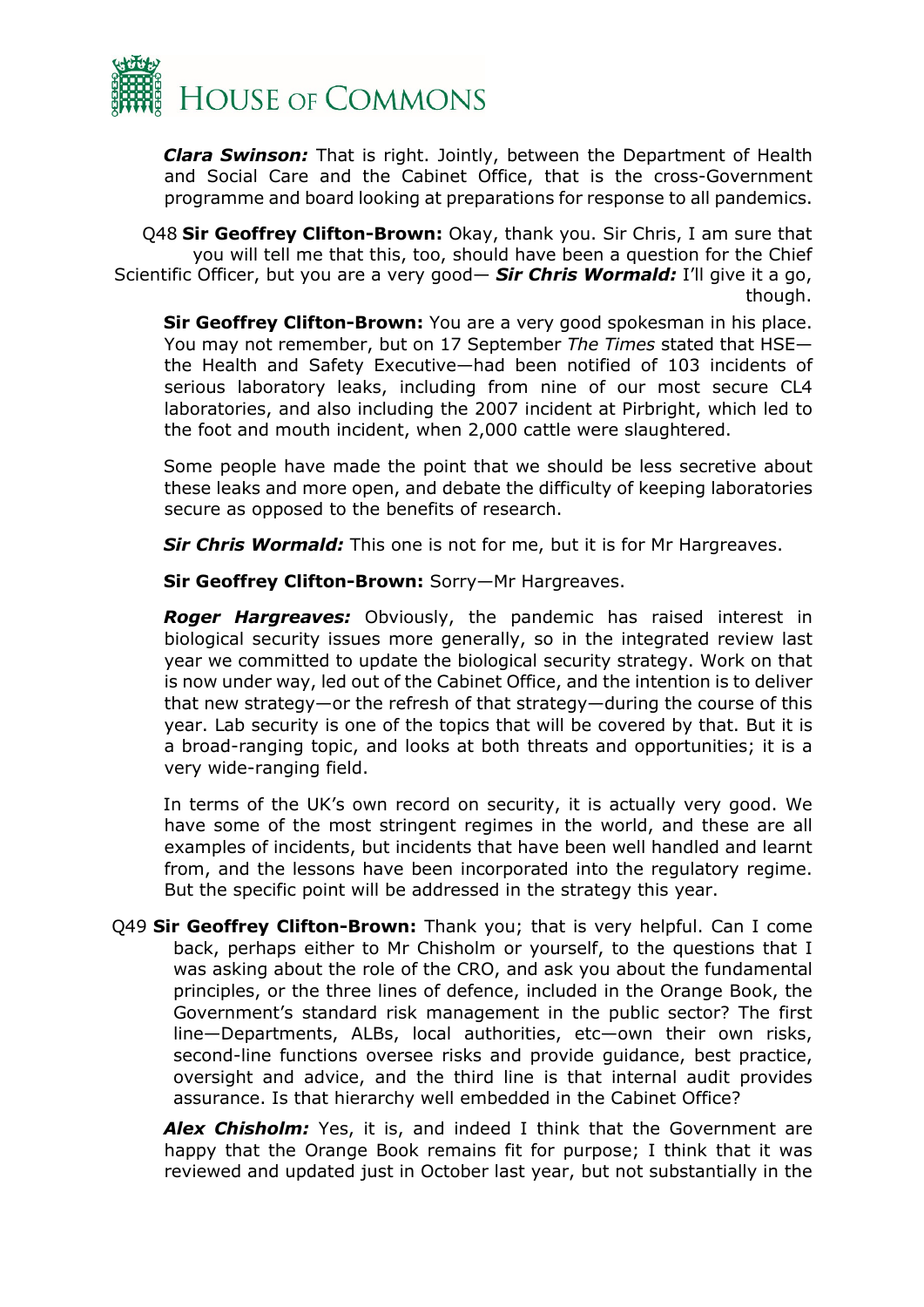

light of the pandemic. Those three lines of defence seem the right approach to us.

The point that you were getting at beforehand, I think, was that if you have multiple different crises at the same time and if you have things that are of very long duration and system-wide, you may need to look a bit harder at that lead Government Department-type approach, because that puts a terrific amount of strain on a single Government Department, even a very capable one, such as DHSC, in that situation.

So that is probably a tweak and I am sure that there are other tweaks that we can give it, but I think the basic three-lines approach is correct and it is certainly observed in the Cabinet Office and other Departments that I see.

Q50 **Sir Geoffrey Clifton-Brown:** So, just perhaps to add to that final bit about multiple problems at the same time, it might not just be, say, a health pandemic. What would have happened, for example, if we had had a serious flooding incident in the middle of the pandemic? These are the sorts of scenarios that I think the Government need to plan for—not just one type of disaster but multiple types of disaster.

*Alex Chisholm:* That is absolutely right, and that is also the reality of working in Government. Again, the Committee has heard and Parliament has heard about the experience of dealing with the Kabul evacuation and relocation last year. That came to a zenith in August. There are other types of crisis that we have had to deal with and that is the essence, I suppose, of the work of the Civil Contingencies Secretariat.

*Roger Hargreaves:* The Civil Contingencies Secretariat is set up to deal with short-duration events—two or three weeks' worth of emergency, or maybe a little longer in certain circumstances. Certainly it was heavily engaged at the start of the pandemic, but the intention was always that after that period we would revert to normal or, because the situation will have passed or the situation will be under control, it could be moved back into policy functions in Departments.

In the case of an enduring problem, as we saw with covid, new structures need to be created to deal with it. In the covid case, the covid taskforce was created, and that has been looking after covid as an issue and leading the co-ordination work in Government. We in CCS have been getting on with both dealing with other emergencies as they have come up, and also building future capability such as the work in the board, which is considering pandemic planning across Government. So the system is designed to deliver that, although we think there could be improvements, particularly how you transition into those taskforces to deal with the enduring emergencies.

**Sir Chris Wormald:** I should point out, because I think this is a very interesting point, that exactly the same happens at departmental level. I have an emergency directorate that works for Clara. It deals with the mini, short-term incidents, many of which turn up for this Committee— WannaCry or whatever—and it is designed to deal with a short-term incident and how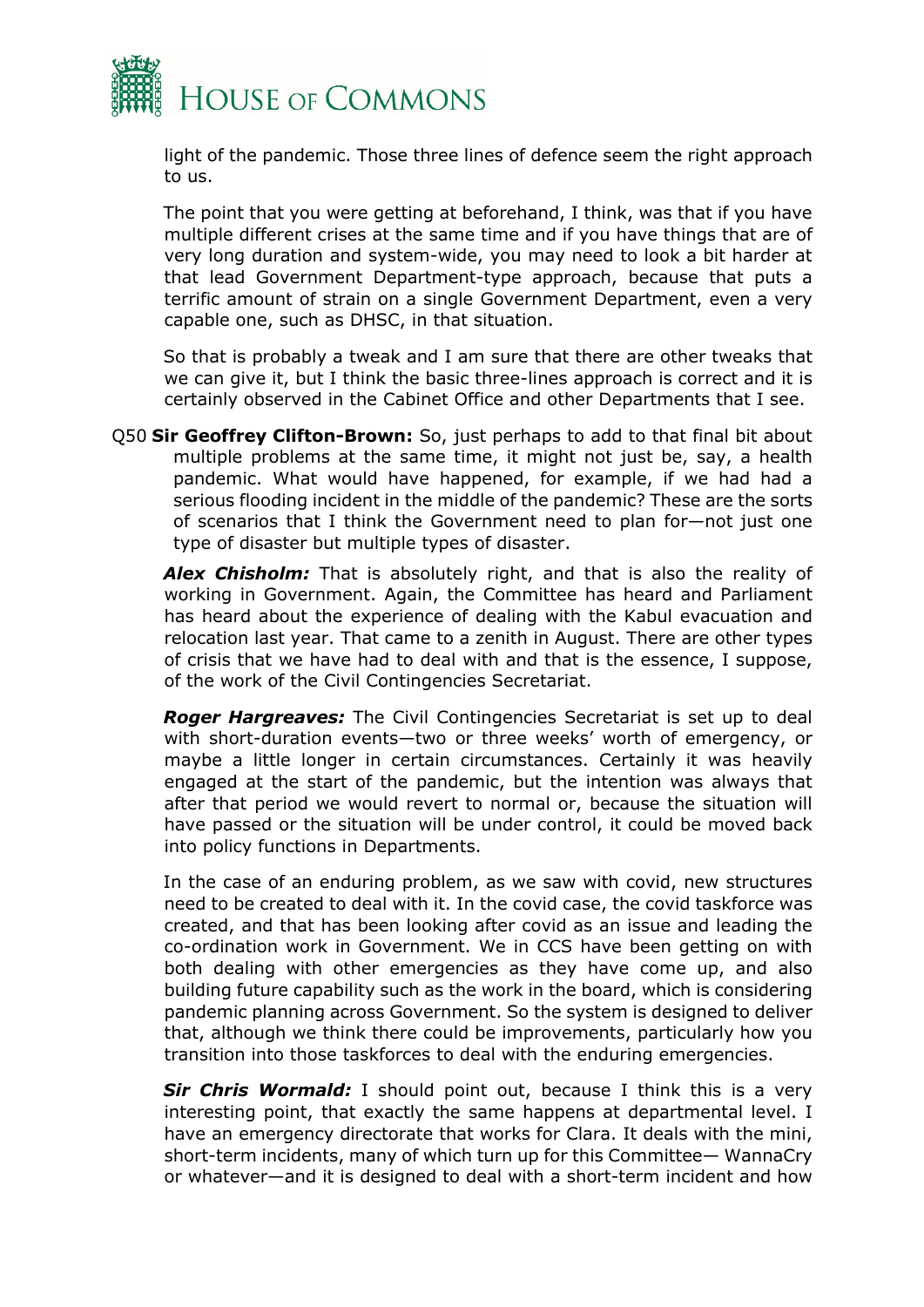

to deal with it. To create a system able to manage a pandemic that has gone on for two years, we have completely restructured the entire Department around our covid battle plan, which Clara also runs.

Obviously, you can do that, but the interesting question to reflect on is that, of course, at the beginning of these crises you do not know whether you are in an incident or the next two years and counting of our lives. We have very sophisticated systems for incident management, and we are capable of building at speed systems to manage something over a long period of time. One of the challenging bits was the crossover between the two, and one of the bits that we will want to think about is how we do that better. For the crossover from an incident, we have to restructure how we do government or how a Department runs itself.

Q51 **Sir Geoffrey Clifton-Brown:** Thank you very much. Mr Hargreaves, can I ask you about top-level existential risks to mankind? Hopefully, we will not get beyond anything we have seen so far, but we have to at least think about it. I have no way of judging this academically, but it would be interesting if your Department did. A book has just been published by Toby Ord of Oxford University—I do not know whether you are familiar with it but, if not, it is worth looking at—and it has a table of the probabilities of existential risks to mankind. Interestingly enough, natural risks are one in 10,000 over the next 100 years, but man-made risks are one in six. A major risk is uncontrolled artificial intelligence. Would your Department look at those top-level existential risks to mankind?

*Roger Hargreaves:* I have read the book. It is not the most uplifting book after a day in the bunker, but it is nevertheless really interesting. I have met Toby Ord and his team two or three times. Indeed, when the last Paymaster General launched the call for evidence on the resilience strategy last summer, she name-checked his work because it is very relevant to the way we consider risks in future.

The nature of existential risks is quite different to some of those that we are preparing for now and it requires handling in a different way. As the book explains and as the general thinking about existential risks explains, these are things that cannot be dealt with on a national basis. They require a global response because they are things that affect the potential of humankind, not just individual parts of the world.

Our thinking at the moment is that we cannot do something very precise around these existential risks in the way that we do with our national risk register at the moment, but we can do something probably more effective, which is initiate a broader public debate about these existential risks, so we are thinking about how, when we publish the next version of the national risk register, we can offer some commentary alongside it about some of these very wide-ranging existential threats in order to foster broad national and international debate.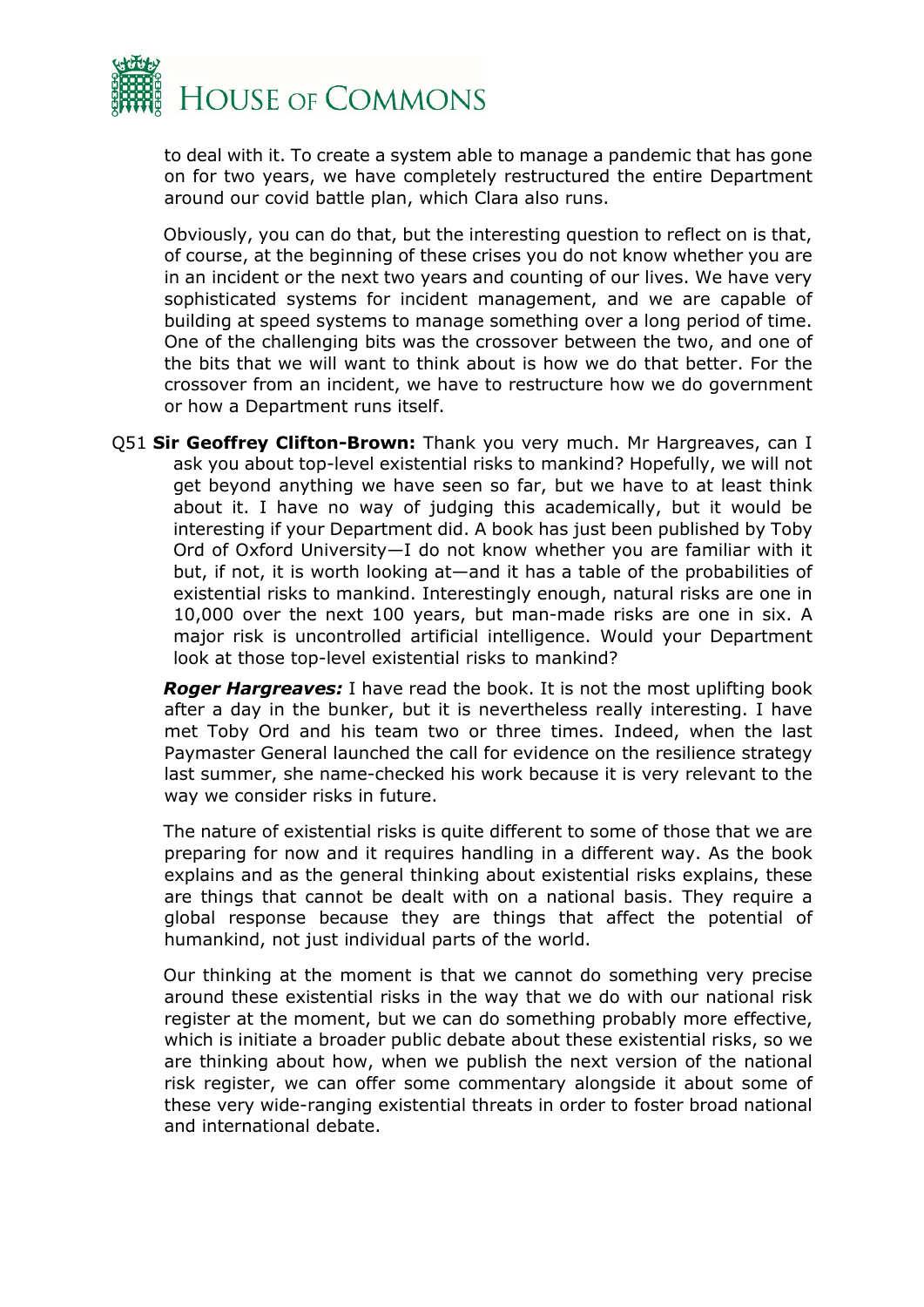

Solving those problems is not a short-term job; some of those problems are very big and will take decades of effort. It is about starting the process, rather than just coming up with a plan.

Q52 **Sir Geoffrey Clifton-Brown:** Is there any work going on, by the UN or whoever else, on these worldwide existential risks, so that people are at least recognising them, if not necessarily coming up with solutions?

*Roger Hargreaves:* I am not aware of any work on these risks as a category or cluster. However, among the risks I number some that are the focus of either sustained academic interest or substantial international effort. Climate change is one example; obviously there is a huge architecture internationally looking at that. Whereas some of the risks you described around artificial intelligence are the subject of a lot of academic, business and public debate, but are not the subject of a programme of work.

All of these things are a journey. A good example of something that has been on that journey are nuclear weapons, which have been cited as the most prominent recent example, but are a good case study for beginning that debate publicly. It is only by shining a light on it that progress is made internationally.

*Alex Chisholm:* On the specific example you mentioned of generalpurpose artificial intelligence, it is obviously an area of great concern for the UK and other responsible countries around the world. You may have had a chance to listen to the Reith lectures last year; the third one addresses that exact topic. As you heard from that—as you have indicated you did—there is a lot of international regulatory work being put in place.

**Sir Geoffrey Clifton-Brown:** Very interesting it was too, that Reith lecture.

Q53 **Dan Carden:** Following on from that, I am particularly interested to hear from Ms Swinson and Mr Hargreaves on international co-operation throughout this pandemic. World leaders often talk of multilateralism and wanting to work together. However, throughout the pandemic we have seen vaccine nationalism, and the EU threatened to refuse to export vaccines. I wondered, aside from the rhetoric of world leaders, what does the machinery of government look like between states, and what lessons can be learned? What should the Committee be looking at?

*Clara Swinson:* I am happy to talk a little about that. Obviously, the Department of Health and Social Care leads on our engagement with the World Health Organisation, on both the response to the current pandemic and our response to all emergencies. There has been lots of work done with them previously on the response to Ebola. Then there are groups such as the G7, consisting of likeminded countries. The UK having the presidency last year meant that a large health track of work was done, and the leader's track came up with the Carbis bay declaration, covering collaboration on clinical trials. That is something that the UK has led on for covid-19, but the declaration covered how it would be done for other diseases. The 100-day vaccine challenge is something that the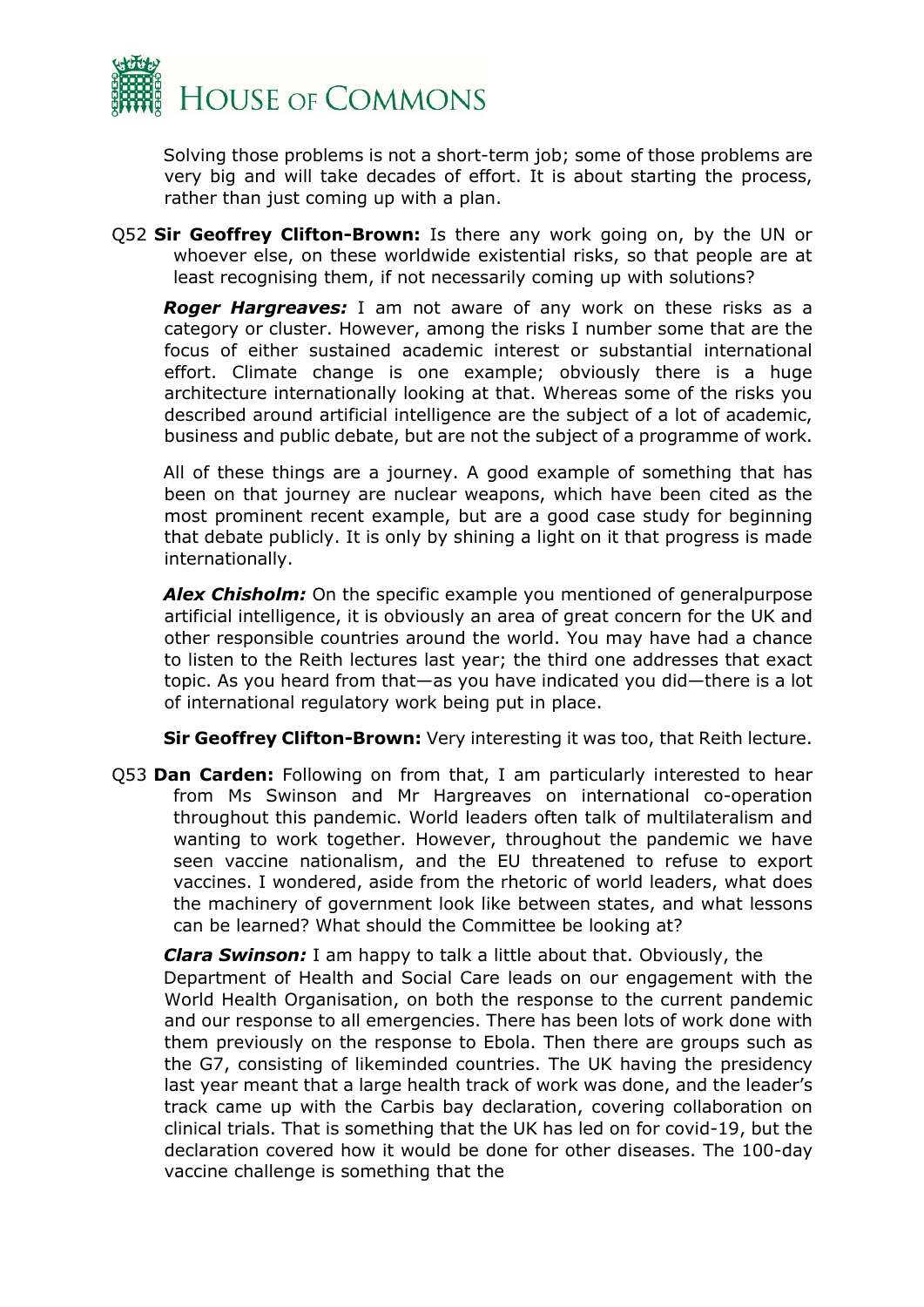

Government's chief scientific advisor led.

On vaccines, there is a balance to be struck with what countries have done individually. However, the donations to the COVAX coronavirus vaccine facility, co-ordinated by the WHO—both in kind and in money—are an incredibly important part of our response to minimise the impact of covid worldwide. It is only when there is less circulation worldwide that the world as a whole can move on from pandemic to endemic.

Q54 **Dan Carden:** Do you think preparedness could be better, in terms of international co-operation? I understand that we have seen a lot of realtime responses throughout the pandemic. Do you feel like there is enough engagement at the international level to prepare for future emergencies?

*Clara Swinson:* There certainly is a lot of engagement, but whether that is enough given what countries have been through over the last couple of years is a question that I think most countries are asking themselves. In terms of the responsibilities for countries under the international health regulations, you may know that we are seeking a new pandemic treaty through the WHO that would place greater obligations on countries.

On WHO reform overall, at the start of this a pandemic was declared, and before that it was a public health emergency of international concern, but one thing I would have liked to see is a kind of earlier alert level that is not definite but which puts countries on notice of the type of threats. There is a range of things that we are working with different countries on in order to strengthen the WHO architecture, as we did after Ebola. Obviously, if you can get things agreed through the WHO, they are worldwide, but by its very nature that is a harder and longer thing to do than getting bilateral agreements or agreements between multilateral, smaller groups of countries.

**Dan Carden:** Thank you. Mr Hargreaves?

*Roger Hargreaves:* We plan to recognise this point in the resilience strategy. In the call for evidence, we proposed six thematic areas, the sixth of which was resilience in a global context. The UK is a very open society with extensive trading relationships and human relationships around the world, and therefore responding to emergencies in partnership with other countries is a very likely situation, and emergencies arising abroad but coming to and affecting the UK is very likely. The networks that we maintain internationally have to be protected as part of any approach to resilience. We recognise that we have to do even more on this. It will be a very central feature of the strategy.

Q55 **Shaun Bailey:** A couple of points from me. I want to examine the pandemic diseases capability board a bit more. Surely one of the successes of the board will be around how it assesses risk going forward. In response to the previous question from Sir Geoffrey Clifton-Brown, I detected something of a reticence to hand over a degree of responsibility. Sir Chris, how are you balancing that, in terms of handing over those responsibilities? Do you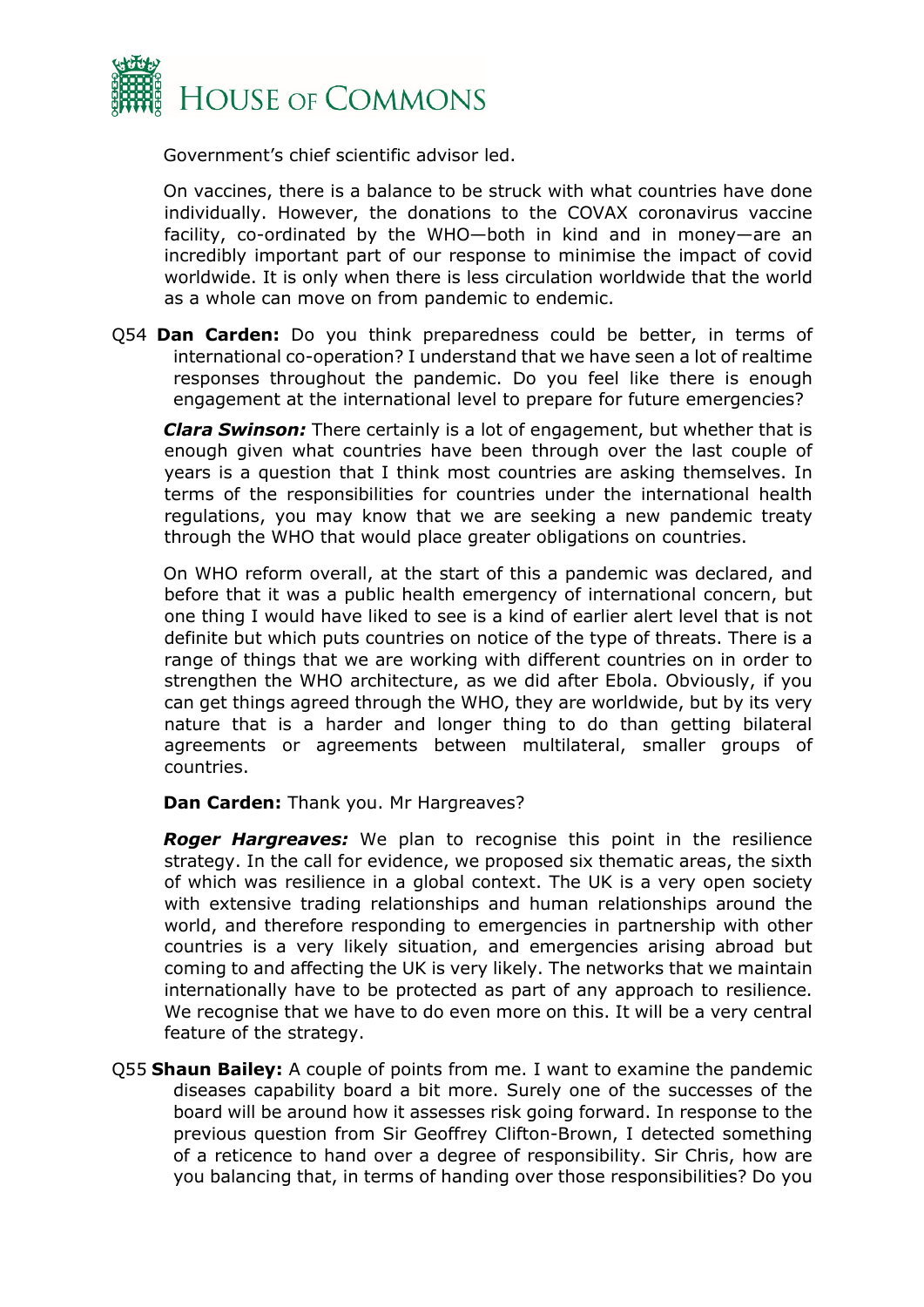

feel comfortable handing over those responsibilities to this new control board? How are you going to try to balance that out?

*Sir Chris Wormald:* Having a cross-Government thing is absolutely essential. I don't think anyone would debate that. I don't think there is any reticence about handing things over. There are definite questions about at what level it is right to hold which responsibility. I will take the example of the chief risk officer, which we were debating earlier. You can make a very good case for that, but it also has downsides. The question is who actually does what. I put it to you that, when it comes to who is going to advise the Prime Minister on the likelihood of something turning into a pandemic or not, you probably want that to be the chief medical officer. You might have a chief risk officer in the room or you might not. The person you will definitely have in the room— In the UK's case, it would be a view from the four chief medical officers, and they are the right set of people to advise on that risk. That is not to say that you do not need things in the centre that look across the piece in the way that Alex and Roger described. However, in designing these systems, you definitely need that top bit, and then you need particular expertise, which is normally held at departmental level.

Q56 **Shaun Bailey:** I get that, but if we are talking about one civil service, surely that responsibility trickles down. You joined the service in 1991, didn't you?

*Sir Chris Wormald:* You are very well informed.

Q57 **Shaun Bailey:** When you joined the civil service in '91—a bit before my lifetime, Chair—you would have had a degree of responsibility to identify that risk, and that would feed up the chain, wouldn't it?

**Chair:** Just to remind you how long you have been serving, Sir Chris.

**Shaun Bailey:** So surely, if we take that approach, I can see the logic of who ultimately delivers that advice, but would you not accept that it is for the whole organisation to have some degree of responsibility? It does not matter who is delivering the message.

*Sir Chris Wormald:* Oh, of course. It is not about who delivers the message.

Q58 **Shaun Bailey:** But I do have some slight concerns if we take your rationale on the CRO point, which is to almost say that there is a reluctance to have that purse. On the CRO point, in the same way, it would still sit within that structure, wouldn't it? It would still be your responsibility, alongside the officials underneath you, to feed into that risk culture. I am just struggling to understand, on this point, where the reluctance is for a centralised role. The Boardman review identified this need for centralisation.

*Sir Chris Wormald:* The questions are not about whether it exists; it is the "who does what". In my example, it is not simply about who is delivering the message; it is about whose judgment. One of the key responsibilities of a CMO is to synthesise medical and scientific advice and take a judgment about what—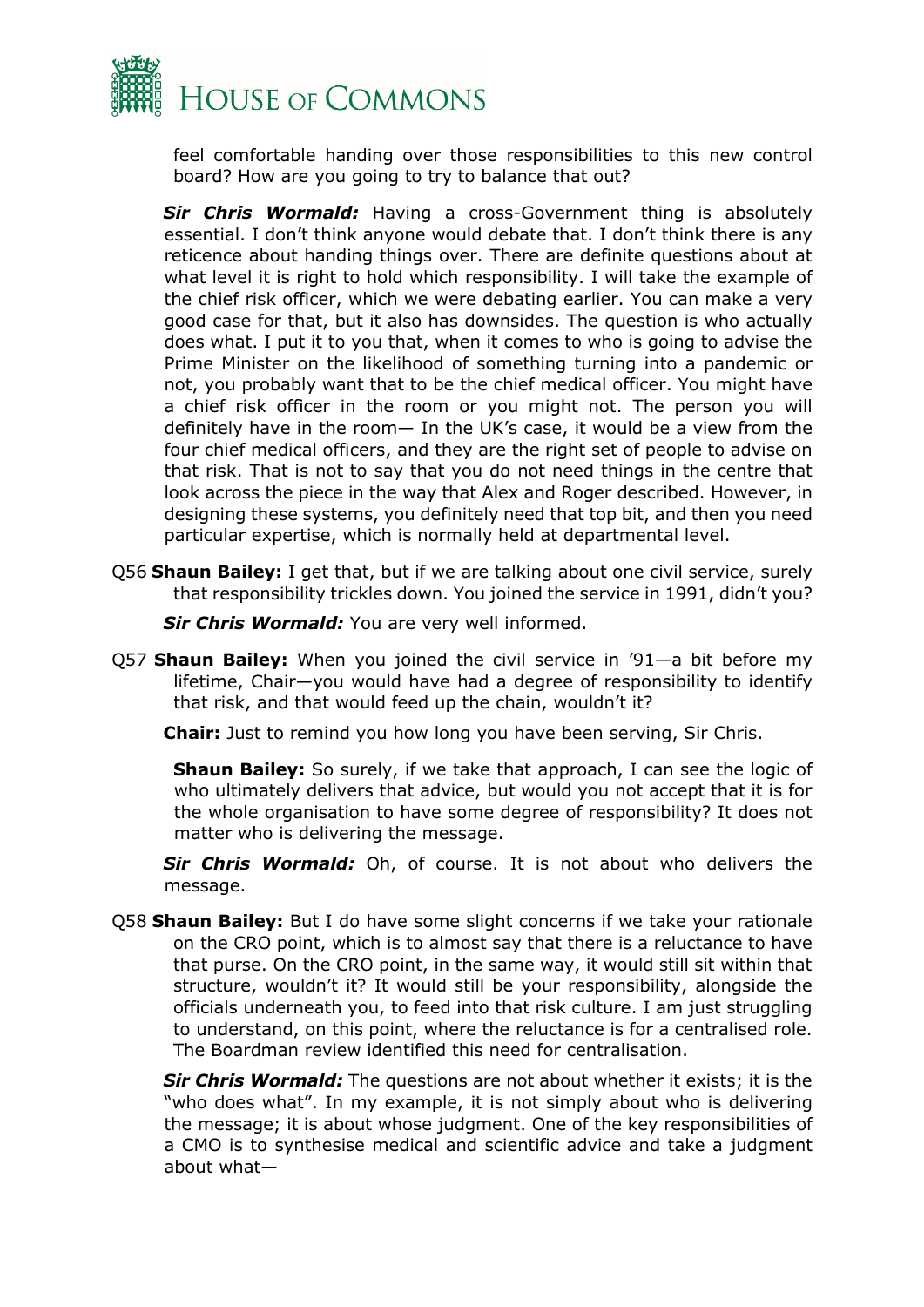

Q59 **Shaun Bailey:** But, Sir Chris, the CMO is not looking at all the information. The CMO is going to be advised further down the chain.

**Sir Chris Wormald:** No, of course. The question is what happens when it gets to the centre, and whose judgment and advice. Of course you need the cross co-ordination bit, but you also need serious experts in their field who are taking, as Professor Whitty does, personal responsibility and accountability for a piece of advice, not as a contribution to anything. Of course I am advised by lots of people, but I, as chief medical officer, am advising x in line with my professional responsibilities. The chief scientific advisor does the same, and the chief of general staff does the same.

Q60 **Shaun Bailey:** Perhaps I am being a bit slow, but in a structure that has the collaboration that you just talked about, which I completely endorse and agree with, surely that would happen because you would talk to each other. Whoever is analysing that central responsibility for risk is going to be having those conversations in the room, so the accountability— whether that is the CMO or you as the permanent secretary—would still ultimately be able to provide that advice.

*Sir Chris Wormald:* Oh, absolutely. I am not really disagreeing with you. What I am saying is you have to have the right levels of accountability. You need the central bit, and then you need a departmental bit. You could take the example of accounting officers. If I sat here and said, "Well, that's a money question and it's a matter for the Treasury, so I advise the Treasury," as opposed to, "In line with my responsibilities, I am accountable for this set of money and I answer your questions on them," that is not saying that the Treasury does not have a phenomenally important role. It is not saying that I don't advise them and that they don't co-ordinate across Government, but it is saying that, at departmental level, there are some people who have accountability and responsibility for things. Really, we are talking about that. I am not disagreeing with your model at all. It is the distribution of responsibility that we need to look at.

**Chair:** Mr Chisholm wants to come in.

*Alex Chisholm:* It may help the Committee to make a distinction between risk management as a profession and as a practice. We agree that we need to have a head of risk management profession with us who is responsible for the practices, skills and frameworks and for trying to make sure we have the correct capabilities across Government. That is a good thing, so there we are kind of a tick. Where we are just being cautious— you are right to use the word "reticence"—we do not want to say that the risk owners in all cases are that same person, because it would be impossible, when you look at the 130 different risks on the national risk register, for someone who is an expert on nuclear also to be the person who is good for floods, counterterrorism and all the other things out there. Hopefully, that clarifies what we mean.

Q61 **Shaun Bailey:** That is useful. If we just look at vaccine procurement, though, that was an example where risk got streamlined and centralised, and it was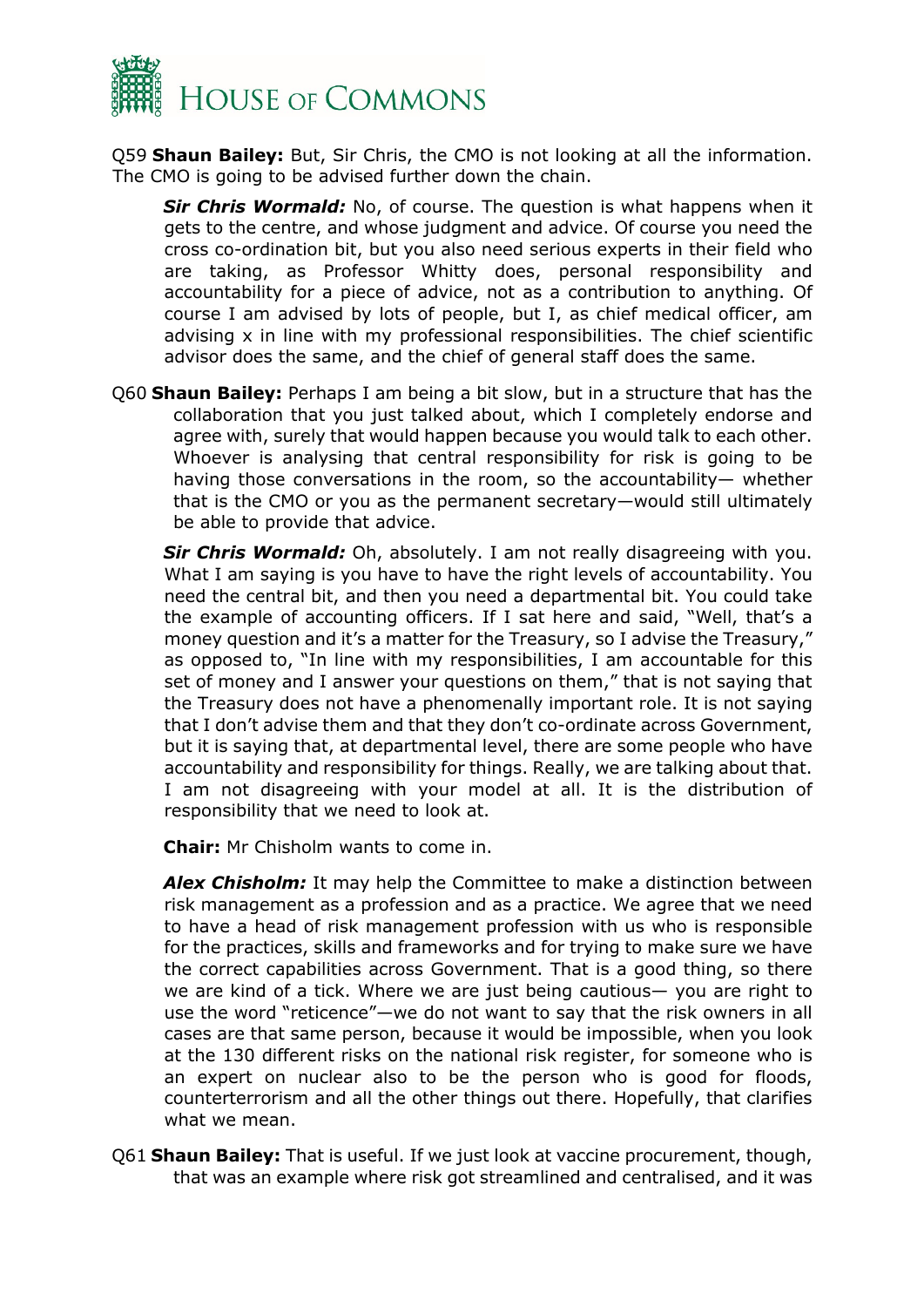

a huge success. If we are taking this point about learning lessons from the pandemic and looking at Kate Bingham's work around that, is there not an argument there? I appreciate what you say about the level of risks that you have to deal with, but is that not an example of how that can actually operate more effectively?

*Sir Chris Wormald:* I think—this is going to sound awful—it supports both our cases. As you say, it was centralised and it has been exceptionally effective, but it also involved getting some serious, serious experts in that particular field from both within and beyond the civil service, and giving them considerable freedom of action, accountability and resources, and then letting them get on with it.

I think that supports your point that there are things that are best done once, in a centralised place, but that doesn't necessarily mean in the Cabinet Office—the vaccine taskforce was not in the Cabinet Office. That mostly proves your case on centralisation, but it also proves mine about the balance between looking across and serious specialism, when you are managing risk.

**Shaun Bailey:** There seems to be some tentative agreement on that, but I will leave it there, Chair.

**Sir Chris Wormald:** I think we agree more than we have been suggesting.

**Chair:** We talked about good, clear, straightforward communication earlier, so let's strive for that in the last bit of this session. Sir Geoffrey Clifton-Brown is going to set us an example, and hopefully our witnesses will reciprocate.

Q62 **Sir Geoffrey Clifton-Brown:** Mr Chisholm, going back to my previous exchange with you and Mr Hargreaves, what is the UK doing to make sure it has the strongest possible representation in the international forums where you are dealing with these very large, perhaps existential, episodes of risk?

*Alex Chisholm:* I am afraid I will have to answer that in terms of which types of risk we are trying to deal with.

Q63 **Sir Geoffrey Clifton-Brown:** Mr Hargreaves said, and he is quite right, that these very big, existential risks cannot be dealt with by the UK. It doesn't matter what it is—whether it is climate change or whatever it is— it requires international cooperation.

*Alex Chisholm:* Yes, and that is absolutely right. The UK has always played a huge part in those international debates for that reason, but the forum will vary according to which type of risk we are dealing with. If it is a pandemic, it tends to be World Health Organisation-type organisations, or if we are talking about financial risk, it is IOSCO and things like that. All those are different fora, and we participate super-actively in them.

As we have discussed on other occasions, probably the single biggest longterm risk is around climate change. Obviously, the UK has just hosted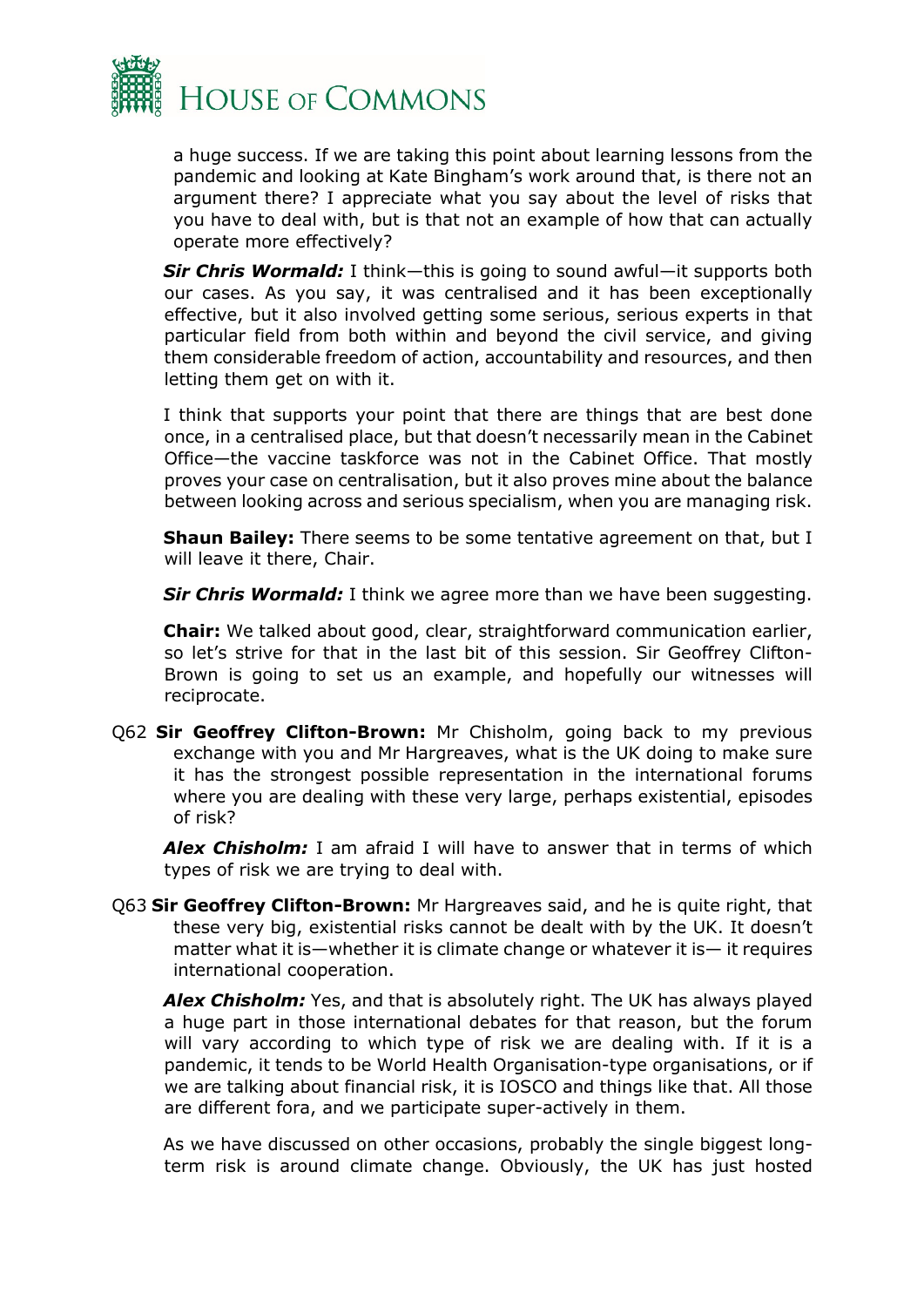

COP26, which is the international mechanism for trying to mitigate that risk in a very purposeful way. Again, we didn't have to volunteer to host that. We did it because we wanted to play our part and we thought it was very important. We thought we were quite effective in that international coordination effort.

I agree with the sentiment behind your question. These are global problems requiring global solutions, which is why we play our full part in those fora as part of our global Britain effort.

Q64 **Sir Geoffrey Clifton-Brown:** To come back from a multi-country scenario to something that the UK can control itself, let us talk about assessing risk, and the different ways that the private and public sectors assess risk. In some ways, the private sector is better at assessing risks than the public sector, partly because it is required to do so, for example by the regulator in the financial services sector, but there are other examples. What is being done by the Cabinet Office to align risk assessment between the private and public sectors more closely?

*Alex Chisholm:* Could we answer that in two parts? First, I will ask Roger to say something about the changes we are making to the way in which we approach the national security risk assessment in the light of feedback we have had from the House of Lords, among others. Then I might say something about the other part of the risk apparatus.

*Roger Hargreaves:* The NSRA process gets reviewed every round, but in light of the pandemic experience, we decided to do a much more fulsome review of the methodology this time round. That took place through the course of last year. We got the Royal Academy of Engineering to look at the way in which we did the private sector scrutiny and how we did the NSRA, and we went through our usual round of inviting external comment and bringing in many experts, inside and outside Government, to offer their views.

That has confirmed the merits of the NSRA as a tool for the purposes for which we use it. It is quite different to a lot of other risk-management challenges that organisations have inside the public sector, but also in the private sector, so there aren't necessarily easy things to lift across.

We are now proceeding with the NSRA in a slightly different format, with a broader approach to different worst-case scenarios. The risks are slightly more broadly drawn. For example, we are now talking about a pandemic risk rather than a pandemic influenza risk.

We are also looking at different timeframes. One of the challenges with risk is whether you look over a short timeframe, where you maybe understand better what the future holds, or whether you project further ahead, which provides for greater planning. There are also other changes we expect to bring in over time—for example, moving away from a cycle every two years to something that is updated more frequently and is more live as a tool. These are, on one level, technical adjustments, but they do respond both to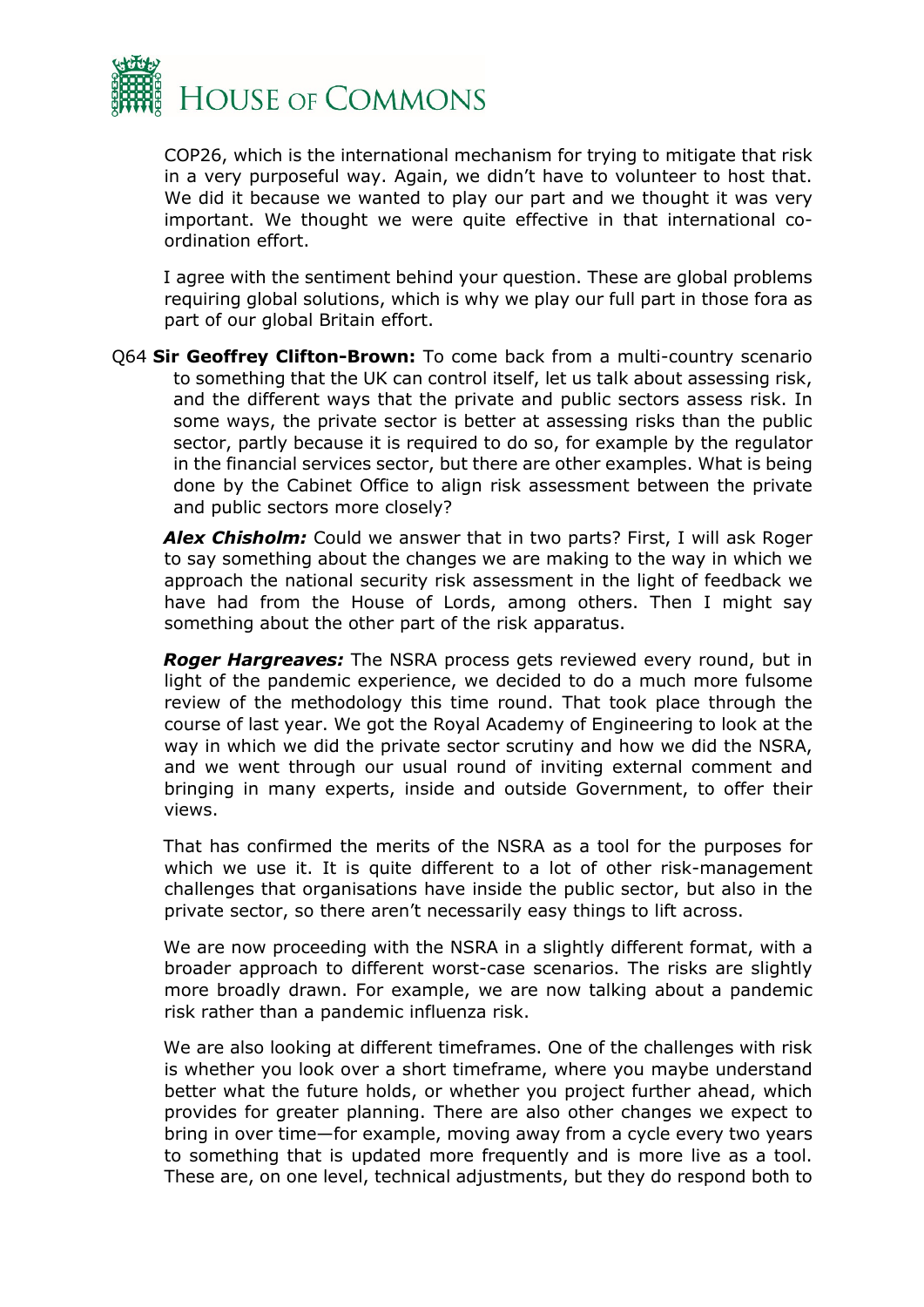

our experience over the last two or three years and what we see by way of best practice externally—

Q65 **Sir Geoffrey Clifton-Brown:** Before Mr Chisholm comes in, how often do you anticipate that those national risk assessments would be at least looked at to see whether they need updating, let alone updated?

*Roger Hargreaves:* At the moment we do them every two years, with a two-year horizon. For this round, we will look out to a five-year horizon, but still update it every two years, and the intention is that as soon as we practically can, we will move to live updates, so that there is a tool that you can look at any time and see the latest version. That doesn't mean necessarily creating a whole industry perpetually updating the risk, because the real prize is a focus on credible planning, but it doesn't mean something that is updated on a two-yearly basis and then left alone for the intervening period.

**Alex Chisholm:** I have a couple of things to add. I don't want to repeat things that we have said to you in writing, because you have them in those letters—the two letters of June and November set it out a bit. Obviously, it is incredibly important to enhance the professional capabilities of the people responsible for risk management, not just people who have risk management in their job title, but all of us who are involved in that. There has been a big effort to upgrade our skills in that regard.

We have also published new guidance documents—risk appetite, the good practice guide, risk reporting and risk management skills—and we are developing a new risk management strategy, which will be published shortly, as well as the move to create a head of the risk management profession that I mentioned already. All of those things do show that we recognise the need to further upgrade our management of risks, and in doing so, absolutely learning from the private sector where we can. One of the things you mentioned there was about what gets reported, in order to have that transparency and sense of accountability. Again, as part of the enhancements introduced by the Government finance function, I know they have added to the reporting requirements for Departments in their annual reports about what risks they face and what steps they have taken about that.

There is another area I would highlight, and I have been very much involved in all of this. If we look at the work of our audit risk and assurance committees, a few years ago perhaps they tended to focus a little bit on their own needs within a particular Department or arm's length body. We have now created a very strong network so that they join together and share experiences. I appear in front of them and they also come along to our civil service board, and so on. We are making sure that we can see those crosscutting risks and we are learning from each other. A lot of the people who work on those audit committees are themselves from different backgrounds. They have come out of the energy sector or the financial services sector. So, again, they are bringing some external challenge to what we do.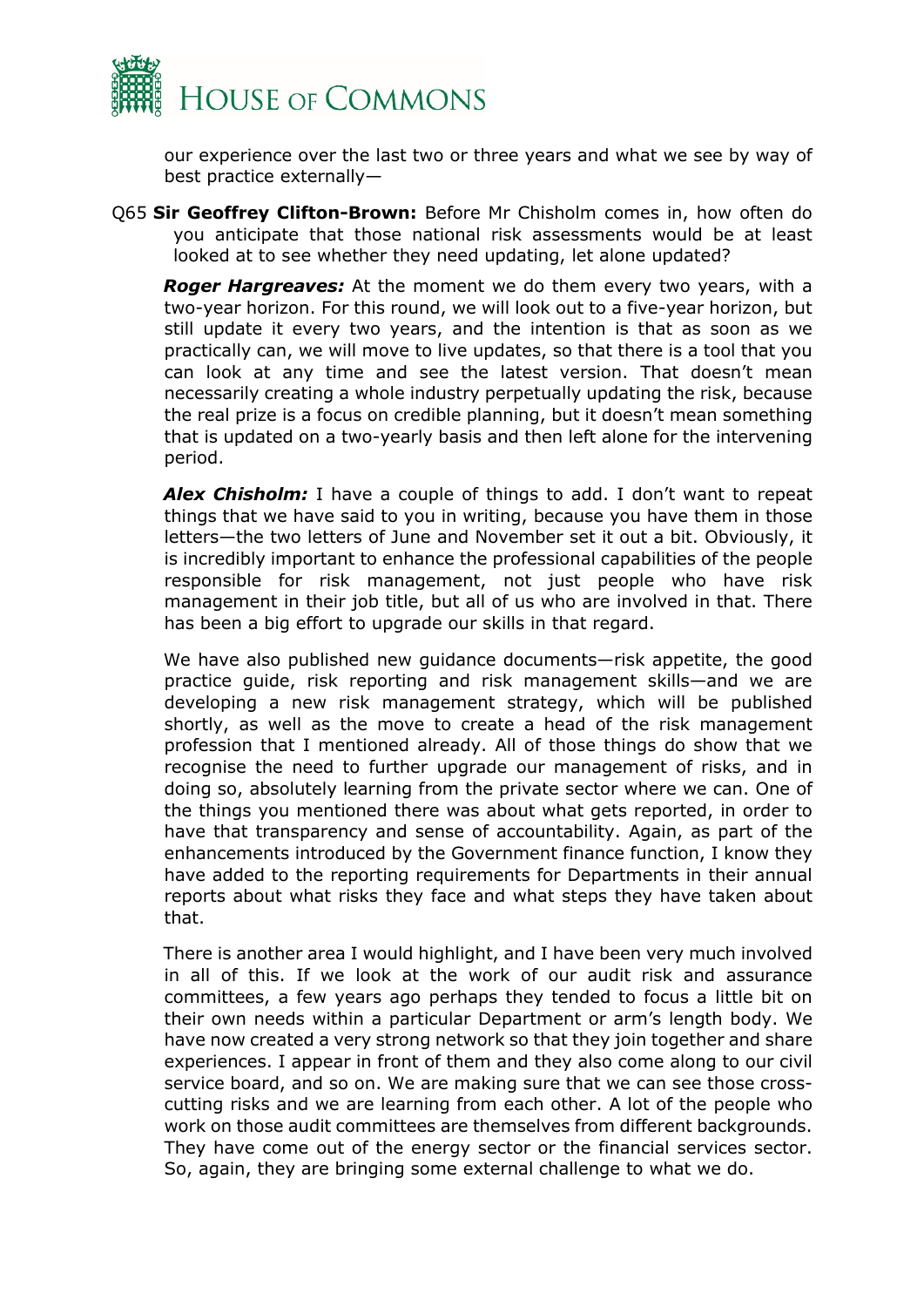

Q66 **Sir Geoffrey Clifton-Brown:** Those are both very useful, comprehensive answers from both of you, and it is great to know that you are doing all that, but it is fairly high-level stuff. How are we going to bring the public our constituents—into all this? How are we going to communicate this to the public? Could we, for example, make a report to Parliament on an annual basis, that could be debated by Parliament and might get some publicity, so the public knows what you are doing?

*Alex Chisholm:* I am very open to that. The idea of public engagement was at the core of the integrated review last spring when we published it. Obviously, the experience of the pandemic has really re-enforced that these massive, national, system-wide risks affect everybody, and there is no point just feeling that there is a group of specialists working in Government somewhere dealing with it; we have all had to deal with the consequences. That is the whole basis for that public consultation. As you heard from Roger earlier, a huge number of people have responded and engaged with that. That is what we want. We want people to feel that there are multiple actors within this, and also that the judgments about what is an acceptable level of risk and what is the correct level of investment to prevent those risks in the future cannot only be made by experts. They have to have parliamentary involvement and they have to engage the wider population.

Q67 **Sir Geoffrey Clifton-Brown:** As we said at the beginning, I think the response to that consultation shows that there is an appetite from the public out there to engage in this sort of issue, much more than there was probably before coronavirus.

#### *Alex Chisholm:* Yes.

*Roger Hargreaves:* We have said in the context of the resilience strategy that risk, and much clearer communication about risk, is one of the three foundational principles of it. We think that risk is the currency—the common means of exchange—around resilience that really motivates people and incentivises individuals and organisations to do the right thing, because then they can make their own choices based on evidence, so we expect the resilience strategy to spell out a much more ambitious approach to public communication on risk.

It has a little bit of a chequered history. Sometimes the Government talks to people about risk; we had "Protect and Survive" or the "Preparing for Emergencies" booklet about 15 years ago, which were at times mocked, and in some respects were successful and in other respects not. Talking to people about risk is a great way to cut through, but it has to be balanced and presented in a way that lends itself to practical action and connects with people—not just experts, but the public at large.

Q68 **Chair:** Thank you very much. Certainly, communications is one of the things we pick up.

I just want to go back to the risk officer role. Listening to colleagues' questions and to what you have said, it seems that there is a real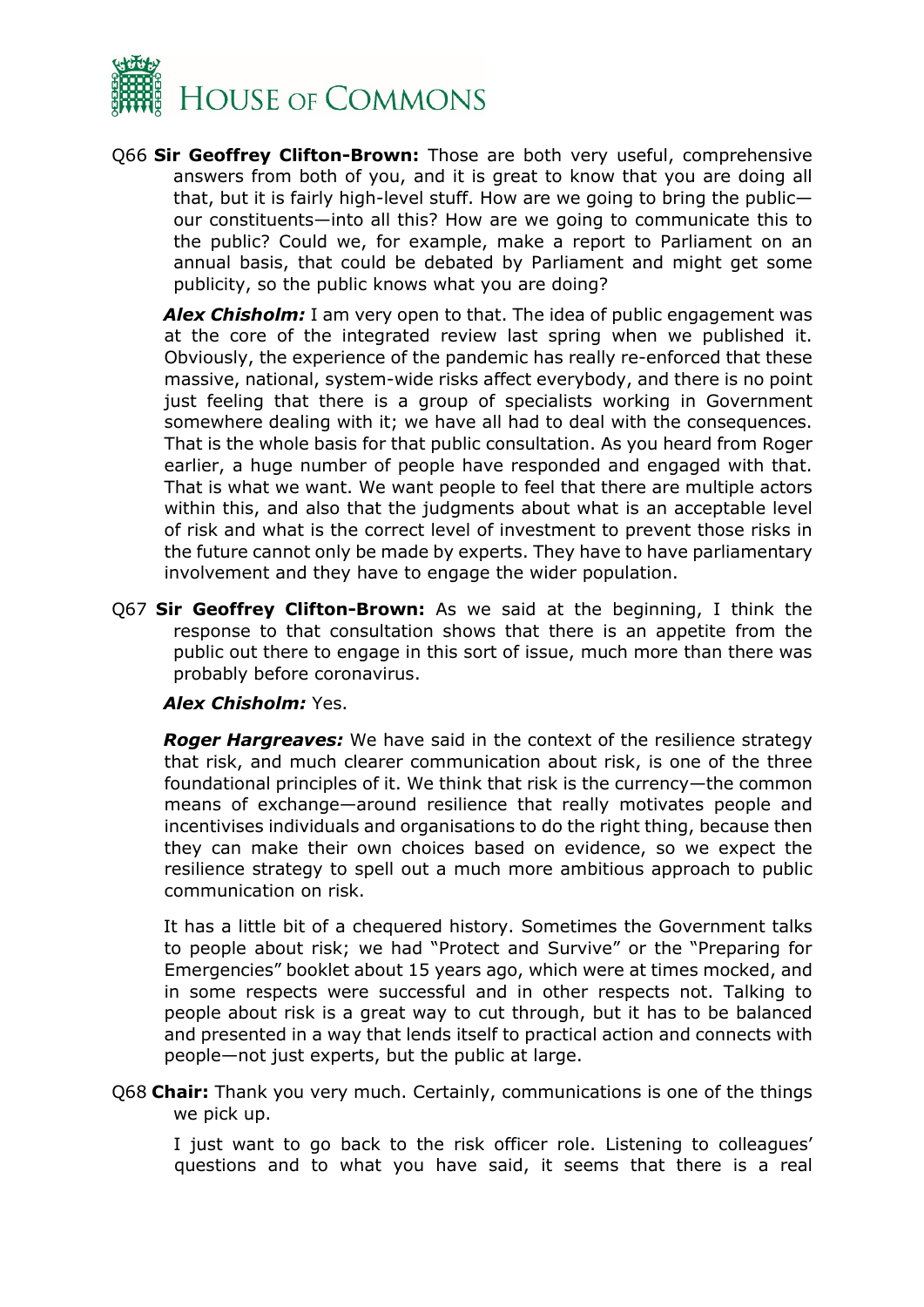

institutional resistance across Whitehall to having a central risk officer, yet you have a medical officer, a science officer and all the rest—we can list them all. I think you said that you were "hesitant", Mr Chisholm; you used that word. Can you just explain why? I do not understand what the problem is, given that the private sector has this role in every major organisation.

*Alex Chisholm:* Yes, and I can see that there are some precedents there, but they are very different. A bank is a large organisation and faces lots of different types of risk, but they are of a certain type: they are financial risks, and those are very different to the 130 different types of risk—those are just the high-level ones, of a particular level of severity and probability that we include in the national risk register, so it would be difficult to say that one person had the expertise to be able to be an authority on all those topics.

Again, I emphasise that we agree we need to have a common practice and a head of the risk management function to be responsible for that across Government, but that is from a centre of excellence basis. What we do not want is to undo the sense of responsibility that people have for risks, and I know that Parliament has been very supportive of accounting officers being responsible for the risks in front of you. Obviously, there is the PAC, but also the whole structure we have for our major projects: "Who's the senior responsible officer?" We want those people to have that responsibility.

Q69 **Chair:** Absolutely, but the two are not contrary. The risk officers in the private sector are planning up to 100 years for all sorts of worst-case scenarios and bringing in expertise. It might be that you have a risk exercise—Mr Hargreaves no doubt does this sort of work—where you say, "We're going to do scenario planning for this risk", and then you bring in the chief medical officer if it is about medical stuff, or you bring in someone about critical infrastructure if that is what it is about, but you need somebody doing that planning. At the moment, Mr Hargreaves, it seems that a lot of the civil contingencies bit of the risk register is in your bag, so would you say you are the nearest equivalent we have to a chief risk officer?

*Roger Hargreaves:* The role I have is making sure that we have, essentially, a risk register based on a common understanding—a common methodology—that then supports the work done by lead organisations in response to it. That requires a degree of understanding on our part, but not the sort of deep expertise across all risks that you would find the CMO would have around—

Q70 **Chair:** With respect, Mr Hargreaves—not that you do not have clout, I am sure—I would suggest that it would be hard for you to go and tell an accounting officer in a Department what to do, if you are the one responsible for risks in your own Department. There seems to be a resistance to having someone to challenge your roles as accounting officers, or as experts in your Departments, about something that is a bigger risk. I have been on pandemic planning Cabinet committees in the past, and we still didn't see all the breadth of the risk that this pandemic has led to: economic, health, business, school, education. All of those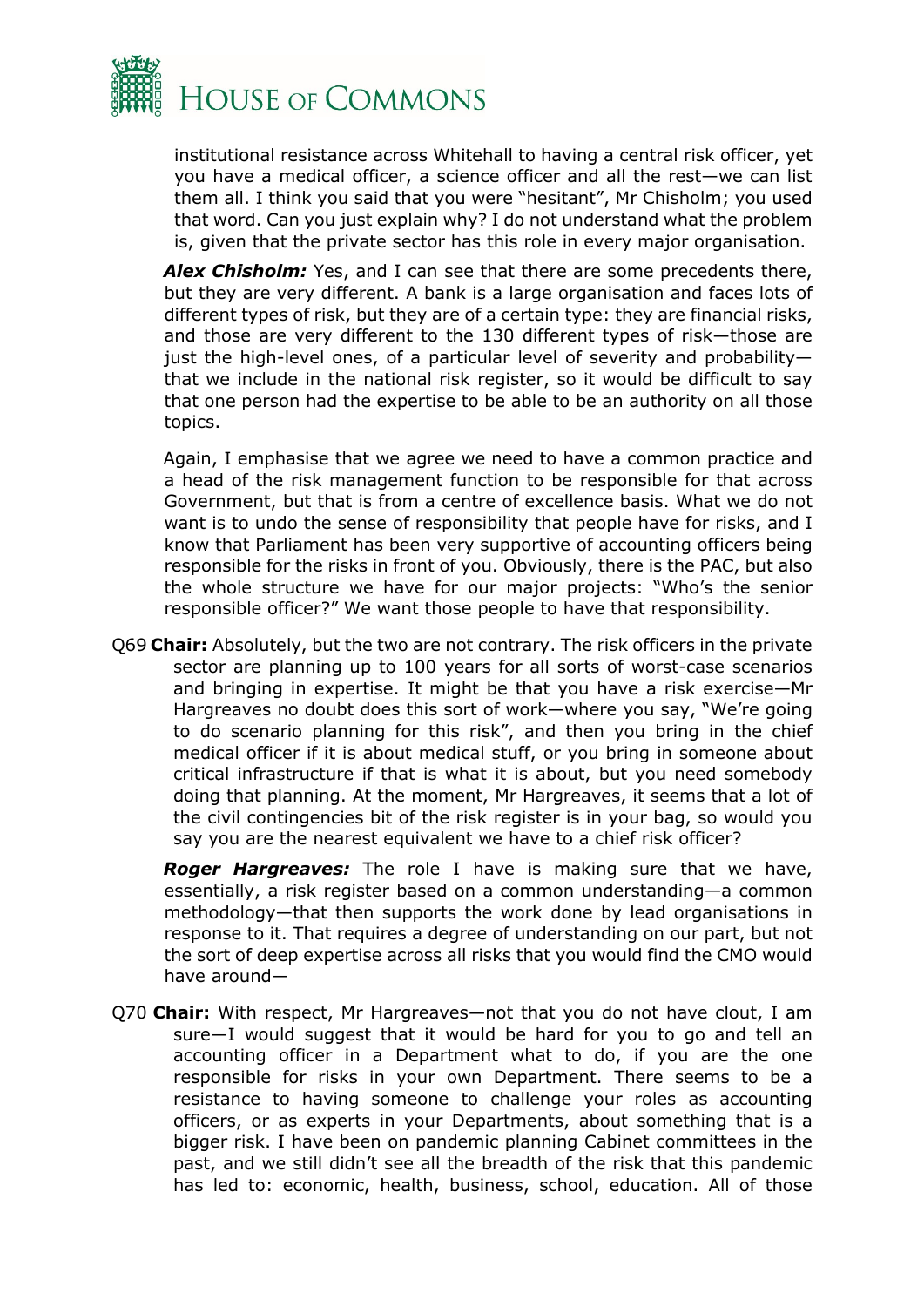

needed their own level of risk. Each Department definitely had a role, but where was the big, overarching clout?

*Sir Chris Wormald:* There are two things in what you said, because as I say, I do not think we actually disagree as much as we are perhaps presenting.

**Chair:** Go on—help me along here.

**Sir Chris Wormald:** The challenge function you have just described is absolutely essential.

Q71 **Chair:** Where is that now? We don't have it, do we?

**Sir Chris Wormald:** That is the work that my colleagues have described: having something strong and central that is doing the cross-government risks—those that go beyond more than one Department—and the challenge, professional leadership, systems, good practice and all that. That, I think, is all common ground.

The bit of what you said—it was when you talked about telling what to do. I will stick with my own territory: I do not want a situation where somebody who is not an epidemiologist thinks they can tell the chief medical officer what to do. That is my—

Q72 **Chair:** No, that is not what I was saying.

**Sir Chris Wormald:** No, sorry, that is exactly what you said; those were exactly your words. This is what I mean—

Q73 **Chair:** No, not to tell the chief medical officer what to do—not for a minute. But if there is a risk and you are doing a risk exercise, you will need to bring in the chief medical officer to advise on that.

*Sir Chris Wormald:* You did actually use the phrase "tell what to do", but—

**Chair:** Yes, sorry, I used the phrase "tell what to do"—tell what to do in an exercise where you are trying to plan for a risk.

*Sir Chris Wormald:* Perhaps I misunderstood you.

**Chair:** But not to command other chief officers.

**Sir Chris Wormald:** Exactly, yes. So the line up to the point I have just described, that sort of role, I think would be highly beneficial. Something that goes beyond that—I should say that some other countries do this; it is a perfectly possible model.

Q74 **Chair:** Let's go back to the private sector. In, say, banking, a bank would lose its licence if it did not manage risk properly. There is no equivalent in Whitehall.

**Sir Chris Wormald:** No, and I don't think there can be. You are talking about 40% of—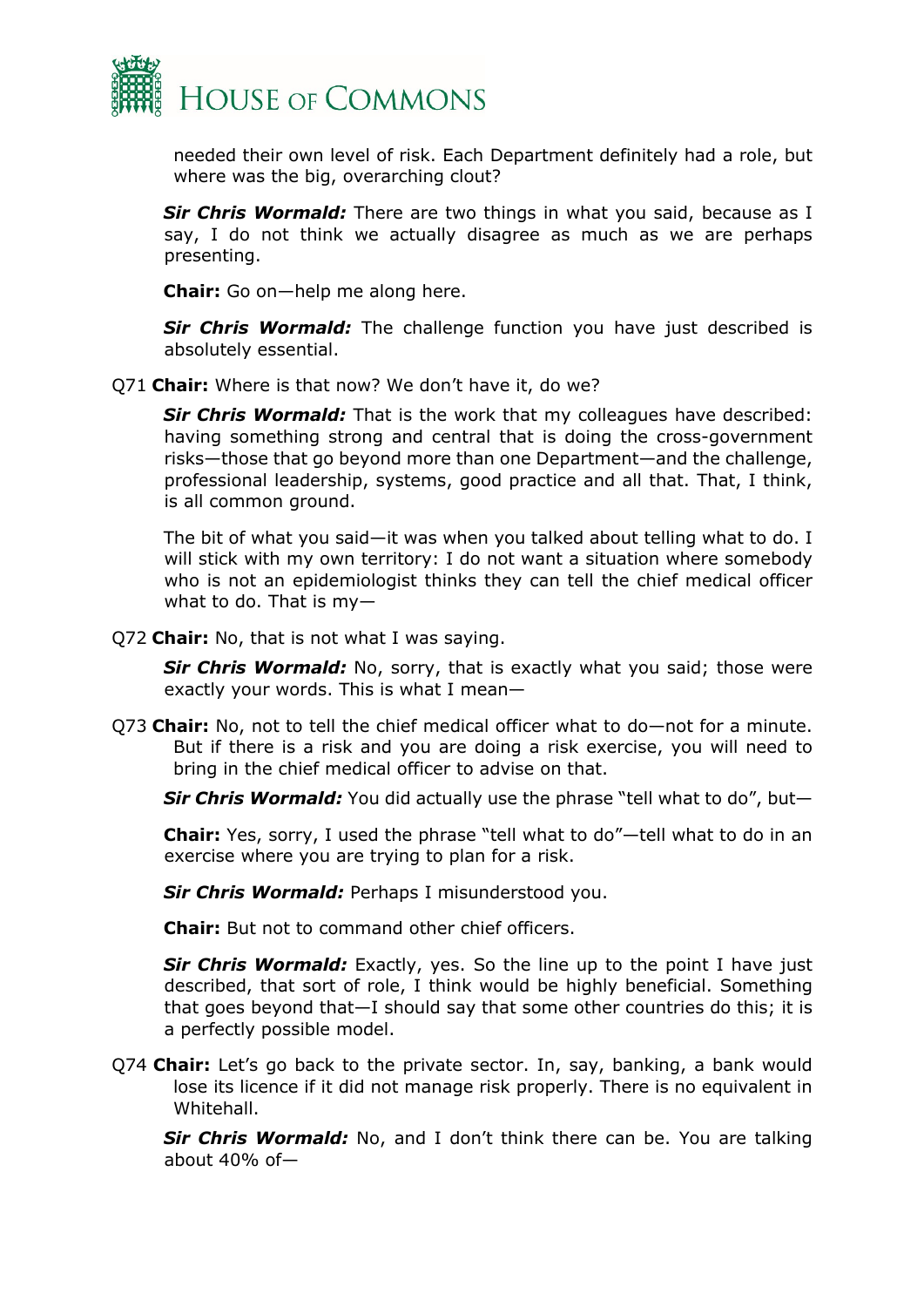

**Chair:** There can, actually.

*Sir Chris Wormald:* No, sorry, you're talking about 40% of the economy, so when you try to choose the person—

**Chair:** But the regulator has huge powers over banks if they don't manage their risks properly, if they're not—

**Sir Chris Wormald:** Oh sorry, yes. I misunderstood what you meant.

Q75 **Chair:** There is no equivalent in Whitehall. It's pretty impossible, in a political system, to have some regulator to pull you up and say, "Sorry, your Department can't operate now, because you haven't met the"—well, there's an idea!

**Sir Chris Wormald:** I think Parliament, rather than somebody else, is supposed to hold us to account.

Q76 **Chair:** The other brake is public opinion, or I suppose that might be filtered through the politicians who are in power at any time. Each Government is worried about its own tomorrow problem and its own fiveyear-horizon problem, broadly speaking; let's be honest. So there is a bit of challenge there about the grip of politicians on the risk issues, because there is a cost to mitigating risk and that is a cost that cannot be used for other agendas that the Government of the day wants to deal with.

It seems to me that what I have just uncovered there, Sir Chris, in your answer, is a real Whitehall mentality: "It's my Department. I'm the accounting officer. I'm responsible." On one level, that is right. On another level, though, where is the ability to have that very rigorous challenge across the piece. You know, Mr Chisholm, sitting in the Cabinet Office, how hard it is to influence Whitehall Departments. I have been on this Committee for 10 years. It takes a long time to make that change.

**Sir Chris Wormald:** Yes, okay. I think we completely agree, actually. It would obviously be tremendously convenient for me if somebody else was accountable for all my risks—that would obviously be lovely—but I genuinely do not think that is the right way forward.

Q77 **Chair:** You are the accounting officer, so—

**Sir Chris Wormald:** Yes, and that is what you expect of me.

The kind of role I just described is, I think, very, very important. And then we do, of course, have the equivalence of what you described in banking well, maybe not the equivalence. We do it at sector level, so the CQC, when it is looking at care homes and hospitals, is doing risk assessments and asking those institutions how they are managing risk. We do it at sector level.

**Chair:** Yes, exactly.

**Sir Chris Wormald:** I think the question is one of practicality. For something that covers 40% of the economy, is there a person whom you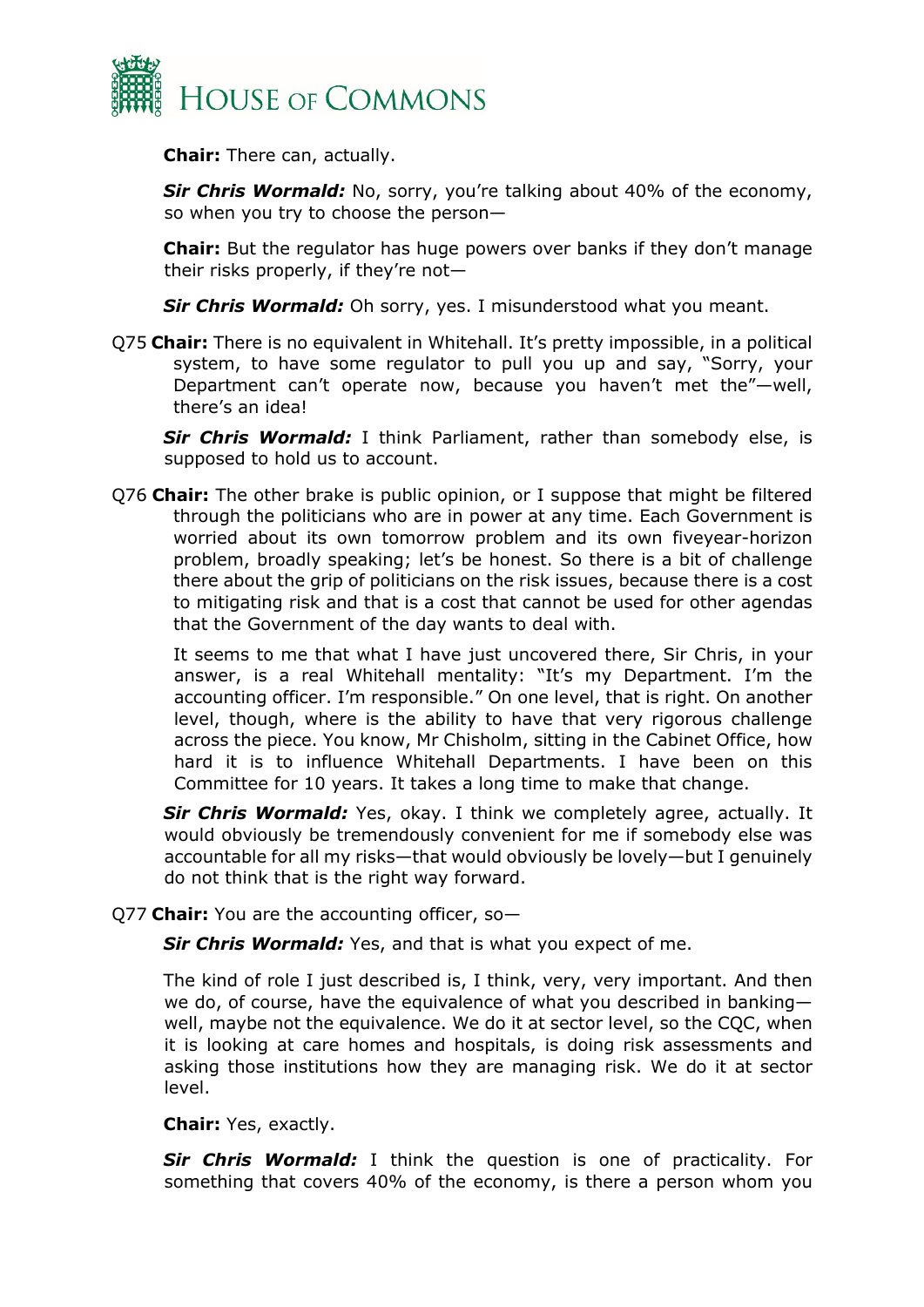

would appoint who is actually able to do that across 40% of the economy? I am not sure that you could. To the level of systems, as we were just debating, I think you can, and I do think that is an important way forward.

But I don't think it can run like the chief risk officer of a bank. That is more equivalent to the head of the CQC—

Q78 **Chair:** Can I pick you up on the CQC example? The CQC will assess risk in the social care sector, but the CQC would not have planned or measured their risk management for a pandemic of the nature that we have just seen, where they had to make decisions—not just one care home but the whole sector could not allow visitors, and had to have mitigations in place and so on. That is part of the role, surely, of an overarching risk officer—

**Sir Chris Wormald:** Exactly, and I am not saying this system does not have to be improved. As I say, I am agreeing with a large quantity of what you are saying.

Q79 **Chair:** There is resistance to having a chief risk officer.

*Sir Chris Wormald:* Saying we are going to have a single person in Government who is going to manage all that is a very, very simple answer and it sounds quite appealing. I am not sure it is practical; that is my point. That can be debated. I think it is certainly practical to the limits that you and I were just agreeing on, in terms of looking at the systems etc. It is when you get down to the management of individual risks—I may have slightly misunderstood what you are saying.

Q80 **Chair:** The Orange Book lays out the tiers, which you have to have, as Sir Geoffrey raised. Everybody has a responsibility. It is a bit like with cybersecurity. We each have to have our own passwords, from the bottom to the top. However, somebody has an overarching responsibility. Banks do not deal only with financial issues. No body stands alone in dealing with just its professional area, because they have to deal with the outside risk coming in. The chief risk officer has that role. It seems to me that your problem with this is that you cannot think of an individual who would be capable of being appointed to that position.

**Sir Chris Wormald:** I think that is a pertinent point.

Q81 **Chair:** How do you know until you try? There are people out there doing this work.

**Sir Chris Wormald:** As I say, I think we agree on more than we think. However, I don't think your parallel is appropriate.

**Chair:** The chief scientific officer has to cover a range of scientific issues. That is a very important job.

*Sir Chris Wormald:* Yes, it is a very tough job.

**Chair:** Maybe before that was created, people thought that was impossible.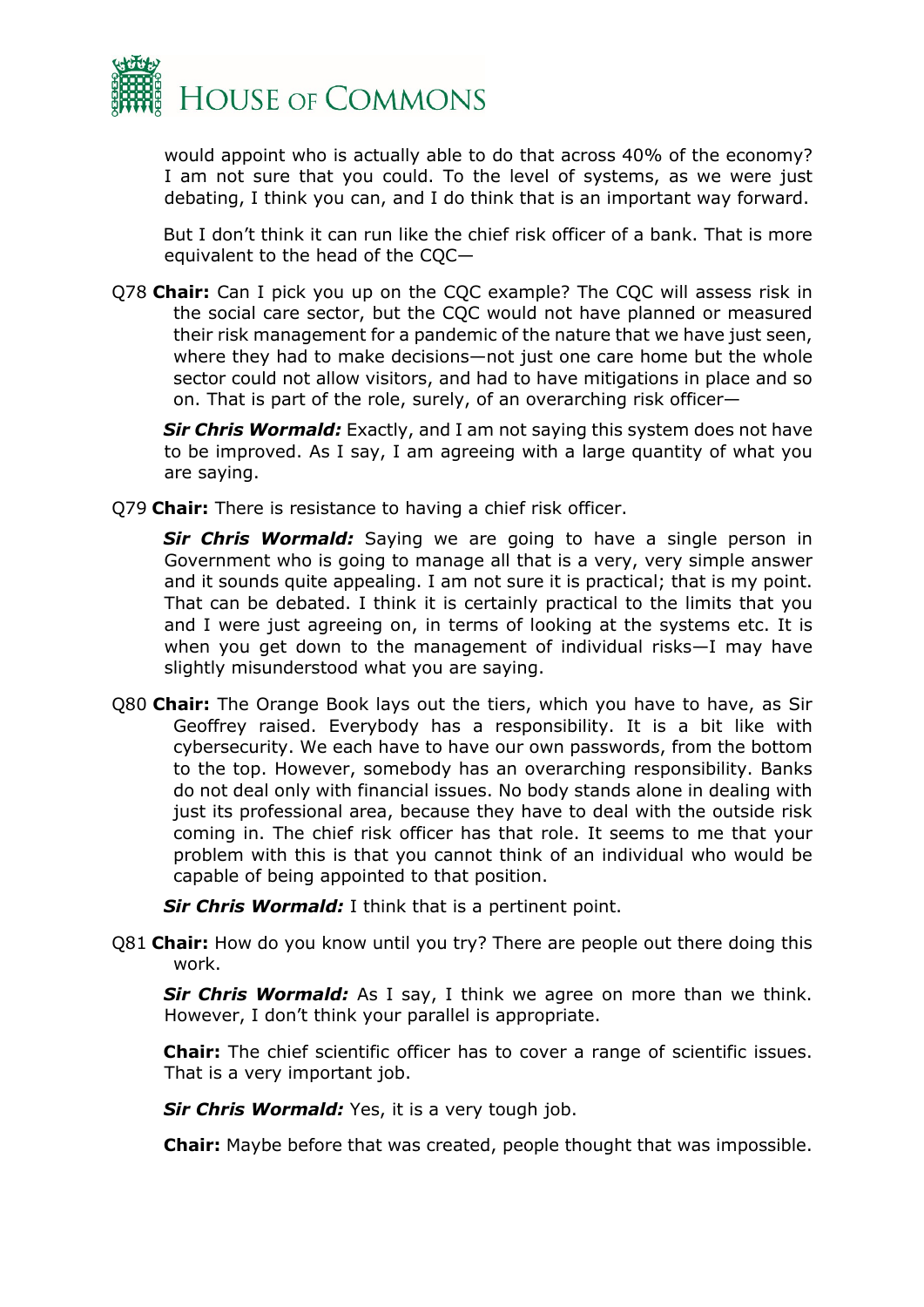

*Sir Chris Wormald:* As I say, my question is practicality, not principle. The biggest bank—I do not know this off the top of my head—is probably 0.1% of the economy or something like that. We are talking here about 40% of the economy. There is lots to learn from the private sector, I agree with Sir Geoffrey on that, but you are talking about a scale that is way off the chart of anything in the private sector.

**Chair:** But with the talented accounting officers we have in Whitehall, I'm sure they could—

*Sir Chris Wormald:* As I say, I think it is a practical debate, not a principle debate.

**Chair:** Very briefly, Mr Chisholm, because I want to bring in Sir Geoffrey, and I am aware of the time.

*Alex Chisholm:* Very briefly, it has been a very helpful debate, and I think we enthusiastically agree about the need for external challenge—we have a lot of it, but we could use more of it—and on the need for more common practice in this area. We do not want to do anything to weaken the chains of responsibility and expertise. I suppose that is the area of debate.

The only other thing I want to add is that we have focused a lot on risk, but the other central area is resilience and trying to invest in our ability to predict, anticipate, head off, prevent, deal with, mitigate, respond to and recover from crises as they come along. That is an area where we will invest a lot of new effort as part of our resilience strategy, as I said before.

Q82 **Chair:** That is resilience of the public sector, particularly, isn't it?

*Alex Chisholm:* It is national resilience, so it is the whole economy and the whole of society.

Q83 **Sir Geoffrey Clifton-Brown:** I am sitting here with increasing frustration listening to the resistance to having a CRO. I think it is a misunderstanding—perhaps between us, or perhaps by you—of the function of a CRO. The function of a CRO is not to take away the responsibility for risk from the individual accounting officers, such as you two in your two Departments. It is to advise across government as to what should be done and what needs to be done in planning for a risk. What will the population stand for, in terms of Government regulation— behavioural science, if you like—relating to a particular pandemic and a particular risk? How will risks be spread across different Departments in Government, let alone local government? We have not even talked about local government's role in a pandemic this afternoon.

I would have thought there is a huge role for a CRO to actually—he wouldn't be usurping any of your powers. He would actually be complementary to the chief medical officer, the chief scientific officer and, indeed, to all your roles as accounting officers. He is another resource that could be called on in a pandemic, or in planning for a pandemic.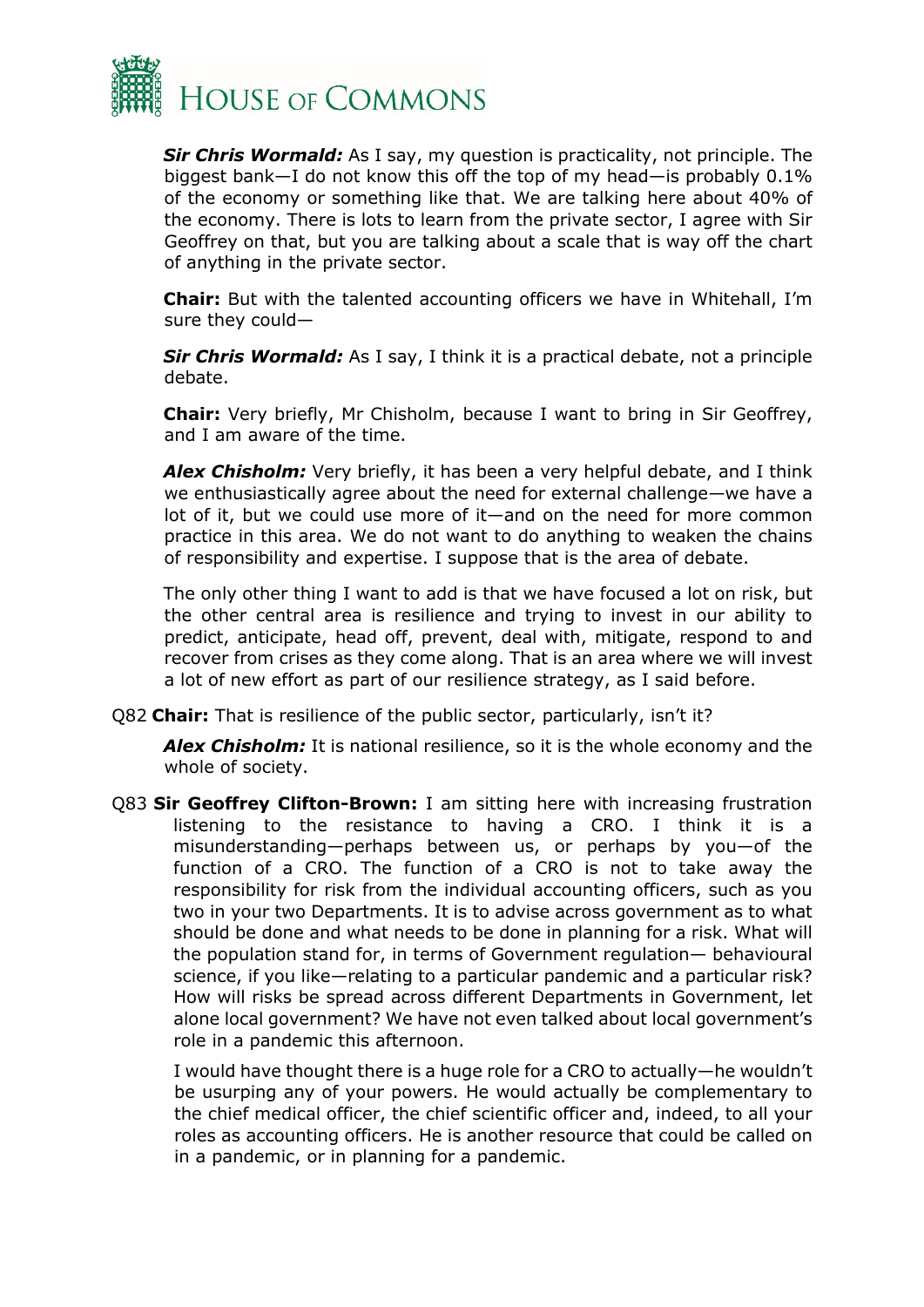

**Chair:** Or she.

**Sir Geoffrey Clifton-Brown:** Or she, yes.

*Alex Chisholm:* We certainly need the structures and the capability for that. To use the particular example that you gave on how the general public are likely to react to rules and regulations in relation to a pandemic, we identified the need for that through our previous exercise, which is why the Government created the scientific pandemic insights group, which provides that exact function and states who the experts are, what the challenge is—

## **Sir Geoffrey Clifton-Brown:** SPI-M.

*Alex Chisholm:* SPI-M, exactly. We agree that we need to have the structures in place. I suppose we are sceptical that a single person can hold all that knowledge and responsibility.

Q84 **Chair:** They don't; they are supported by a matrix of other people, like Mr Hargreaves, the chief medical officer, the chief scientific officer and the Environment Agency. All these bodies would feed in. It is about a matrix, is it not? Mr Hargreaves, surely you are doing that work already.

*Roger Hargreaves:* It is worth saying that a lot of what has been described there is what we do already, in terms of challenging Departments, offering that expertise across the piece or providing doctrine frameworks for assessment of how people are performing. The extension we have been considering, and working towards a pilot on, is moving from the sort of functional support, the second line of defence, into the third line, which is some form of audit or assessment process around departmental planning that measures, in a slightly more separate way, the standard of performance—akin to the work that the IPA does to look at major projects and the extent to which we deliver. So we are thinking about potentially using that model, but around emergency planning. That will deliver much of what you describe.

Q85 **Chair:** What timeframe will you introduce that in?

*Roger Hargreaves:* We will be looking to do the pilot this year. We have already done quite a bit of work on it. What it does not do is put that responsibility into the hands of a single individual, but what it does do in terms of the substance of the proposal is deliver the outcomes that you describe.

**Chair:** Okay, that is very helpful.

Q86 **Shaun Bailey:** Just one quick question. At present, are you confident that there is a consistent interpretation across government as to the way in which you are to interpret the Orange Book and the risks presented within it? How I interpret the exchange we have just had is that at present it is really down to the individual Department to frame that risk response and that interpretation. If that is the case—I hope I have misinterpreted, to be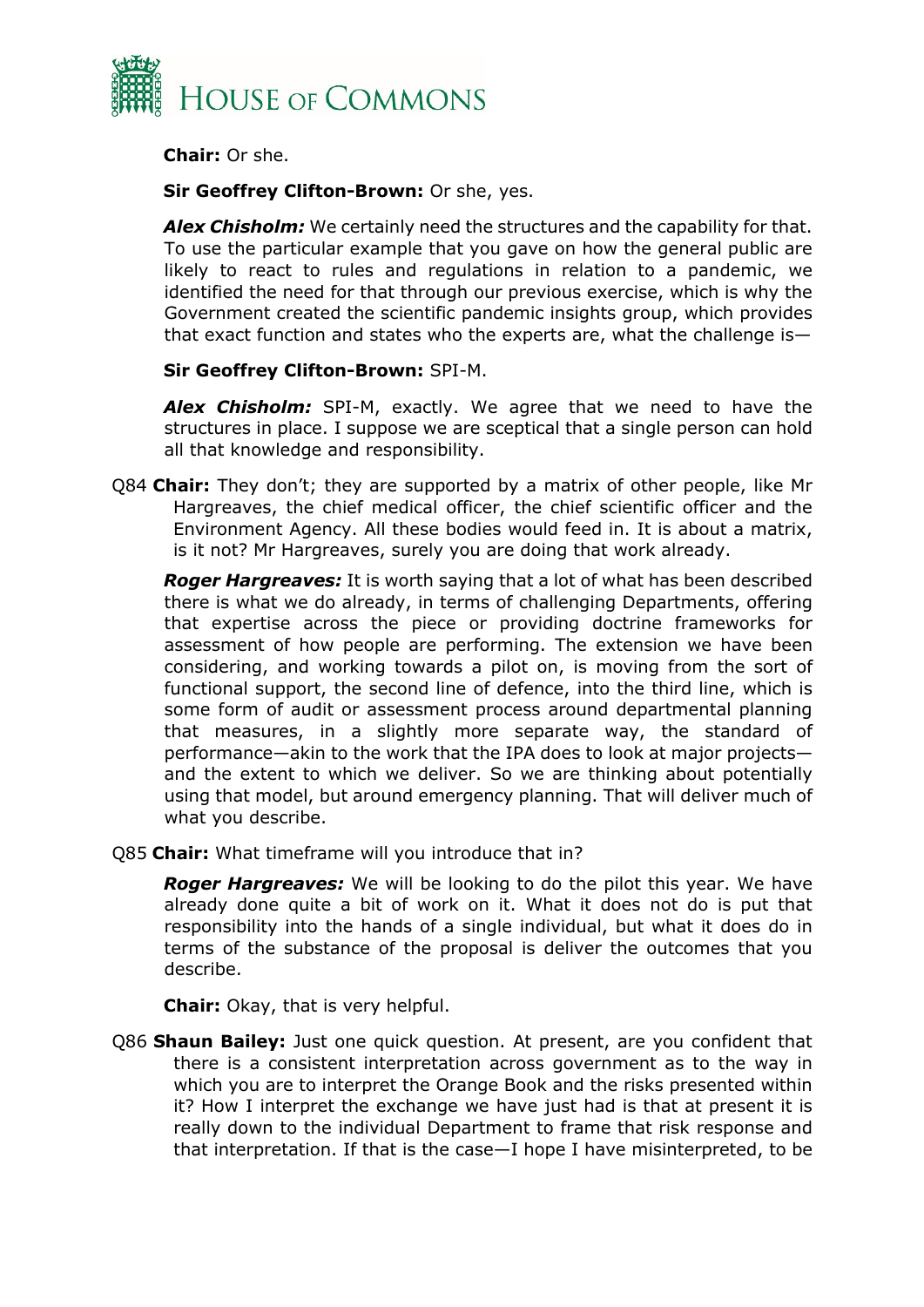

honest—and I have interpreted that correctly, is that not absolutely inefficient beyond belief?

**Sir Chris Wormald:** No, I do not think it is quite that. It is exactly like the accounting officer responsibility. It is in the end my personal responsibility to interpret managing public money. I am advised by my friends at the Treasury, who also have a key role in ensuring it is done consistently across government, but the ultimate decision is mine. I think we are talking about the same thing, which is why I don't think we really disagree.

Q87 **Shaun Bailey:** But, Sir Chris, you are one civil service, aren't you?

**Chair:** That is a long pause.

*Sir Chris Wormald:* Not personally. Just to be clear, you are not suggesting, I don't think, that that should not be my personal responsibility.

Q88 **Shaun Bailey:** I am not saying that, but what I am saying is that there should be consistency. The point I am making is about consistency.

**Sir Chris Wormald:** And as I say, if you take that example, it is quite clearly the Treasury's role to ensure consistency, but it is still my final decision.

Q89 **Shaun Bailey:** I would just say, Sir Chris, that that exchange is incredibly telling in the context of the conversation that we have just had. I get that that is your decision as the accounting officer. I don't think anyone is suggesting that we take that away, but that mantra—the point we have tried to get across as a Committee is that it is not about pulling that away; it is about providing—

*Sir Chris Wormald:* Yes, sorry, as I say—

Q90 **Shaun Bailey:** Can I just push you on that last point? You are one civil service, aren't you?

*Sir Chris Wormald:* Well, legally—

**Chair:** Not you personally.

**Sir Chris Wormald:** We are both one civil service and we are statutory Departments with specific legal powers and responsibilities.

Q91 **Shaun Bailey:** But it is the team mentality, surely. You operate on behalf of Her Majesty's Government.

*Sir Chris Wormald:* Yes, of course we do, but it is not a defence for me when I am exercising my accounting officer decisions to say, "The Treasury told me so."

Q92 **Shaun Bailey:** So as a member of team civil service, you would want consistency throughout. You want your colleagues in the Treasury or in the Department for Education to operate on that basis.

**Sir Chris Wormald:** Of course I want consistency. I am finding it genuinely extraordinary that I am arguing this case to the Public Accounts Committee,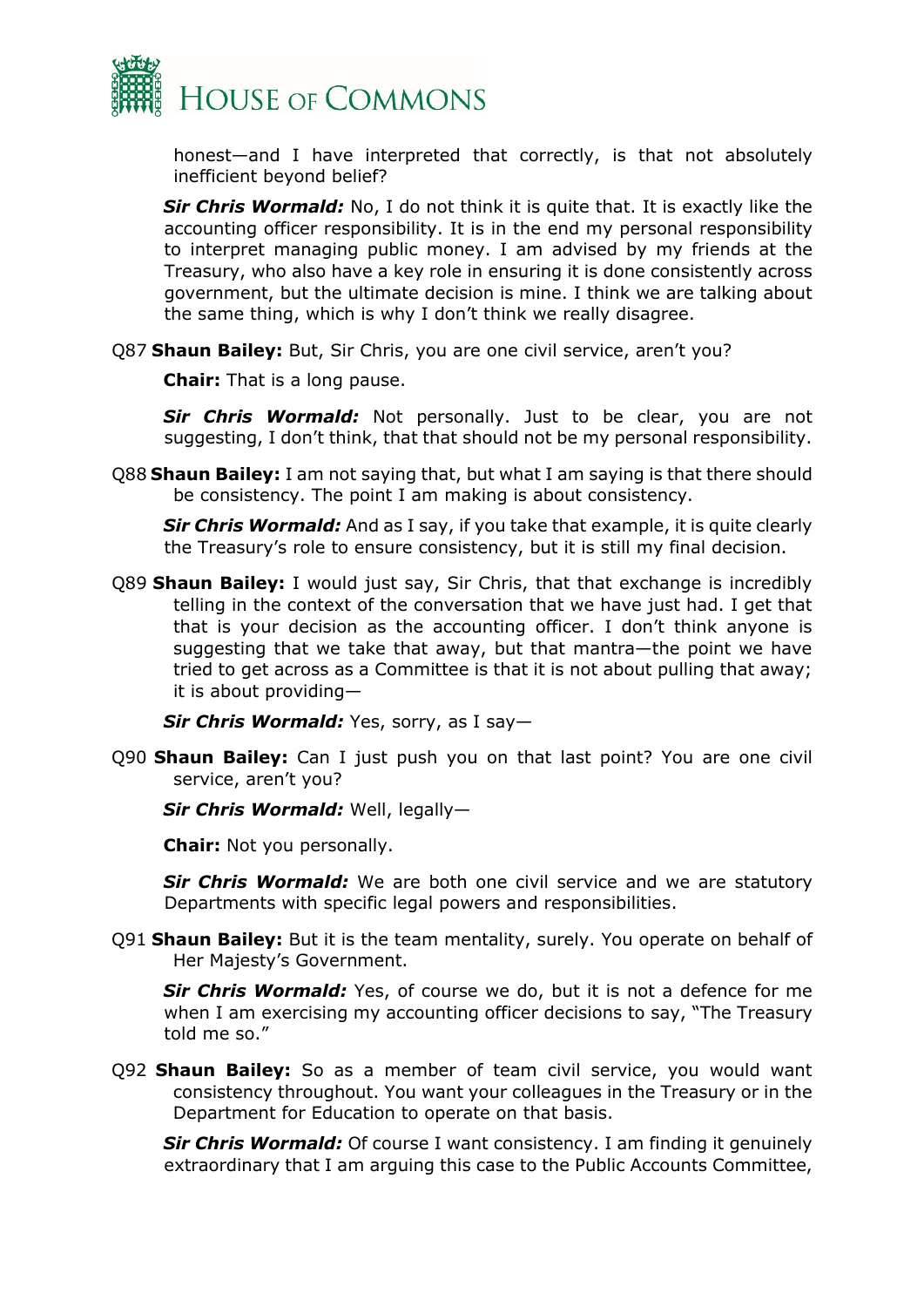

but I do actually believe that those personal responsibilities that individuals have within one civil service are really important.

Q93 **Chair:** Nobody is suggesting for a minute that that is not the case. We are probably talking at cross-purposes here. What Mr Hargreaves has outlined is doing the work on resilience at a practical level. What we are saying is that there needs to be an organisation that can challenge you and call you out, just like an audit in fact, the audit process might be a part of this. Just as the NAO has a responsibility to make you know that you are going to be held to account by them and by this Committee for what you do, and by any other forum with Ministers, on risk we are looking for a similar reassurance.

*Sir Chris Wormald:* Yes, and that is all congruent.

*Alex Chisholm:* It is congruent.

Q94 **Chair:** It is almost like you want to hold on to your own power to the extent that you do not want anyone else to—

*Alex Chisholm:* No, that is not the case. Just to reassure Mr Bailey, there is just one Orange Book. It is not that there are different versions of the Orange Book that apply in different parts of government. Equally, the Centre of Excellence guidance on risk appetite, risk reporting and risk management is issued across the whole of the civil service. What we are talking about when we talk about enhancing that is to say that obviously there are 450,000 people out there. Would everyone be able to recite parts of the Orange Book? No, obviously not.

Q95 **Shaun Bailey:** No, I fully understand that, but the point I was trying to get across was that as the separate accounting officers responsible for the structures in the Departments, you do have to determine how those structures operate to fit within the principles of the Orange Book. To be honest, Chair, I am aghast that the civil service cannot get uniformity in its interpretation of the core principles of risk management. From my perspective, having worked in financial services and having listened intently to your interpretation today, I am pretty horrified because, surely, from an efficiency point of view and from everything that we talk about, it would make sense for a single, straightforward interpretation as to how risks are managed.

What it sounds like at the moment is a patchwork, for whatever reason, for the structure thing that you have come into. I am not saying that you have created it, but you have come into it. There is a risk of structures that allows you to interpret those principles.

The point I am really trying to get across to both yourself, Mr Chisholm, and to Sir Chris is the inefficiency behind this, because surely, as the joined-up team, which we hear all the time, that the civil service is it would make more sense to have, at least, a high-level consistent interpretation of these risks and, not taking away from your roles as accounting officers, maybe a more granular way in which you advise or interpret them.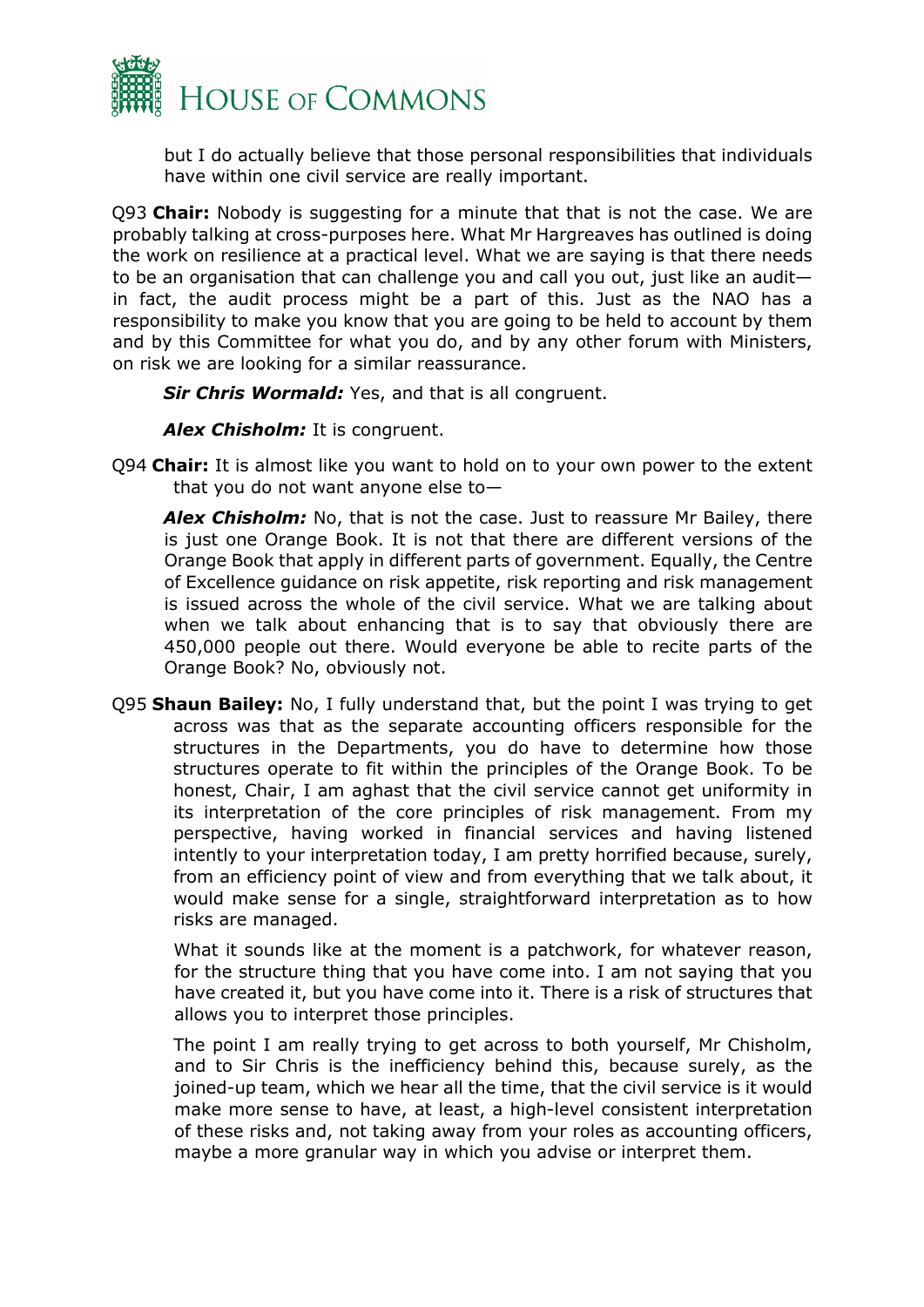

The point I was trying to make is around efficiencies and the interpretation of the Orange Book. It sounds to me, from what I have gleaned from the pair of you, is that at the moment while that sits individually with accounting officers, there is a real possibility of inconsistencies there, which could cause issues down the line. I assume that is a fair interpretation from my perspective, Mr Chisholm.

**Alex Chisholm:** There is a common set of principles that apply right across, and there is a very high level of adherence to that. Could that be higher still? Could that be something that we have more compliance over, more auditing over and more training about? That is absolutely territory that should be looked into, but it would not be right for you to come away saying that there is a different version of risk management applying in each different part of the civil service, because there is a common set, no question.

Q96 **Chair:** I am aware of time, so let us try and move on a bit. I ask Ms Swinson and Mr Hargreaves: what would you do differently, in the light of what you know now nearly two years into the pandemic, if you were two years out from a potential pandemic?

*Clara Swinson:* Sadly, we are always possibly two years out from a pandemic, so it is a question we should be asking ourselves continually. In terms of the health risks, we should be drawing those more broadly, which is related to the point earlier about HIV. If you look at the national risk register last out in 2020, it draws those more broadly, which is across viral risks—blood-borne or airborne—and bacterial risks, such as antimicrobial resistance. We are looking at a range of risks.

Then, on the other side, as colleagues have said, we need to think about the resilience of our systems to the range of risks. Of course, in retrospect, it is easy to say, "Perhaps we should have had a specific plan for this specific thing that arose", but, of course, we are not going to know what the specific risk that does occur is, so our preparations and planning need to be on the basis of the resilience that our systems have to respond to a range of risks.

Q97 **Chair:** It is not fair to ask you about resilience and funding, because it is a huge issue. We have discussed a lot with Sir Chris about how tight you can pull a budget before it loses its resilience. Mr Hargreaves, what about from your perspective?

*Roger Hargreaves:* There are three key lessons for me from the pandemic. First, you need to be able to mobilise the whole system of Government and the whole system of the public sector on an enduring basis to deal with a crisis that rolls on. Secondly, there must be tools available to mobilise the whole of society in support. Thirdly, because those are both very complex things, you need data and data management systems to help you control that process. We have made big strides on data. We have got some big ambitions on the whole of society in the resilience strategy and on mobilising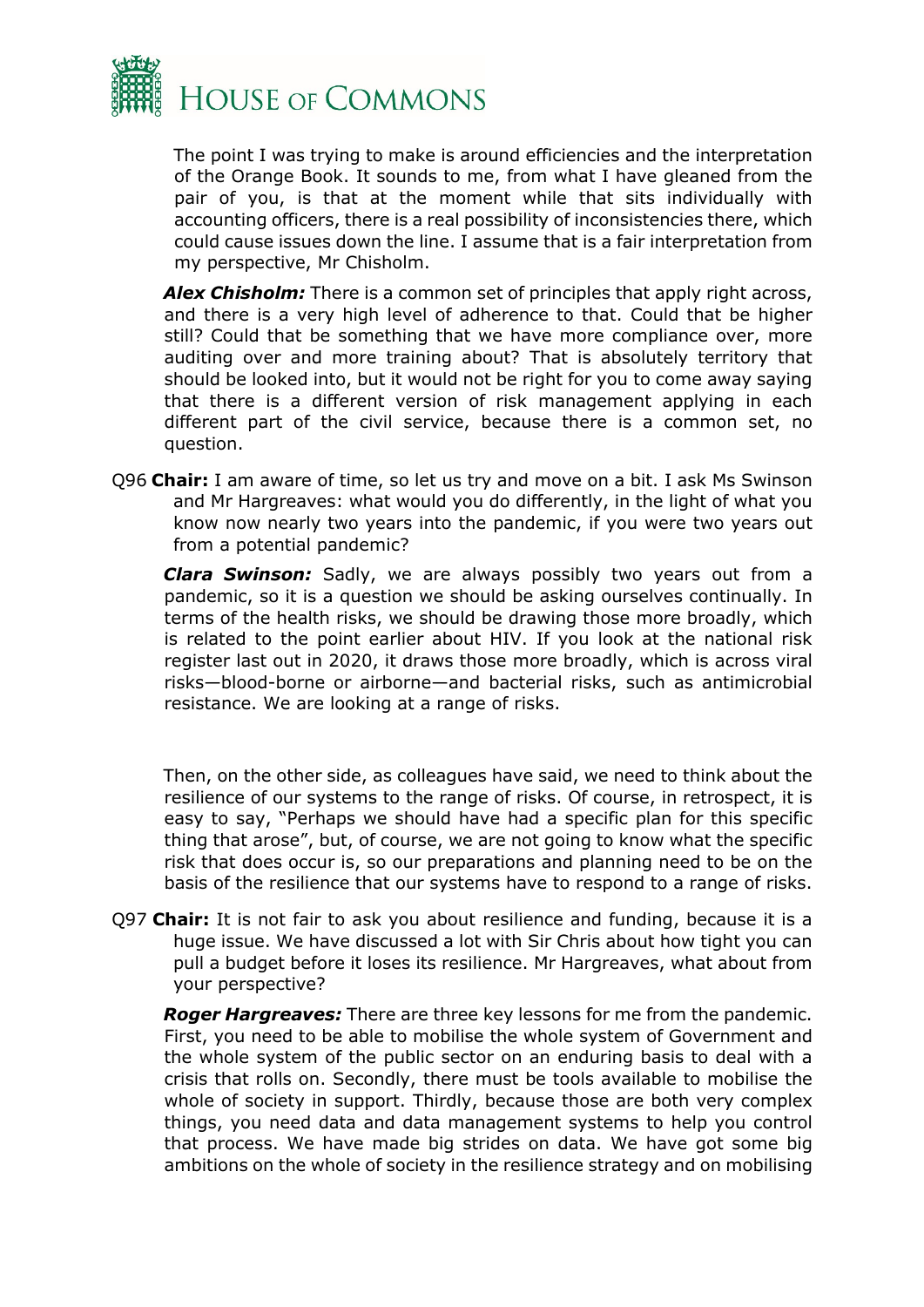

the whole of the system while we are still part of that process. We need to lock those lessons in through the pandemic diseases capabilities board and into our wider planning across a broader range of risks, particularly catastrophic risks.

Q98 **Chair:** Nobody would disagree with any of that, but then the challenge is how to get individual Departments to do it when they are facing, say, a 5% efficiency cuts programme. That is presumably, Mr Hargreaves, where it gets above your pay grade.

*Roger Hargreaves:* Well, if we knew we were two years out, that would be an easier argument to make.

Q99 **Chair:** Yes, but we do not know, so you are having to persuade politicians that they could be left standing when the music stops, but everyone thinks it won't happen to them. On the point about mobilising the system, what about the private sector? In different situations and particularly in the pandemic, there have been real roles for the private sector. Businesses have struggled and some have done well. Some have been able to provide support; some have needed support. How do you factor that into your planning?

*Roger Hargreaves:* We see three blocks of roles and responsibilities. One group is the public sector. The second group is a partner group; that includes major voluntary organisations, those bits of the private sector most adjacent to Government, plus academia—critical infrastructure, for example. The third group consists of businesses and the public at large. Each of those groups would be a theme in the resilience strategy, and each of those needs a slightly different approach. The public sector is straightforward—needs decisions and resource.

**Chair:** More command and control.

*Roger Hargreaves:* Yes, but the bit of the private sector most adjacent to the public sector is often the most heavily regulated. Therefore, there are some regulatory choices to be made, particularly about whether we might do more on a horizontal rather than vertical basis, so that we can ask for consistent standards around resilience. When it comes to businesses at large, plus the public, we get to one of the earlier points about communication on risk, so that that individuals can make their own choices about how best to respond when they have a better understanding of the world—in particular, the degree of uncertainty around potential emergencies.

Q100 **Chair:** We have seen the challenge posed by just-in-time deliveries, and now we have challenges with the border because of Brexit and the pandemic. We have seen challenges faced by businesses that have to have in place the logistics to provide home deliveries where people would have previously gone to the shops. Does your level of planning get into that level of detail with those businesses that are critical to delivering services to the public, even in a fairly state-dominant country like ours?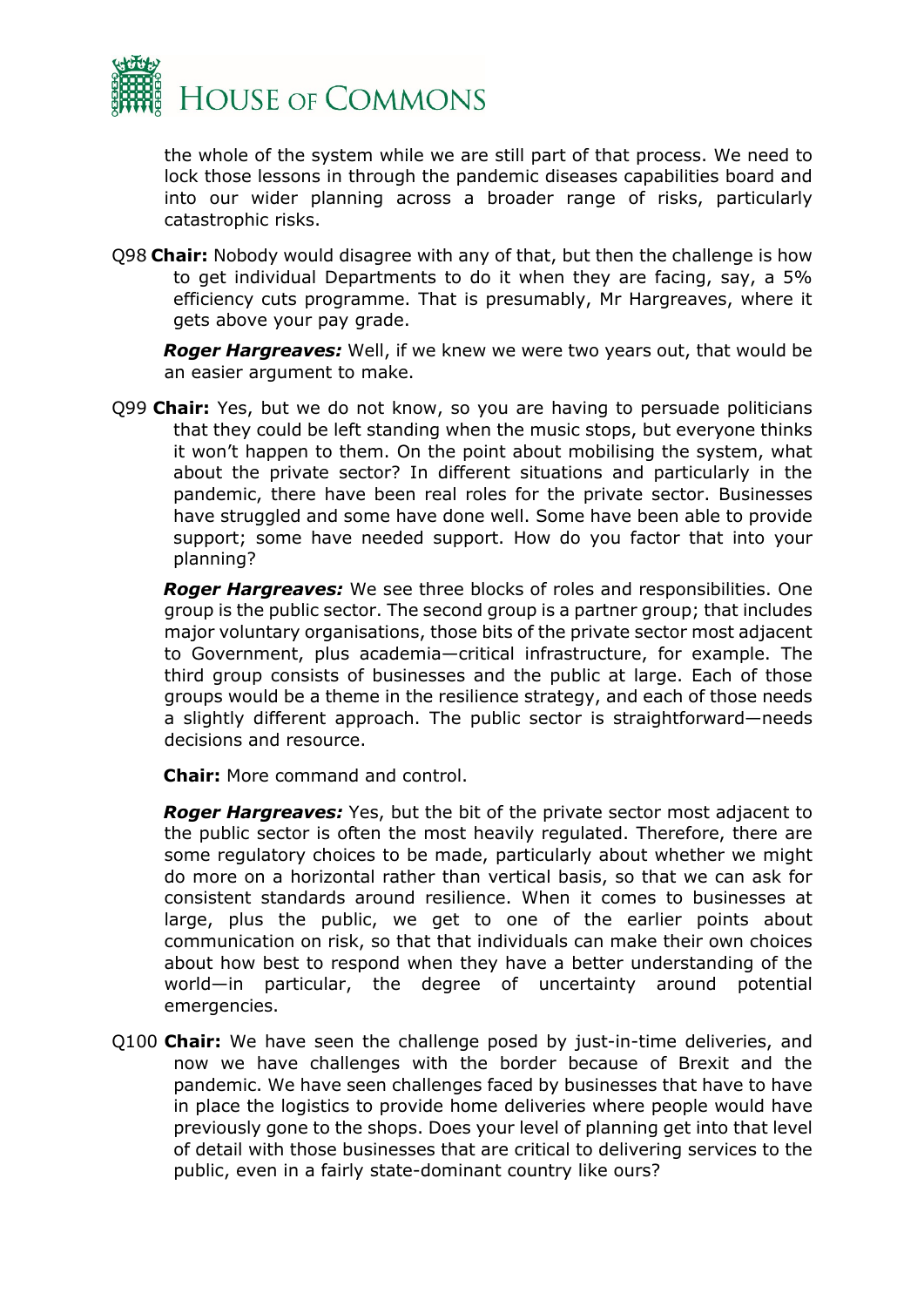

*Roger Hargreaves:* Our definition of critical national infrastructure is quite wide and, for example, would include major food supply networks. Some of the sectors in CNI are heavily regulated, while others are less so. However, all of them have, as a consequence of both Brexit and coronavirus, improved their own understanding of volatility and the weaknesses of "just in time" and the strengths of "just in case". We are seeing them move on their own, but there are some regulatory choices for the Government about whether expectations around resilience might be bolstered, as they are with other public goods where we want to bring incentives for individual companies in line with public incentives.

Q101 **Chair:** Mr Chisholm, at the Cabinet Office—the top of this as it stands at the moment—are there any plans to have a proper overview of the regulation of bits of the system that the Government do not control, such as the private sector and businesses, to make sure they have the resilience to cope with those situations?

*Alex Chisholm:* The structure for dealing with that is through the national security risk assessment and the lead Government Department. As part of that, Departments with those responsibilities are meant to work with the sectors they have responsibility for, and firms within that sector. If they have key dependencies within that, that is absolutely one of the risks that needs to be managed as part of our resilience strategy.

Q102 **Chair:** Obviously, Mr Hargreaves, you mentioned data and we have done a lot of data on this Committee. I think you would agree that we are a long way off getting everything where it needs to be. It is a 20-year job, if everything went smoothly, to get data and digital systems into a place where they would be fully resilient.

**Roger Hargreaves:** Do you mean in terms of the resilience of their systems, or the way in which—

Q103 **Chair:** I mean the data that you need to be able to know, for example, where the vulnerable are. The NHS had a pretty good system of communicating with people, but there were obviously gaps in that. I think that I have different addresses on the record because I have not been to a hospital since I moved to a new house, and there seems to be different systems. We all know that there are gaps in the system. There is data management at a more personal and then at a macro level, and then there are digital systems.

*Roger Hargreaves:* The very big thing that we have done there is that last year we launched the new national situation centre. That is designed to be a focal point for the aggregation and processing of these data streams. Government do not have access to perfect data everywhere, but there is a huge amount of data in Government that has in the past been difficult to access.

Q104 **Chair:** That is only going to be as good as what is fed into it, isn't it?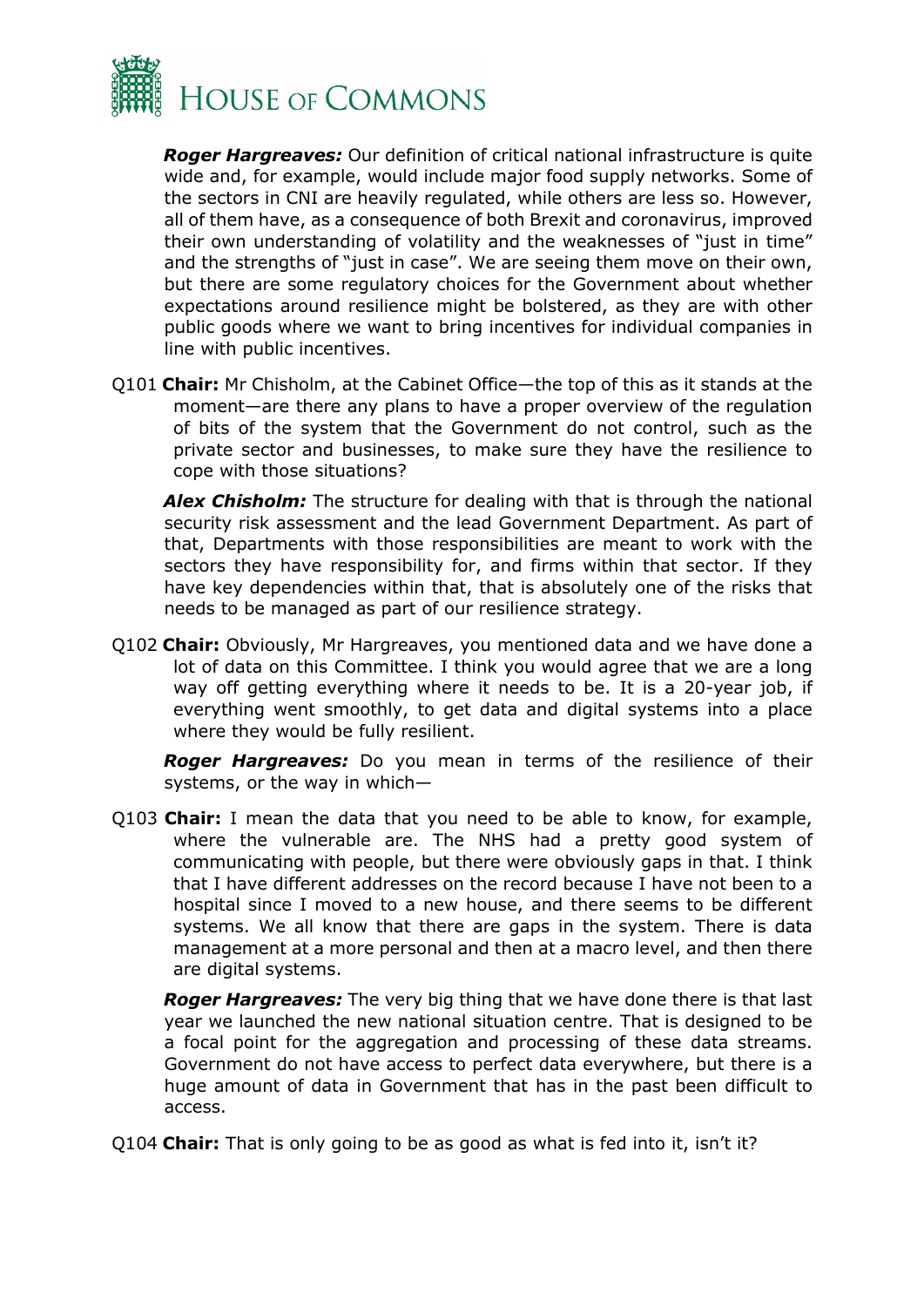

*Roger Hargreaves:* Yes, but the point about the situation centre is that they are not beginning the process of ingesting information when the crisis begins; instead they are building a very wide data set across the whole of the economy and society before crises happen. When we have a problem they will be able to turn to the information that we already have.

Q105 **Chair:** Will that be in real time, and fed in from HMRC, DWP and the NHS?

*Roger Hargreaves:* Yes, there is a huge amount of data that is held there, and it is increasing all the time. We identify a box of information that is potentially useful for dealing with crises and it is brought into the system. We have interfaces designed to manage that smoothly.

Q106 **Chair:** Do you have a strong funding stream for that?

*Roger Hargreaves:* Yes, it has been well funded this year, and we have been able to make big progress and launch the centre. The range of data it is pursuing is driven by the NSRA; there is a clear link up between our assessment of risk, those areas where we think we face problems, and the data we are collecting. That does not mean that we will have everything that we need when a crisis begins, but it does mean that we will be 60% or 70% of the way down the road, rather than starting from zero. It is a massive shift in what we can deliver—we hope.

Q107 **Chair:** We can marry that to some of the work we have been doing on data imaging.

*Alex Chisholm:* That is true of operational centres around Government as well. We talked about the border flow service in the EU exit context, which gives a real-time view of the movement of goods around the border system. If you had the chance to go down to Exeter to visit the Met Office and you were there during a major storm, you would see enormous amounts of data coming in, which is available to advise all the warnings and actions taken across the country during a storm.

**Chair:** There's a temptation to go to Devon.

Alex Chisholm: You'd have to go before the storm, I suppose, to be safe.

Q108 **Nick Smith:** A trip to Devon sounds lovely. Mr Hargreaves, I am interested in your point about private sector alignment to your Cabinet Office view on risk. How well aligned is the private care sector to the risks that you anticipate for that bit of our world?

*Roger Hargreaves:* I'm not sure I would be best placed to judge that. Maybe DHSC colleagues would be better—

Q109 **Nick Smith:** That's why I'm asking you. That sector was such an important part of the pandemic, wasn't it? I am trying to get a specific example of risk appreciation in one really important part of our healthcare world. That's why I looked to Mr Hargreaves and not you, Mr Wormald.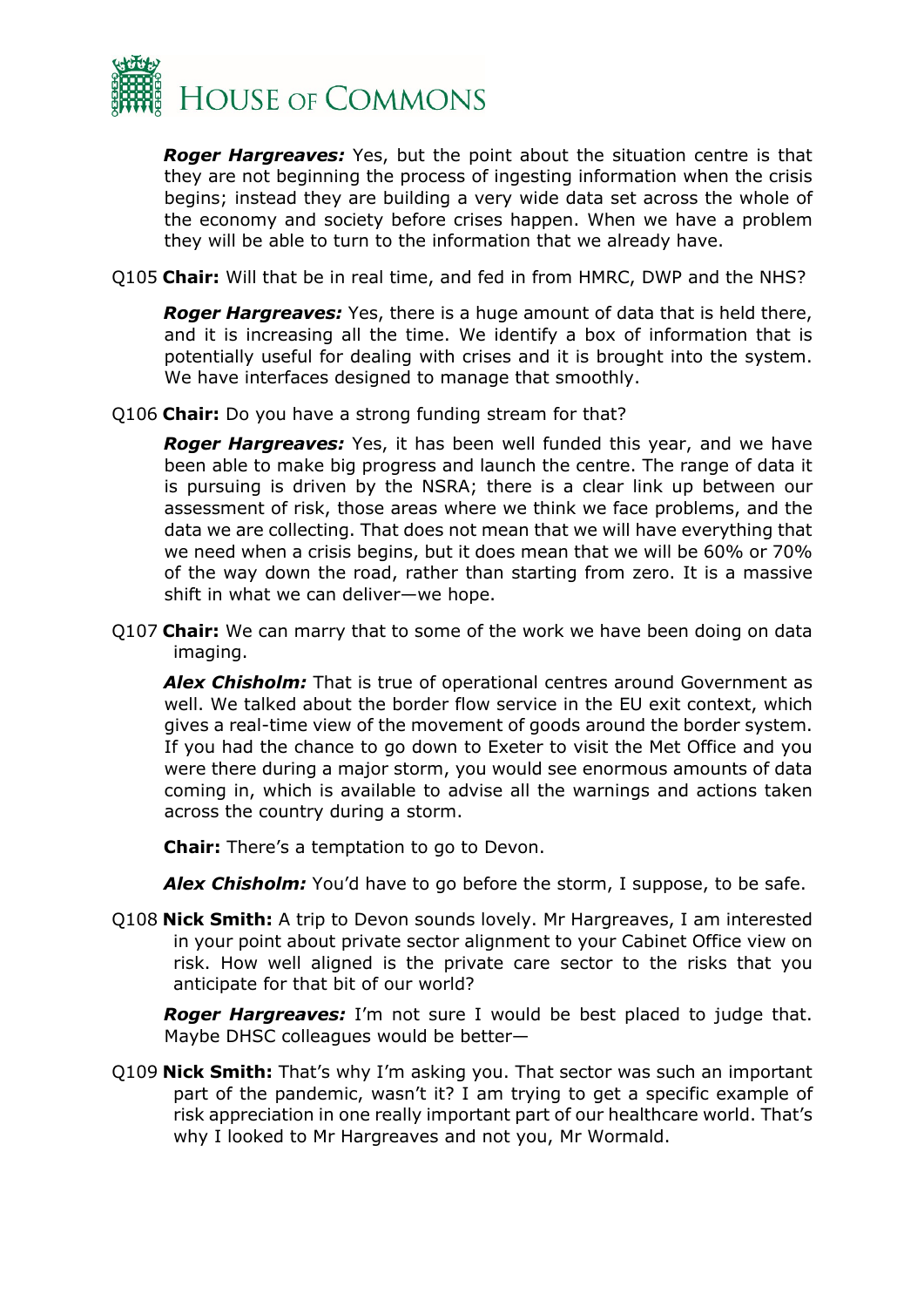

*Sir Chris Wormald:* I wasn't concentrating enough on your question, because you started with "Mr Hargreaves", but I think I'm with you. As we have debated many times, there are obvious weaknesses in the care system. This goes to your question to Mr Hargreaves: one of the things we struggled with most early in the pandemic, and on which we have made some of the biggest improvements, is the data from the care system about what is actually happening. As you know, these are private businesses, and they don't particularly like giving us vast amounts of data—it's a huge cost, and so on—but, during the pandemic, they have done so. It has enormously improved our knowledge of the sector and our ability both to intervene in it and to contribute to the kind of cross-Government stuff that Roger does.

There will, of course, be questions at the end of the pandemic. First, of the emergency stuff we were doing that is not normal practice, how much do we actually want to keep? It does allow us to have a more resilient care sector in the way you describe. Secondly, what is the burden on private businesses, which have people to employ and services to deliver, and so on? I'm sure that will be a question—

**Nick Smith:** It's an atomised sector, as well—there are big businesses but also lots of small businesses.

*Sir Chris Wormald:* We have talked about this to the Committee before. There are actually very few big businesses, quite a lot of medium-sized businesses and a lot of small-sized businesses—it is very atomised. It doesn't naturally generate data in the way that some sectors do. That will be a call for us: to what extent do we want to move most public service standards of data to the centre, as it were, in a private market for resilience, and is that appropriate? I'm sure people will have different views. I think that the answer will end up being more than we had prepandemic, but probably not as much as we had at the height of the crisis. The right relationship is probably somewhere between the two, which will allow us to do the resilience things that the Chair was talking about, but which still respects private businesses and their need to operate.

Q110 **Peter Grant:** Mr Chisholm, a few minutes ago you mentioned the amount of data that is collected by the Met Office as part of a warning system of potentially severe weather incidents. Can I widen that out a bit? There are a lot of potential threats where our preparedness relies either on systems that we have here or, in some cases, co-operation from other countries; I suppose an example is the World Health Organisation, which probably didn't cover itself in glory in the early months of this pandemic.

First of all, in relation to the process that should have been applied by the World Health Organisation, have the Government made representations to try to get that process improved in the future? We can't have a situation where the domestic agenda of the seat of a pandemic effectively dictates the information that is shared with the rest of the world. If the Chinese had admitted person-to-person transmission when they knew about it, we would have had two or maybe three months longer to prepare before the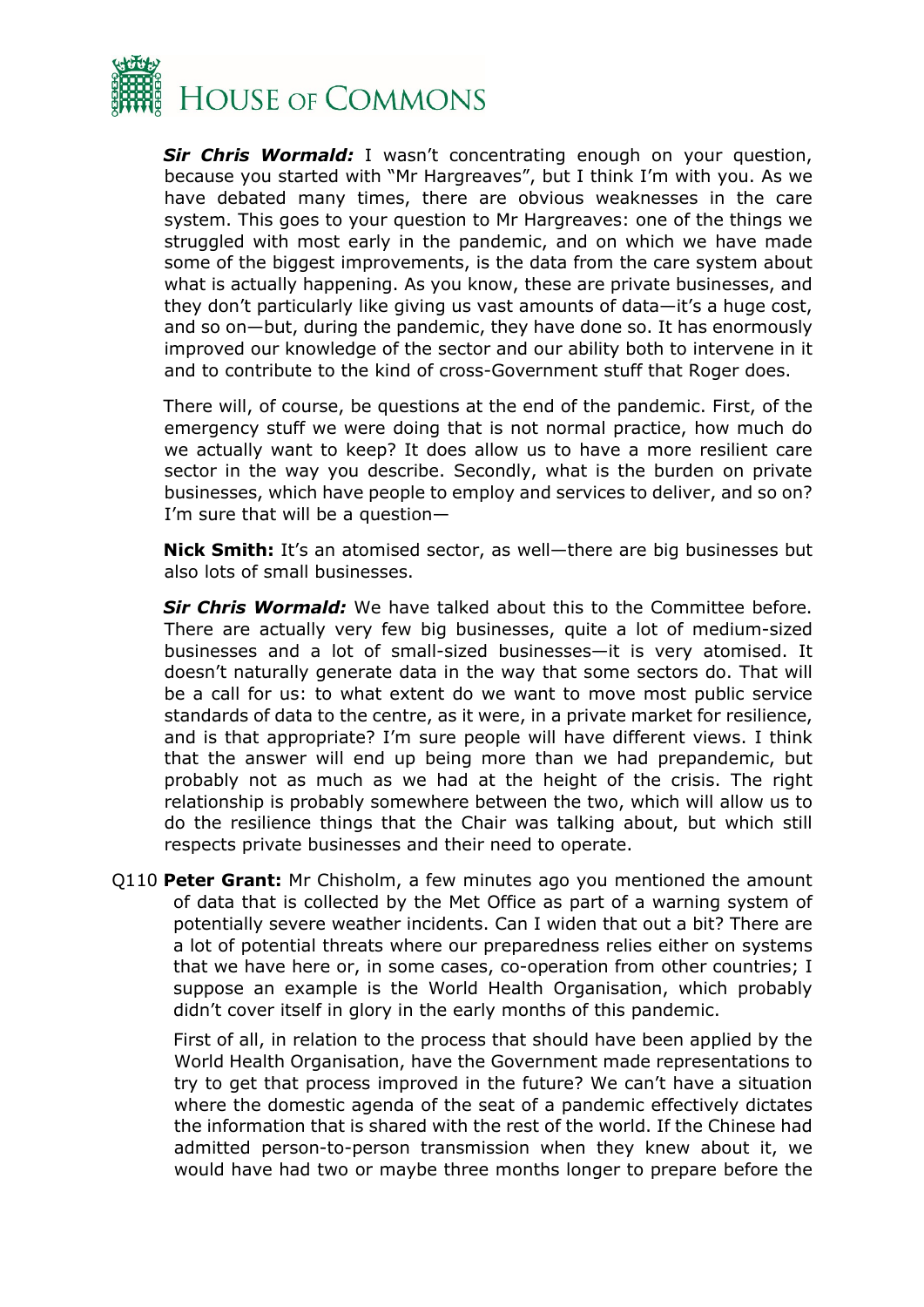

pandemic caught us. I appreciate that you are limited as to what you can say about the Chinese Government, but is that issue being taken back to the World Health Organisation to try to get them to tighten up their processes, so that domestic agendas are less able to get in the way of a country's international obligations?

*Clara Swinson:* I am happy to take that. As I mentioned before, the ability to get agreement right across all countries represented in the WHO is a slower process, but how the WHO responded in the early part of the pandemic, and its responsibility as an organisation—it is the member states' responsibility under the international health regulations to report new diseases—is definitely something that has been raised not just by this country, but by many others.

Q111 **Peter Grant:** More generally, Mr Chisholm, when the Government is looking at the potential risks of things happening, do you explicitly include a scenario where the system fails or malfunctions at exactly the wrong time? In particular, do you explicitly recognise an increased risk in those areas where we are reliant on co-operation from other Governments? Sometimes it is from Governments with whom we have very good relations, but sometimes we are relying on co-operation from Governments that we might not be speaking to at the time. Are those factors specifically built into the risk assessments where they are relevant?

*Alex Chisholm:* I am not sure exactly how best to answer that. Certainly, the need to co-operate with other Governments in assessing risks, managing risks and sharing information is undoubtedly key—for example, for the management of pandemics and other international, global issues. That is why we have put so much effort into it, and it continued to function very effectively over the last two years of the pandemic. It has reinforced the importance of it, but it has not shown a breakdown of that system.

Looking forward, a lot of the fundamental organisations derive their authority and structures from the United Nations; it is a family of different bodies from that. If there was any fracturing in that system—people talk about bifurcation of the global system—obviously that would undermine the fundamental, multilateral agreements that support all that activity.

You also mentioned the single point of failure-type issues. Obviously, there is a huge level of reliance on access—sometimes real-time access—to data through digital systems. Things that hit all those digital systems at one time are very threatening—the type of risk that was described earlier by Sir Geoffrey, who referred to the book by Toby Ord. That is why we put so much effort into things such as cyber-security, our response to that, and the resilience that we have in our own digital systems. But we do recognise that there are some events.

One of the risks that we have on the national risk register is space weather solar storms and things like that. If we had a Carrington event that takes out all Earth-based electronic systems, there is no question but that it would be very difficult to deal with. The fact that we have this increasingly digital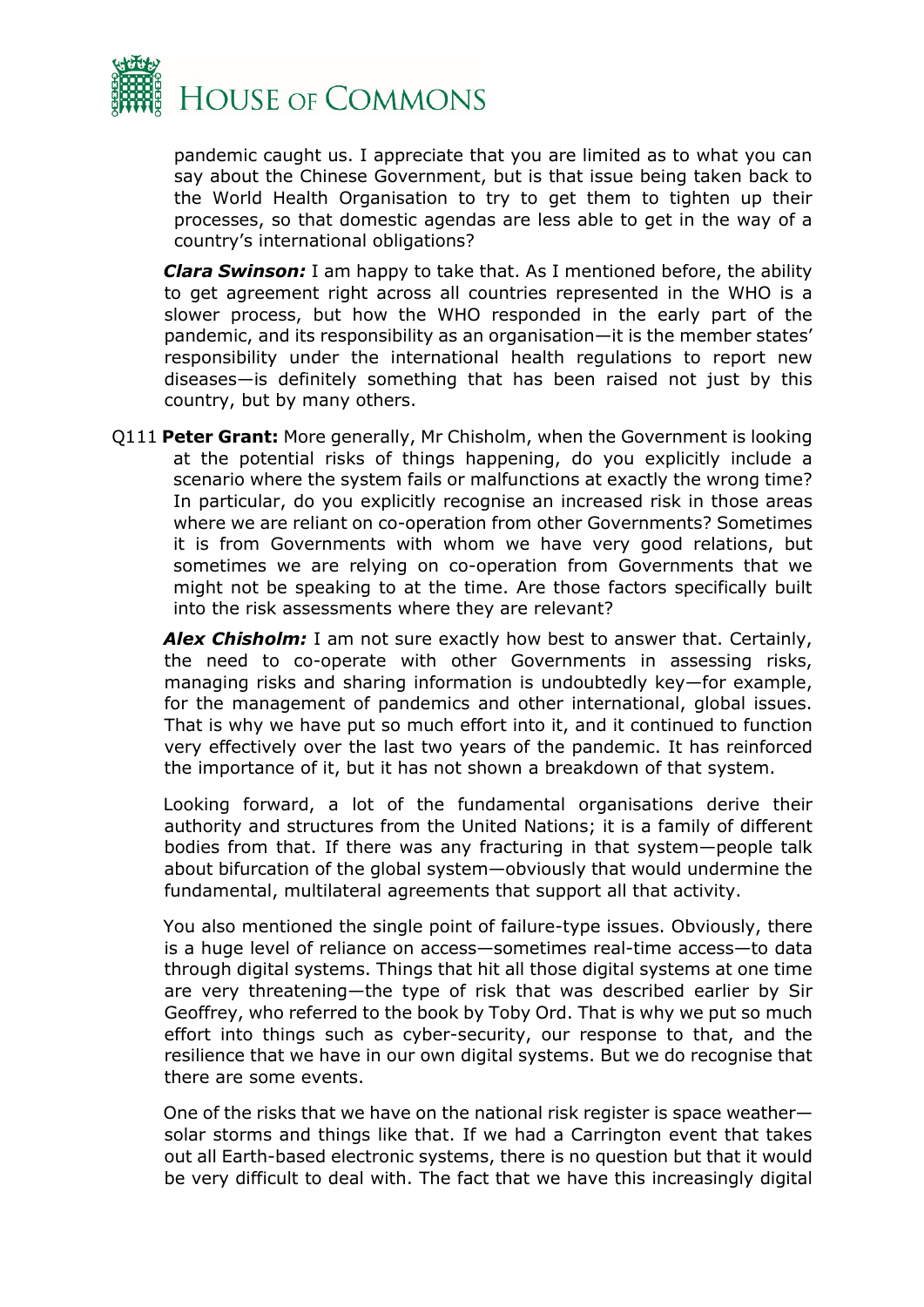

world is mainly a very good thing, but it undoubtedly creates some vulnerabilities.

Q112 **Peter Grant:** Thank you. Finally, following on from that, one of the obvious advantages of having as reliable information as possible about the nature and scale of what you are facing is that it is easier to get informed judgments about when the Government needs to act and, effectively, when the Government needs to start to restrict our liberties. I think a lot of Governments maybe now wish they had shut their borders in February, which would have been seen to be premature but probably

would have bought a lot of time.

As a result of everyone's experience over the last couple of years, do you have a clear picture as to where the Government's risk appetite is—either for a lot of spending, or for a false alarm and egg on the face? Would you take emergency action that turns out not to have been needed, because it is better doing that than not taking the action that was needed? Do you have a clear feel for where the Government's appetite lies along that spectrum, and have you noticed any change as a result of the last couple of years?

*Alex Chisholm:* I would be interested in hearing the views of other colleagues on this. Because we have lived through the pandemic, I suppose that risk is very much in our faces and therefore I would expect that, for at least a period of time, conversations within Government—and indeed between taxpayers and Ministers—to be very focused on managing risks in future and improving our resilience.

The risk, I suppose, is that over time that diminishes, and to some extent that has been the experience. So, a useful thing for the PAC and other parts of Parliament to do is to try to keep us focused on those long-term issues.

**Chair:** Don't worry—we will.

*Alex Chisholm:* The resilience strategy is a strategy out to 2030. It is intended to be medium-term, even long-term, in its outlook—very horizongazing.

As you know, the pressures come in very strongly every day for Government to spend money on something more immediately. If you think about the large areas of expenditure that we could have made—we couldn't have bought a load of vaccines, which have been expensive, because they didn't exist. Ditto the testing equipment—it didn't exist, or the particular tests we had.

We would never have bought the enormous amounts of PPE, because Parliament would rightly have said, "Why are you buying billions of items of PPE, which then have to be written off every two years?". We would have been doing that for decades. I think it is inconceivable that we would have done that.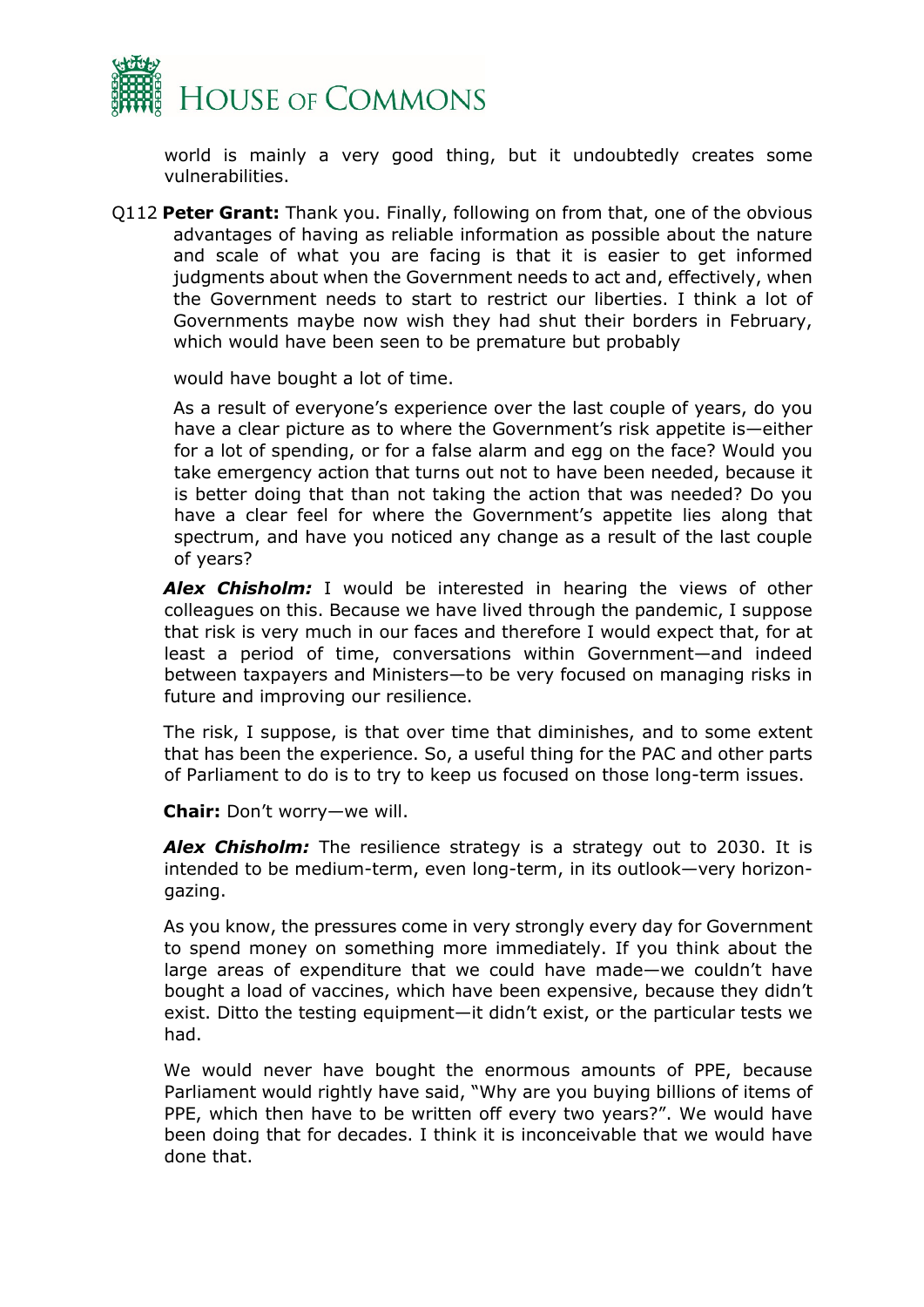

Could we have invested more in some of our other capabilities, including some of our diagnostics, which relates to the point that Chris made earlier? Very likely, yes. When we look at how we much make here versus how much we make in other countries, we have shifted that, including in terms of PPE but also diagnostics. Some of our vaccine production capability, thanks to the work of the vaccine taskforce, has now been embedded in the UK, and I think that is going to be important for the future.

I think it has shifted the dial, but you are right to suggest that that will require constant attention, so that people do not move back into hoping that bad things won't happen, because if we have learned anything it is that bad things can happen, and that major risks are major risks and affect the whole country.

*Sir Chris Wormald:* I will add just a couple of things. Having been the spokesman for everyone else, I will now bid for other people's budgets.

As I have said before, of the money that we have spent, the money spent on R&D and science has been money very well spent, when you look at the impact of some comparatively small investments in UK Research and Innovation, and in vaccines and all that. That didn't build capabilities; that created the science that meant that we could create capabilities when we needed them, and that has been true across vaccines and therapeutics.

I think a big lesson of this is investment in basic science, R&D and the translation of R&D into actual products. That is an area where we are underinvested. I mean, you are probably always under-invested, but that is one of the big lessons.

On your question about risk profiles, they have evolved quite a lot during the pandemic. As I think was reflected earlier, when we are taking decisions right at the beginning with very little information indeed, then you take the information you have got and then there is quite a lot of judgment. What you have seen over the two years is the Government being more and more specific about what its triggers for action are and what those actions will be.

If you look at the winter plan that we published, our strategy said what our plan B was and the circumstances in which we would trigger our plan B. That is obviously a much more sophisticated description of risk than what we did right at the beginning, just because we knew lots more, so I think you have seen that evolution.

There is a very significant limit to it, though, because particularly when we are trading off health consequences against economic consequences, both sides of that equation are very uncertain. You will have seen the correspondence that my colleague, Sir Tom Scholar, has had with your sister Committee on this. It is very, very difficult to say, "This type of lockdown or this NPI will have the following economic consequence", even when you do it, let alone predict it in advance. Also, as we have seen with this virus, it continually surprises and changes, etc. Therefore, what the health